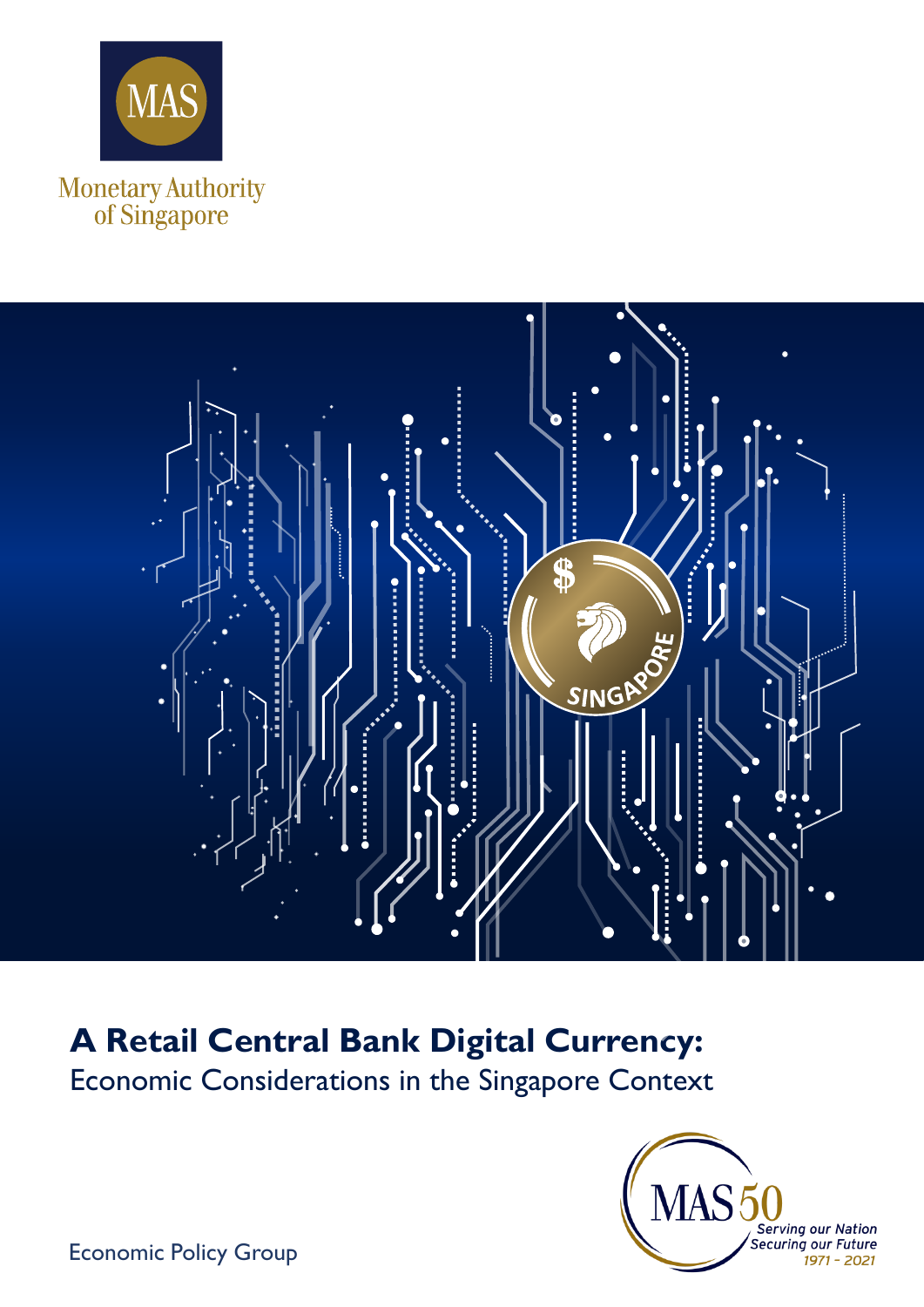### Acknowledgements

We are grateful to Stephen Cecchetti of Brandeis International Business School, Darrell Duffie of Stanford Graduate School of Business, Antonio Fatás of INSEAD, David Lee of Singapore University of Social Sciences, Eswar Prasad of Cornell University, Hyun Song Shin of the Bank for International Settlements and Bernard Yeung of the Asian Bureau of Finance and Economic Research and National University of Singapore Business School for their insightful comments on an earlier draft of the paper.

The paper also benefited from inputs provided by MAS colleagues of the following Departments: Anti-Money Laundering (AMLD), FinTech & Innovation (FTIG), Information Technology (ITD), Monetary & Domestic Markets Management (MDD), Payments (PD) and Prudential Policy (PPD).

#### © Monetary Authority of Singapore

All rights reserved. No part of this publication may be reproduced, stored in a retrieval system or transmitted in any form or by any means, electronic, mechanised, photocopying, recording or otherwise, without the prior written permission of the copyright owner except in accordance with the provisions of the Copyright Act (Cap. 63). Application for the copyright owner's written permission to reproduce any part of this publication should be addressed to:

Economic Policy Group (EPG) Monetary Authority of Singapore 10 Shenton Way MAS Building Singapore 079117

November 2021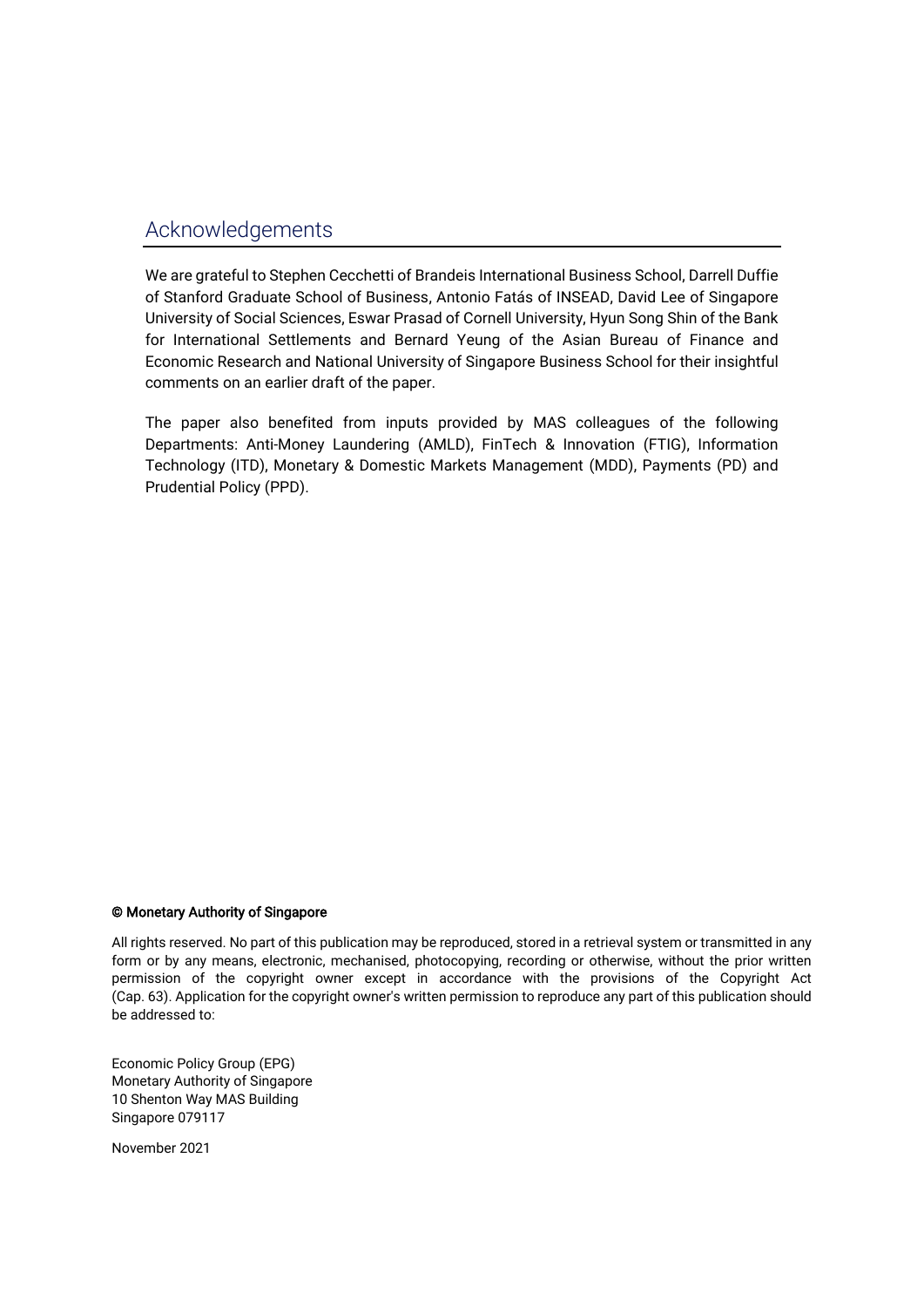## **Contents**

|   | <b>Executive Summary</b>                                                               | 3              |
|---|----------------------------------------------------------------------------------------|----------------|
| 1 | Introduction                                                                           | $\overline{7}$ |
| 2 | The Evolving Monetary and Payment Landscape                                            | 8              |
|   | Decline of Cash as a Medium of Exchange                                                | 9              |
|   | Box A: Legal Tender vs the Acceptance of Cash                                          | 11             |
|   | New Business Models in Digital Payments and Retail Finance                             | 13             |
|   | Box B: Market Power in Payments                                                        | 14             |
|   | Emergence of Non-native Digital Currencies                                             | 16             |
| 3 | Assessing the Case for a Retail CBDC in Singapore                                      | 19             |
|   | A Possible CBDC Model                                                                  | 19             |
|   | Confidence and Trust in the Monetary System                                            | 21             |
|   | Box C: Parallel Anchors for the Uniformity of Money                                    | 22             |
|   | Protecting Public Interests in Retail Payments                                         | 23             |
|   | Creating a Platform for Future Payment Innovation                                      | 26             |
|   | Preserving the Singapore Dollar's Relevance amid Emerging Forms of<br>Non-native Money | 29             |
| 4 | <b>Implications for Monetary and Financial Stability</b>                               | 30             |
|   | <b>Frictionless Transactions</b>                                                       | 30             |
|   | Credit Creation and Financial Stability                                                | 31             |
|   | Box D: Additional Options to Mitigate Financial Stability Risks of a CBDC              | 37             |
|   | Monetary Policy and Macroeconomic Stability                                            | 38             |
|   | Safeguards in the Singapore Dollar Retail CBDC Design                                  | 42             |
| 5 | <b>Concluding Remarks and Next Steps</b>                                               | 46             |
|   | Annex A: Singapore's Digital Payments Journey                                          | 48             |
|   | Annex B: Synthetic CBDCs                                                               | 50             |
|   | References                                                                             | 52             |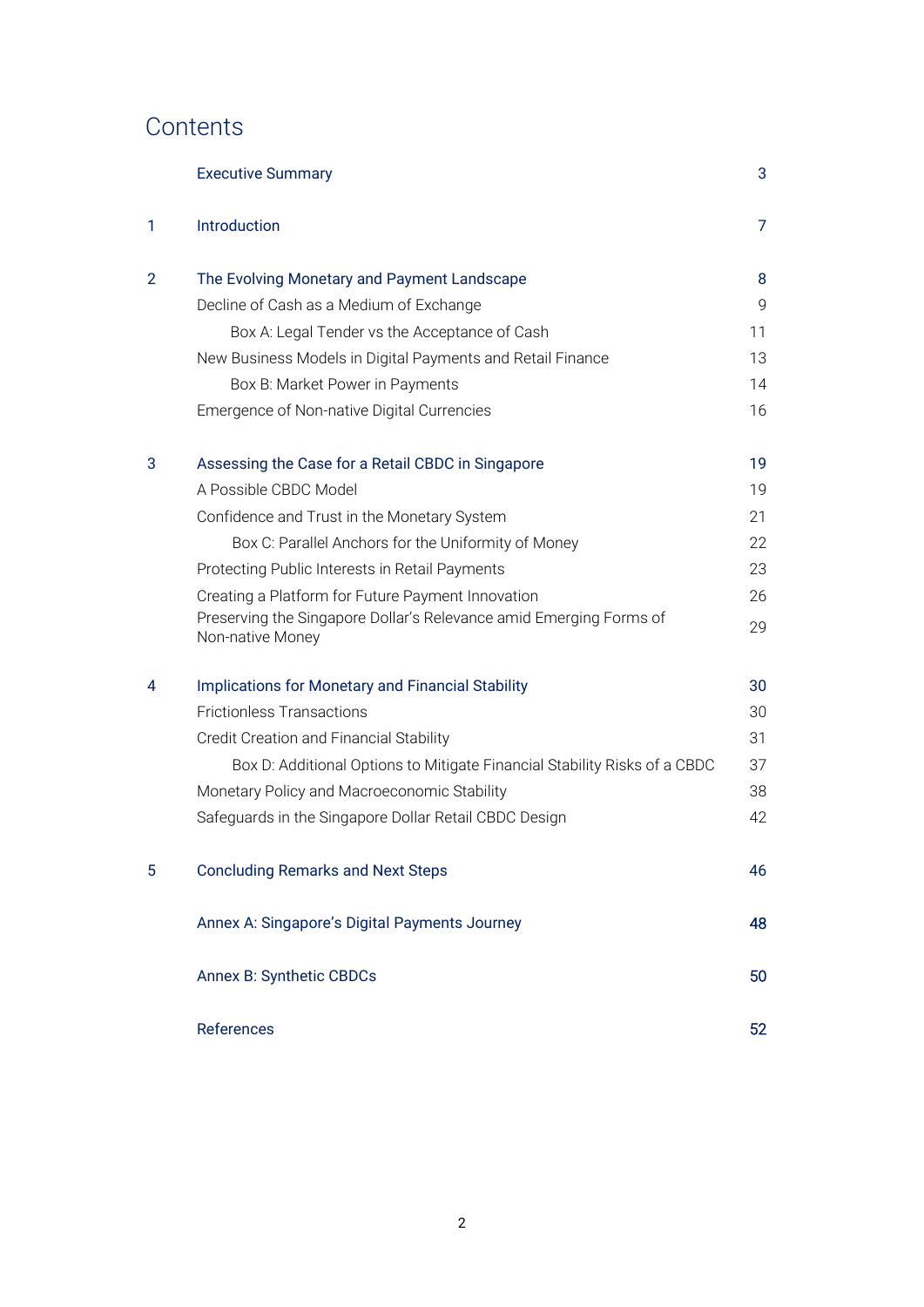### Executive Summary

The Monetary Authority of Singapore (MAS) has been engaging in projects on wholesale Central Bank Digital Currency (CBDC) solutions, which only involve the participation of financial institutions. A retail CBDC that makes central bank digital money directly and broadly available to members of the public would be a significant extension. This paper is a first assessment of the economic case for a retail CBDC in Singapore and its potential implications for financial stability and monetary policy.

The paper makes two main related inferences:

- First, a review of the literature and assessment of the current payment landscape do not suggest strong economic motivations for, nor intractable monetary and financial stability considerations against, a retail CBDC in Singapore.
- Second, emerging digital complementarities and global competitive forces could shape a future monetary arrangement that includes the possibility of a digital form of the Singapore dollar issued by MAS for general use.

Accordingly, MAS' strategic approach towards a retail CBDC for Singapore acknowledges the dynamic nature of the payment landscape, evolving public preferences and the potential of nascent technology solutions. While there is no need to issue a Singapore dollar retail CBDC at this point, it is prudent for MAS to embark on exploratory work to develop the technical and policy capabilities for its possible issuance in the future.

The global monetary and payment landscape appears to be on the cusp of far-reaching change. Today, central banks and commercial banks are at the core of the two-tier monetary system. As Singapore's central bank, MAS' liabilities serve as money to the general public (physical cash) and to commercial banks (digital reserves). Commercial banks, in turn, provide their liabilities as another form of money (deposits) to households and businesses. These deposits serve to facilitate electronic payments, which are ultimately settled on MAS' balance sheet. However, the ongoing digital revolution—characterised by the emergence of new financial and payment business models, and a new generation of general-purpose technologies that could potentially bypass central intermediaries—challenges this status quo. At the same time, large swathes of commercial activity are migrating online, and with this shift, the need for quick, seamless and low-cost digital payments has increased.

One implication of the digital revolution is that the relevance of cash as a means of payment is diminishing. Physical cash is already a small part of the stock of money in most advanced economies, including Singapore, but its disappearance from widespread use because of its incompatibility with the digital economy would still be perceived as an unprecedented shift in monetary arrangements.

A further implication is that the market structure of payments may undergo a fundamental change. Payments may no longer be the sole preserve of banks. As software and the internet pervade all aspects of commerce, a broad range of technology firms are integrating their digital services with payments. These new business models are unbundling payments from the traditional bank business model of lending and deposit taking, and producing new seamless and innovative experiences for households and merchants. However, the powerful network and scale effects in these data-driven business models pose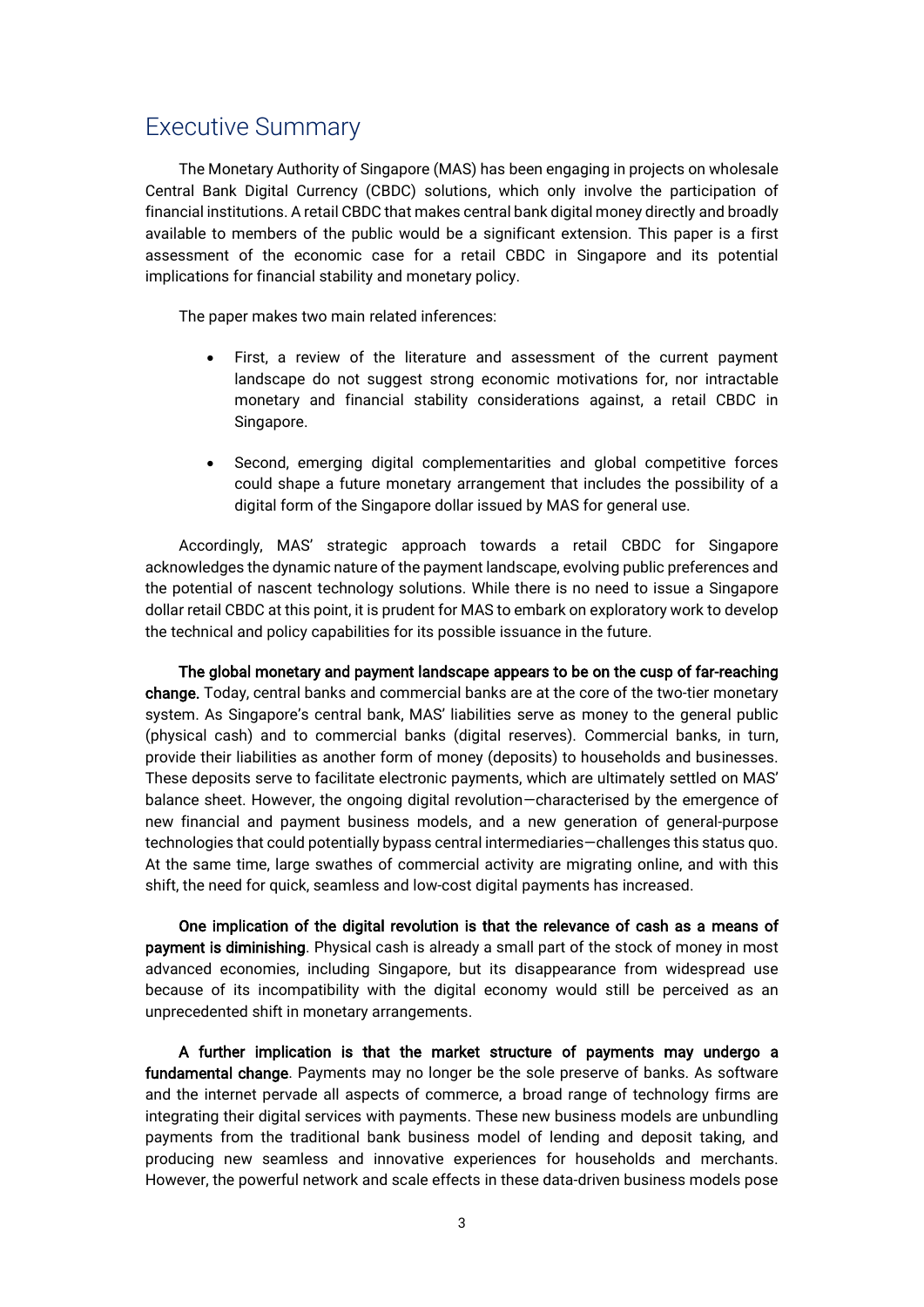a risk. They may eventually lead to excessive market power, accentuated by the creation of closed-loop ecosystems that reduce contestability and increase fragmentation in payments and related digital services.

The ongoing digital acceleration globally is also uniquely marked by the emergence of new forms of digital money. These include CBDCs issued by other central banks and stablecoins from large firms, which seek to address needs unmet by the current bank-centric payment system. These monies are primarily designed for retail use and many have the potential to cross borders, riding on the strong network effects of existing vehicle currencies and global platforms. They could be made easily accessible to businesses and households in Singapore and be underpinned by convenient ecosystems and high efficiency in payments. In a small, open and highly digital economy, the Singapore dollar could be vulnerable to being displaced by a widely used foreign digital currency. Prudential regulations can be used to defend against such an outcome, but only up to a point. If domestic payment efficiency and innovation in the long term fail to keep pace with global digitalisation trends and standards, the attractiveness of other foreign money would eventually prevail.

An option that the central bank community has been considering in response to these developments is the issuance of a retail CBDC. As with many jurisdictions, the starting assumption for the assessment of a retail CBDC in Singapore is that it would be facilitated via a public-private partnership, much as how Singapore dollar cash is issued and distributed today. MAS would issue the digital Singapore dollar, while the private sector would handle distribution and customer-facing activities, including compliance and know-your-customer checks. A retail CBDC would have to be held in electronic wallets, which would primarily be provided by the private sector. But unlike existing forms of digital Singapore dollars available to members of the public, it would be a direct claim on the MAS.

A retail CBDC would preserve the relevance of generally-accessible central bank money as the economy digitalises. As a public digital payment alternative, it would help safeguard consumer and merchant interests as commerce moves further online. Physical cash plays a key role for in-person transactions today—individuals and firms can turn to cash issued by MAS as a means of payment if the cost, speed or other qualities of private sector payment solutions fall short of their needs. Cash is still a meaningful share of transactions in Singapore, which studies attribute in part to high transaction costs that merchants continue to incur when accepting digital payments. As more commercial activity occurs entirely virtually such that physical cash is no longer a practical payment option, a retail CBDC would allow a public payment instrument to continue its role in payments.

Regulation would also be a means of ensuring that electronic payments meets the desired minimum standards in end-user experience. For instance, MAS could stipulate the cost of electronic payments or the ways that transaction privacy should be protected. Interchange fee caps in other jurisdictions have set some precedent for such regulation. However, highly prescriptive regulations could constrain business models and stifle innovation, leaving consumers with fewer choices.

MAS' progressive implementation of FAST, PayNow and SGQR in collaboration with the industry over the past few years have been important steps in fostering greater interoperability and leaning against the build-up of "walled gardens" in payments. MAS has also significantly enhanced new entrants' access to core payment and banking infrastructures with the opening up of FAST and PayNow to eligible non-bank financial institutions, and the awarding of four new digital bank licenses in 2020.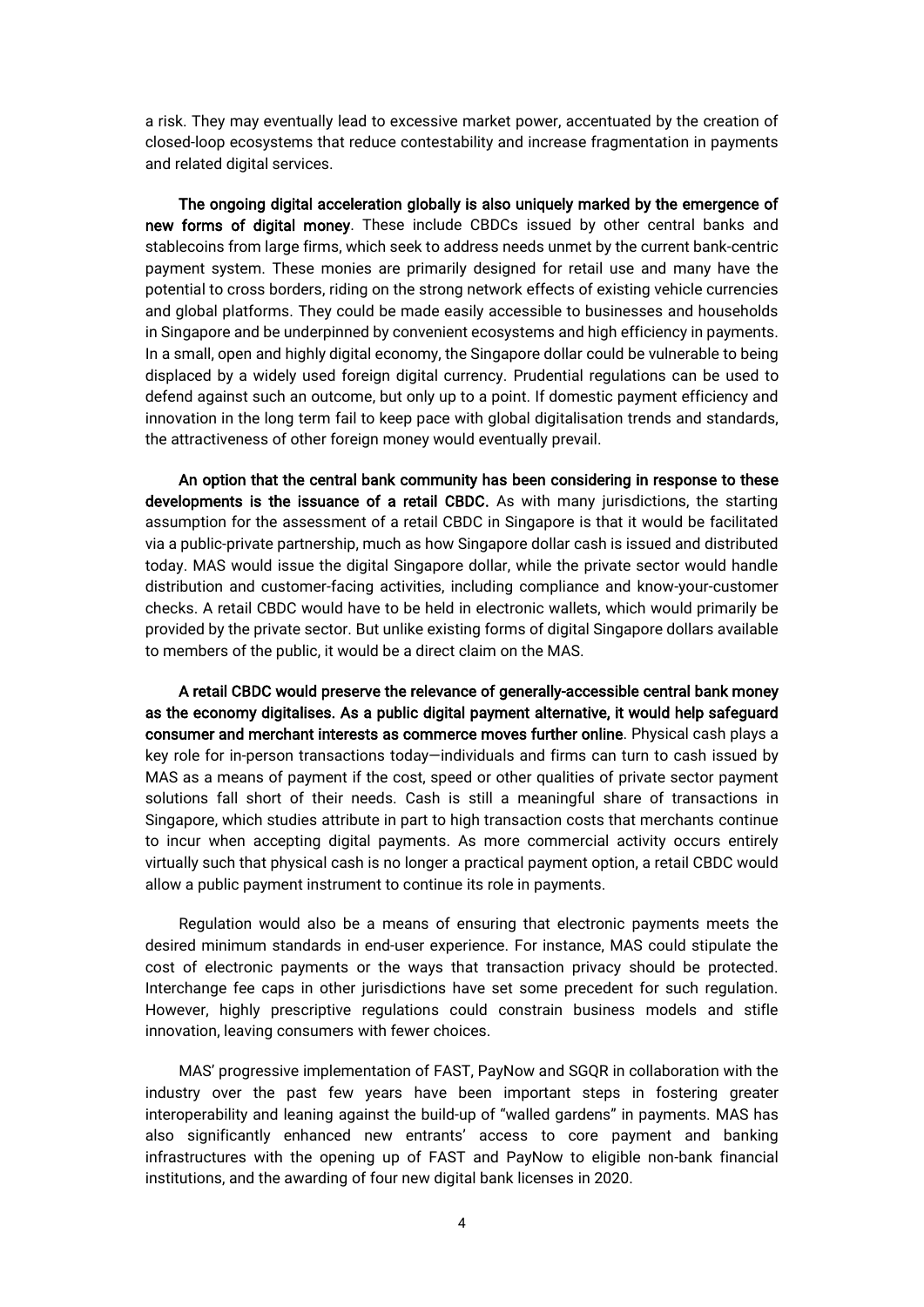A retail CBDC would go a step further by establishing a universally accepted digital medium of exchange in Singapore. Given the intrinsic characteristics of a digital Singapore dollar issued by MAS—safe, liquid, and widely accepted—it would reduce the need for new players in payments to build up their own e-money offering and a large merchant or customer base that accepts it. Instead, new entrants could integrate with the CBDC platform and offer new digital services around it. Start-ups and smaller firms would likely benefit most, given the high fixed costs associated with existing models of entry into electronic payments. There could also be greater innovation in "payment-adjacent" digital services as easier integration with the CBDC system would allow more firms to tap on payment data.

MAS assesses that a retail CBDC that is elastically supplied and universally accessible just like cash is today could impact credit creation and, more broadly, financial and monetary stability in Singapore. As a new form of money, there is significant uncertainty over the takeup of any retail CBDC. There is the possibility that economic agents will be attracted to a retail CBDC as a store of value and switch their holdings from bank deposits to it in large amounts. A significant outflow of retail deposits, which are a key source of low-cost stable funding for banks, would mean higher funding costs and liquidity risks for the banking system. Banks may choose to cut back on lending or raise lending rates to preserve their profit margins, which would result in tighter credit conditions in the economy if non-bank sources of financing are unable to step in to fill the gap. Alternatively, banks could absorb the rise in funding costs. However, lower profitability from banks' core intermediation business could then make banks more vulnerable to shocks, reducing their ability to sustain credit flow and serve as anchors for the real economy during crises, as they have done in the past.

In the presence of an elastically supplied retail CBDC, systemic runs on the entire banking system are more likely to occur, and at greater speeds during times of financial stress. With the friction of converting bank deposits into risk-free central bank money (i.e. cash) greatly reduced, depositors are more likely to do so at the first signs of trouble.

Singapore could face more volatile capital flows especially if the retail CBDC was universally accessible. A retail CBDC could make the domestic currency more attractive to non-residents given its advantages over existing forms of Singapore dollar money—holding costs of a CBDC will be lower than of cash, while being similarly free of credit risks, and possibly more readily available as compared to bank deposits.

However, MAS' preliminary assessment is that with appropriate regulatory safeguards, these macro-financial risks posed by a retail CBDC are likely manageable. Possible measures include financial disincentives or hard limits to prevent excessive CBDC holdings, as well as restrictions on the use of CBDC by non-residents. These risks could further be tempered by innovative design and technological solutions built into a digital Singapore dollar. Such safeguards would ensure that the retail CBDC serves primarily as a medium of exchange and not a major store of value.

Overall, MAS' current view is that there is no pressing need for a retail CBDC in Singapore at this point in time. Demand for cash domestically remains some way from the "minimum threshold" where concerns of the negative implications from the lack of cash in circulation might arise. Retail payments are generally competitive, efficient and cheap, and innovation continues to flourish. Even as there remain pockets of frictions and high costs, there are other initiatives in the pipeline to address them. The fundamental soundness of the Singapore dollar and its dominance in the domestic economy will also be a bulwark against any rapid substitution towards the use of foreign currencies.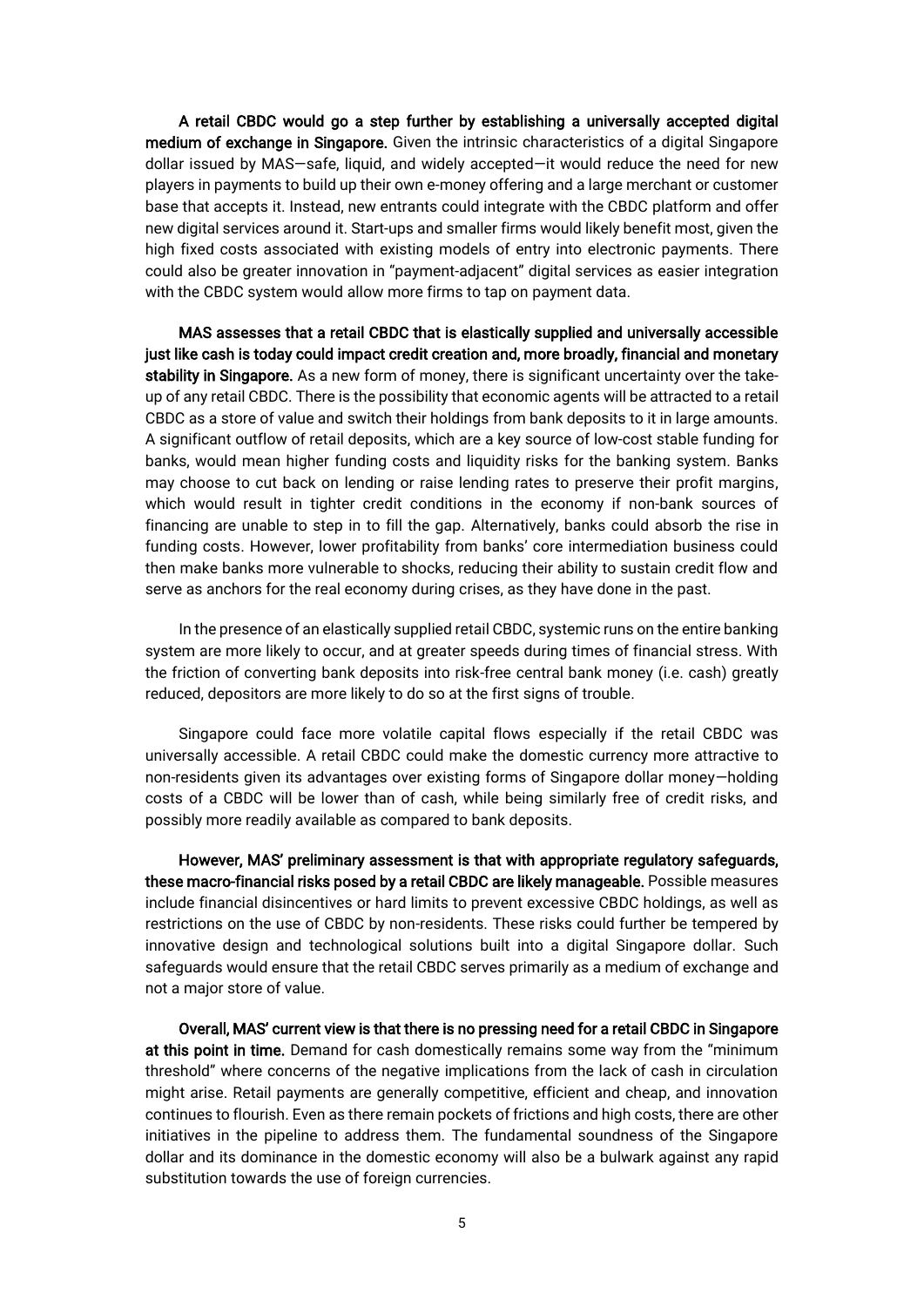Nevertheless, MAS recognises the possibility that retail CBDCs may offer innovative solutions in the future. The gains from enabling greater innovation in payments and paymentadjacent digital services will grow as businesses continue to digitalise their operations. The case for a public payment alternative to protect end-user welfare in digital payments will naturally strengthen as more payments move entirely online, and could be underscored if the market structure of electronic payments grows more concentrated and rent-seeking behaviour begins to emerge, as has already occurred in some jurisdictions.

There is thus value for MAS to embark on the upstream technical work pertinent to the issuance of a retail CBDC. The development of a retail CBDC system and its ecosystem is likely to be an extended and complex undertaking. Structural trends reshaping domestic money and payments have long runways and could accelerate unexpectedly. MAS and the financial and technology industries should begin to build up the necessary expertise and capabilities to issue a CBDC.

MAS' exploration of CBDC technology, in partnership with the industry, has the potential to generate transferable know-how that could benefit payment innovation more broadly. Retail CBDCs have uniquely high requirements, of scalability, extensibility, and reliability. They are thus a useful "high-water mark" to spur innovations around this payment trilemma, which could have spillover benefits to payments even beyond CBDCs.

Several other important areas remain to be explored, including a retail CBDC's regulatory, legal and operational aspects. Depending on its design and technology, there are both risks as well as the potential for authorities to better combat money laundering, terrorism financing and tax evasion. There are also broader, non-economic considerations for a CBDC, such as the citizenry's desire for continued access to public money and payment privacy.

MAS notes that the adoption of next-generation payment technology and rails are in principle a distinct consideration from the issuance of a retail CBDC on it—while there are likely to be synergies from having public money on next-generation rails, the latest technology could yield significant benefits even when applied to private liabilities. As such, MAS will continue to study other emerging forms of digital money that may utilise such technology, such as privately-issued Singapore dollar-denominated stablecoins and synthetic CBDCs, on their own merits. MAS remains open to a range of possibilities for the future of money and payments, in parallel to the exploratory work on a retail CBDC.

Trusted money and efficient payments are core public goods. A high degree of public intervention in their provision is crucial in ensuring that payments are able to function smoothly and meet the evolving needs of society. MAS will continue to assess the role of public money in the growing sphere of digital payments, in conjunction with the regulatory, developmental and infrastructural initiatives already underway.

\*\*\*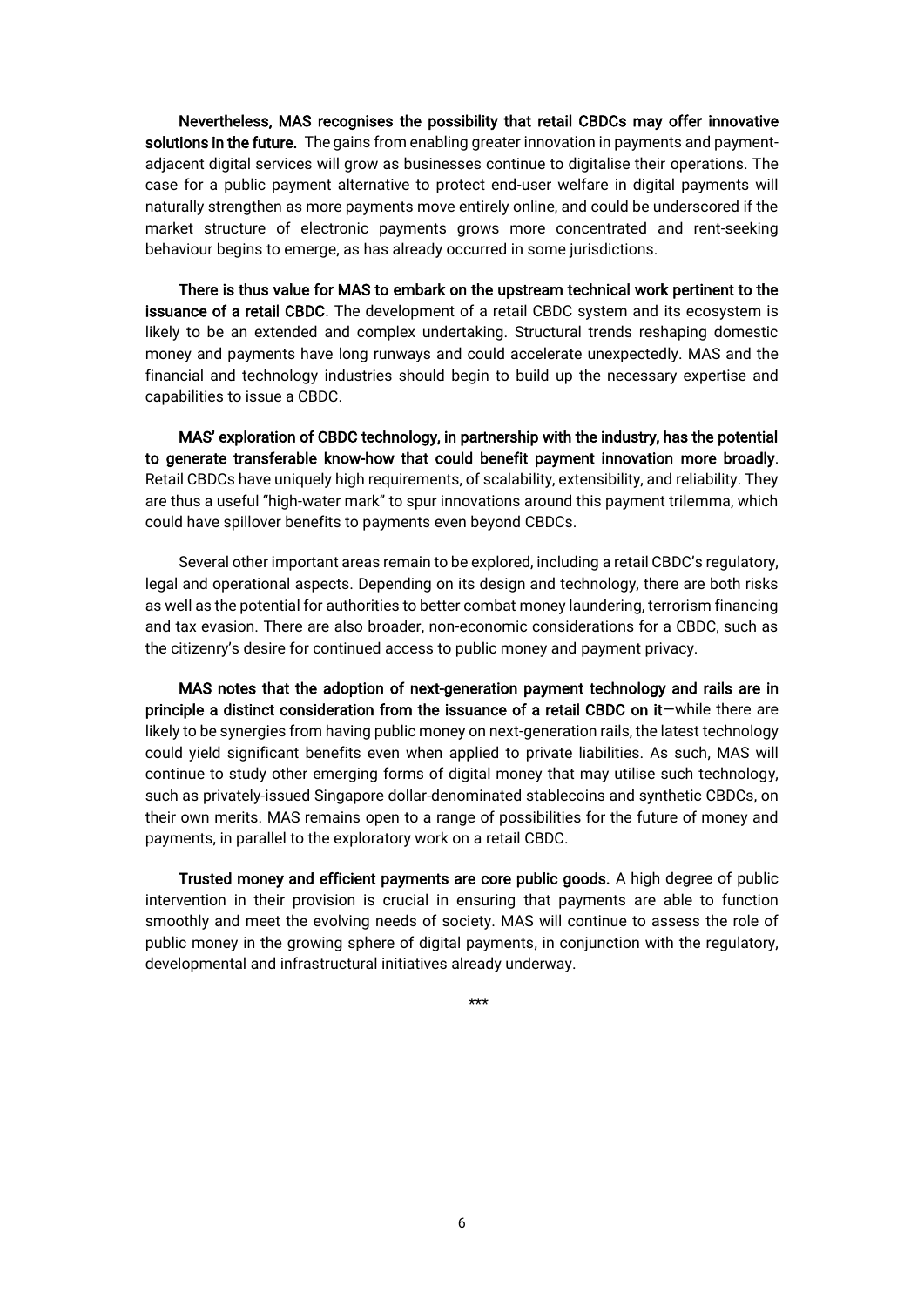## 1 Introduction

The payment and broader financial landscape is evolving rapidly around the world, with these profound shifts confronting Singapore as well. As economic activity increasingly migrates online, the use of cash is declining while electronic payments, including across borders for retail transactions, are becoming the norm. At the same time, technology-driven non-bank companies are emerging to offer payment and financial services, while recent technological advances and innovations are making possible novel forms of digital money. These developments bring about important benefits, including by fulfilling previously unmet needs of consumers and merchants and addressing shortcomings in legacy systems. However, they come with their own set of challenges. At their core, they raise fundamental questions about the future of money.

Against this backdrop, MAS has been assessing the case for the issuance of a retail Central Bank Digital Currency (CBDC) in Singapore.<sup>1</sup> Today, resident households are already able to transact digitally in a fast, secure and seamless manner and MAS continues to lead initiatives to improve the efficiency and resilience of the existing electronic payment system. (Annex A provides an overview of Singapore's digital payments journey to date.) Nonetheless, MAS recognises that there could be a complementary role for a retail CBDC—i.e. a digital Singapore dollar issued by MAS—to help meet the needs of the rapidly changing economy, and in the long run, ensure the public's continued access to central bank-issued money and a public payment option in a digital world.

This paper focuses on the key economic considerations around the issuance of a retail CBDC in Singapore. It is not a comprehensive listing of all the potential benefits and risks of a retail CBDC, nor does it seek to pre-empt a specific CBDC infrastructure or operating model. The discussions in this paper should be viewed as part of MAS' ongoing efforts to better understand the opportunities afforded by new digital forms of money.

The rest of this paper proceeds as follows. The second chapter lays out key developments in the payment landscape that have ignited interest in a retail CBDC. Against this context, the third chapter discusses the potential benefits of a retail CBDC for Singapore. The fourth chapter highlights the risks to credit creation, financial stability and monetary policy if a cash-like CBDC is issued, as well as some safeguards that could mitigate these risks. The final chapter concludes and highlights areas that require further in-depth study.

<sup>&</sup>lt;sup>1</sup> A retail CBDC is one that is accessible by members of the public, just like cash is today, whereas a wholesale CBDC is one whose access and use is restricted to financial institutions.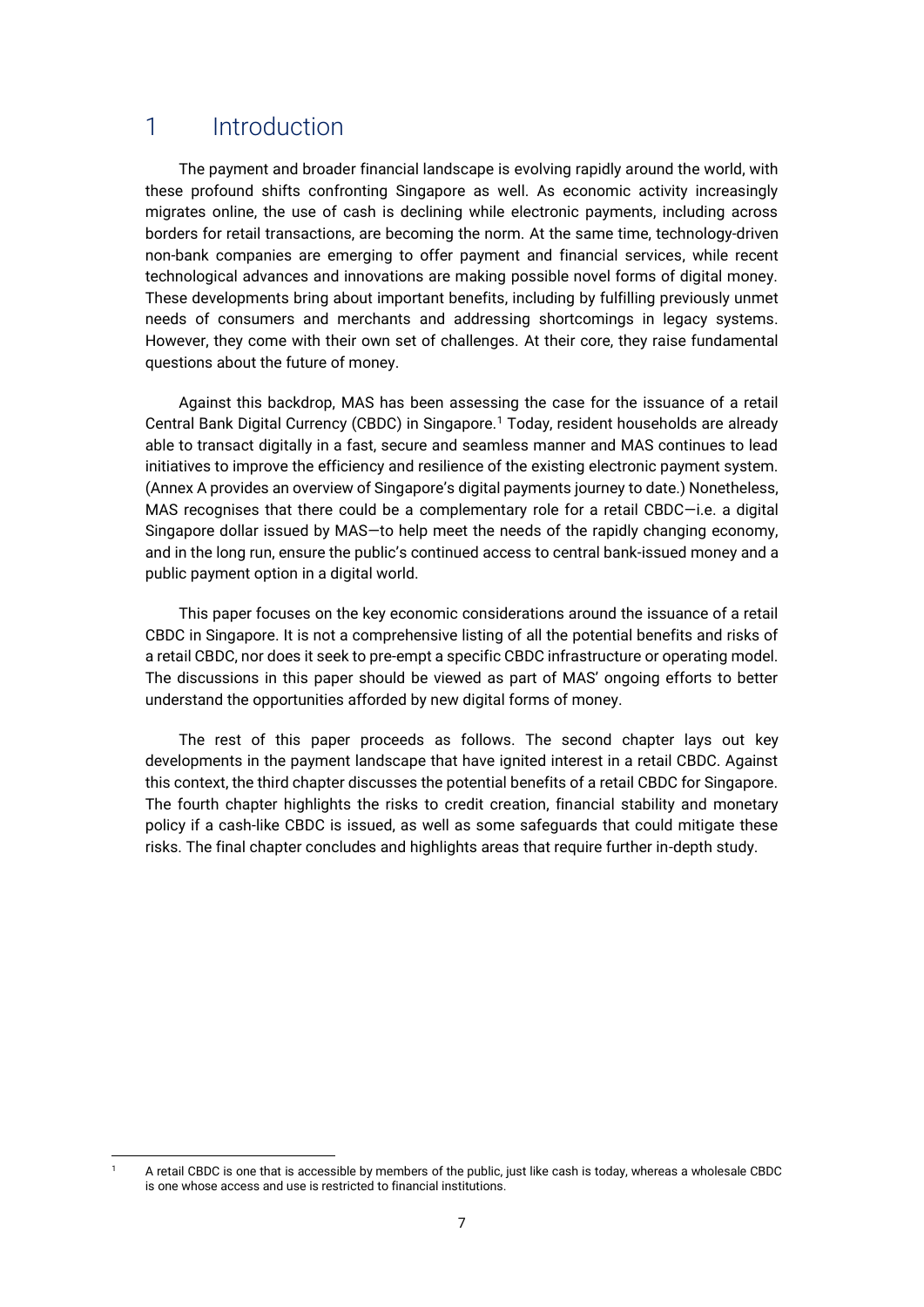## 2 The Evolving Money and Payment Landscape

The foundational architecture of Singapore's monetary system has remained broadly unchanged over the past five decades since the government began issuing its own currency in 1967. As Singapore's central bank, MAS sits at the heart of this system (Figure 1). MAS issues central bank money, the most liquid form of Singapore dollars and the unit of account in Singapore, to the monetary system in two forms: first, (physical) Singapore dollar notes and coins that are for use by the general public, and second, (digital) reserves which are primarily for use by banks for the settlement of large-value Singapore dollar interbank transactions. In turn, the ability of commercial banks to settle with finality in central bank money allows them to be the primary issuers of Singapore dollar digital money to households and corporates, in the form of commercial bank deposits. Bank deposits today account for 92% of the money supply in Singapore and are the basis for all digital payments by households and firms.<sup>2</sup>





Source: MAS

Financial innovations to date—from the creation of credit and debit cards and automated teller machines (ATMs) in the past, to the introduction of Apple Pay and electronic wallets (ewallets) more recently—have largely represented easier, faster and more convenient ways for economic agents to interact with this core monetary architecture (BIS, 2020). Indeed, the same broad two-tier architecture of central banks and commercial banks as the foundations of the monetary system has persisted for centuries in older jurisdictions. However, growing preferences for more commercial and social activity online, technological change, and the rise of new, non-bank payment and financial services providers herald potentially fundamental shifts in how money and payments could work.

In the first instance, the progressive obsolescence of physical cash as economic activity moves online could over time leave Singaporeans bereft of generally-accepted risk-free public money. In addition, the market structure of the banking and electronic payments industry

<sup>&</sup>lt;sup>2</sup> Debit card and General Interbank Recurring Order (GIRO) transactions, for instance, involve a transfer of bank deposits from one account holder to another. Transfers utilising e-money, a relatively new form of money in the Singapore economy, are likewise ultimately settled by e-money issuers via bank deposits.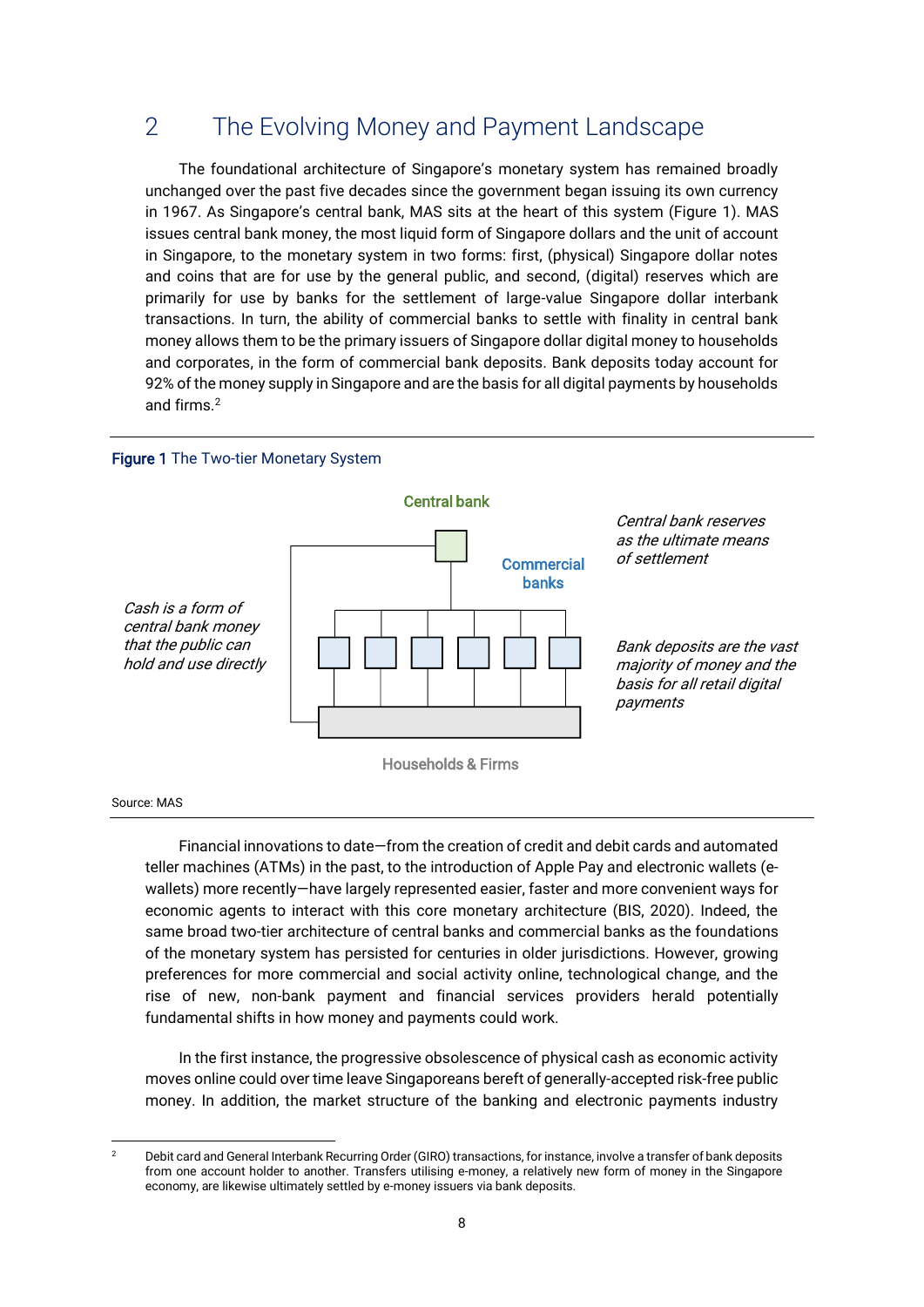could change with the entry of technology and data-driven firms and business models, which could lead to increasing market concentration and lower contestability. Meanwhile, the emergence of credible non-native (i.e. non-Singapore dollar denominated) digital currencies issued by major central banks or global technology companies, potentially raises new challenges to Singapore's monetary and financial stability. Figure 2 depicts a possible future architecture of money and payments in light of these developments.



#### Source: MAS

This chapter explores these three developments and their potential implications for MAS' public policy imperatives of sound money and efficient payments. Not all of the implications are best addressed via a CBDC, or a CBDC alone; this chapter also incorporates relevant discussions of parallel policy responses that public authorities are considering and their limitations.

#### Decline of Cash as a Medium of Exchange

The relevance of cash as a means of payment in Singapore is diminishing. Singapore businesses and households have increasingly turned to cashless payment methods such as debit and credit cards and e-wallets, at points of sale. Now ubiquitous services such as ridehailing, online shopping and food delivery seamlessly integrate electronic payments into their interfaces, creating better user experiences. Cash is generally incompatible with the digital economy. As households purchase more goods and services online over time, demand for cash as a means of payment will decline further. The total value and volume of cashless transactions<sup>3</sup> in Singapore expanded by an average of 11.2% and 4.7% per annum over 2015– 19 (Chart 1). In contrast, ATM withdrawals declined over the same period.

<sup>&</sup>lt;sup>3</sup> Cashless transactions include card and e-money payments as well as credit transfers and direct debits through GIRO and FAST. Payment by cheques have been excluded.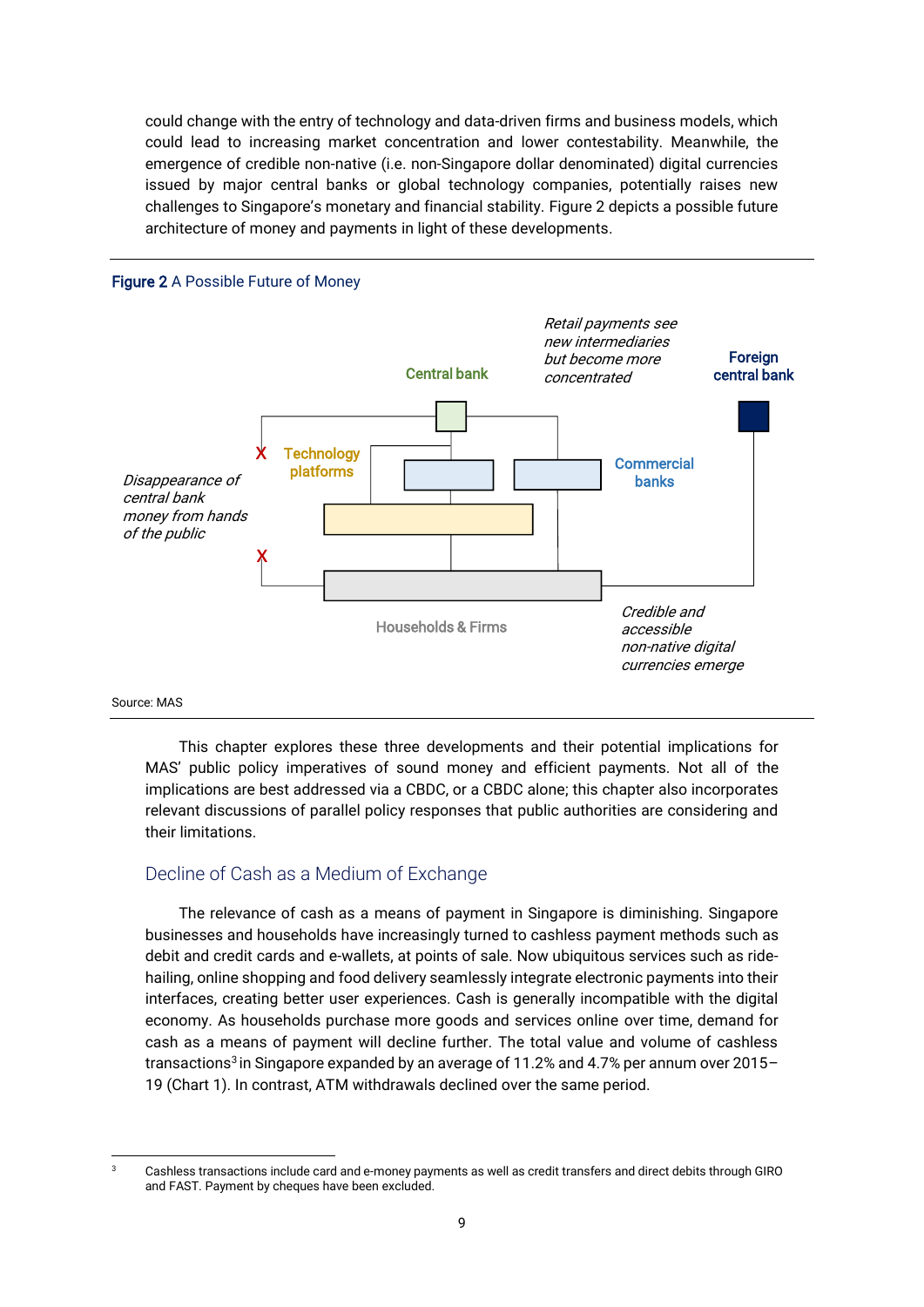

60

100

140

Index (2014=100)

 $Index (2014 = 100)$ 

180

220





down by a sharp reduction in public transport ridership.

The COVID-19 pandemic has accelerated digitalisation and these shifts in user preferences in Singapore. The adoption of e-commerce and associated digital payment methods saw a discernible step up last year. For instance, DBS noted that 100,000 of its customers had started online spending for the first time in Q1 2020, and about 30% of them were above the age of 50 (Straits Times, 2020). In April and May 2020, when Singapore went into a "circuit breaker" phase to contain the spread of COVID-19, the share of total retail and food & beverage (F&B) sales conducted online rose to new highs (Chart 2). Notably, even after mobility restrictions were eased, online sales continued to account for over 12% of total retail and F&B revenue, double that in 2019. The adoption of electronic payments has risen in tandem. Total registrations by individuals and firms for the PayNow service increased by around 50% to 4.9 million in 2020 (MAS, 2021a), while the value of PayNow and PayNow Corporate transactions tripled during the year to \$38 billion (MAS, 2021c). In contrast, the use of cash for point-of-sales transactions fell to 26% in 2020, from 37% of in 2019 (Fidelity Information Services (FIS), 2020 and 2021).<sup>4</sup>

There are important benefits to Singapore reducing its relatively high reliance on cash. Digital instruments are more convenient, efficient and potentially greener than cash. Consumers and merchants need not make trips to bank branches or ATMs to deposit and withdraw cash. Businesses can save time and effort currently spent on counting cash and reconciling money in cash registers with items sold, as well as securing their money. The resultant savings can be substantial—the cost of processing cash in Singapore was estimated to be about \$2 billion a year, or 0.5% of GDP in 2015 (KPMG, 2016). As noted in MAS' inaugural Sustainability Report (2021), currency operations, from printing to distribution, have a substantial carbon footprint. Rogoff (2016) also makes the point in the global context that cash can facilitate money laundering and terrorism financing due to its anonymity.

Hence, the government and MAS have been supportive of the shift towards electronic payments. This proved to be useful in 2020. For instance, individuals with PayNow accounts linked to their national identity number were able to receive financial support from the government up to two weeks earlier than those without, as the latter had to wait for physical cheques to be prepared and mailed. The government continues to introduce initiatives to

<sup>4</sup> According to FIS estimates, cash accounted for only around 1% of online transactions in both 2019 and 2020.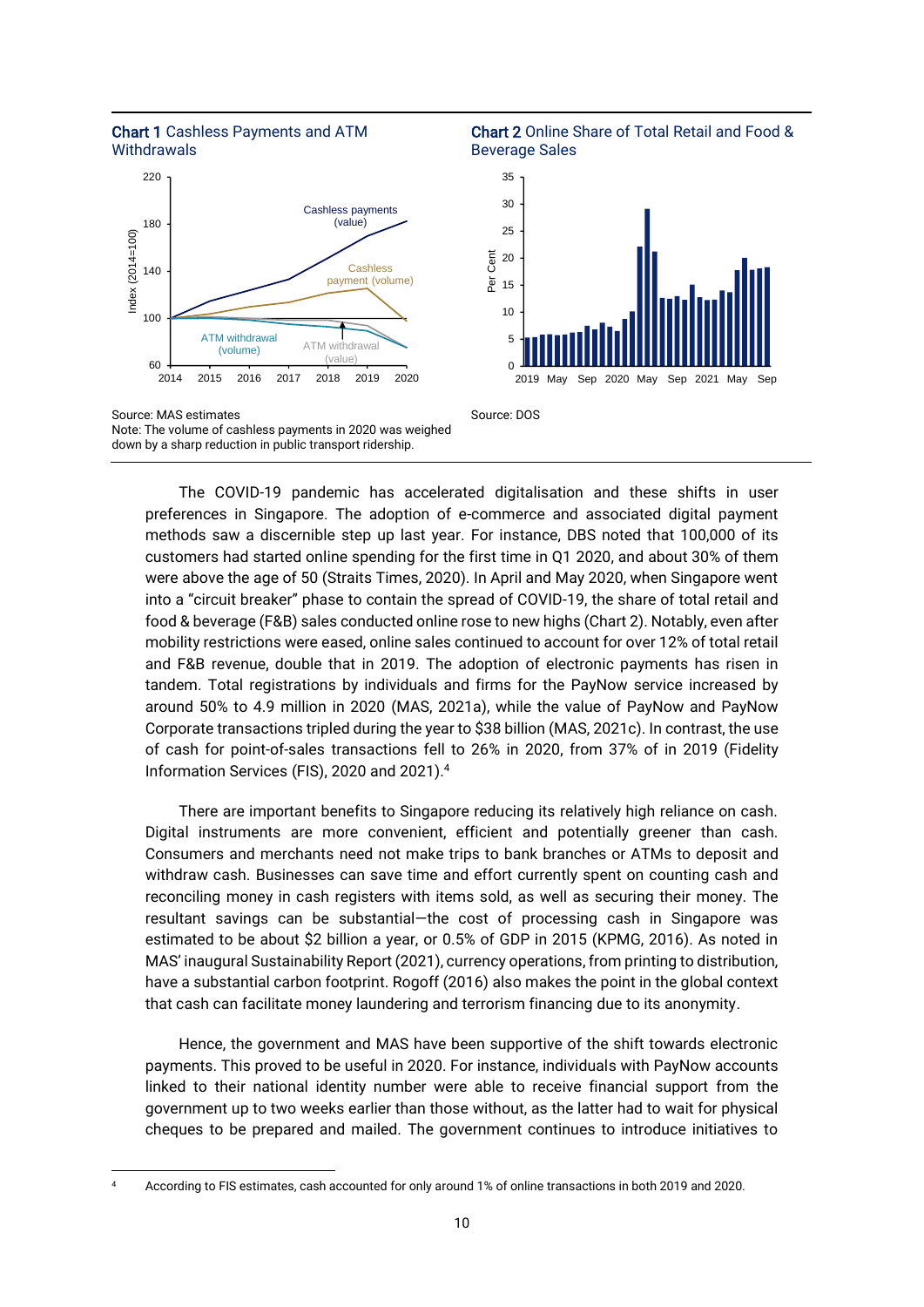encourage further adoption of electronic payment solutions. One example is the "Hawkers Go Digital" movement launched in June 2020 that sought to promote the use of the unified SGQR payments solution among stallholders in hawker centres and wet markets where cash continues to dominate transactions. As of August 2021, 11,600 stallholders in hawker centres, HDB coffee shops and JTC canteens were using electronic payments (MAS, 2021b).

MAS is committed to supplying Singapore dollar notes and coins for as long as it is demanded. However, as the use of electronic payments becomes ever more pervasive, there may come a time where demand for physical cash diminishes significantly. In the long run, public money may cease to be a generally-accepted medium of exchange in Singapore, even as its status as legal tender remains (Box A). As fewer consumers choose to use cash, businesses would find it more costly to accept it given the significant fixed costs associated with cash handling. Beyond a certain point, firms could stop accepting cash, which will further disincentivise customers from using it. Today, there are already some retail and food & beverage shops in Singapore that have gone fully cashless, such as Decathlon and The Coffee Bean & Tea Leaf (Straits Times, 2021). In Sweden, where cash in circulation as a percentage of GDP is among the lowest levels in the world, the Sveriges Riksbank is of the view that additional measures to protect physical cash acceptance can only hope to forestall, rather than avert, the disappearance of cash as the economy digitalises (Sveriges Riksbank, 2021).

#### Box A: Legal Tender vs the Acceptance of Cash

While cash issued by MAS is legal tender (i.e. recognised by law to be a valid means of payment), this does not mean that merchants in Singapore must accept it. If a vendor does not wish to accept cash as payment, they simply have to provide a written notice to customers prior to a transaction. The vendor may refuse to provide goods and services if the customer is not willing to accept the vendor's terms of payment. As such, firms in Singapore could stop accepting cash once it becomes uneconomical to do so.

Authorities in some jurisdictions are taking steps to protect the relevance of cash. To address the decline in the acceptance of cash in China, the People's Bank of China published a notice in December 2020 announcing its intention to investigate or punish firms and individuals that refuse to accept cash or adopt discriminatory measures against cash payments. In 2020, the Sveriges Riksbank also called for stronger legal protection for cash, to slow the decline of its use in Sweden.

#### Implications of the Obsolescence of Physical Cash

While physical cash is already a small part of the domestic money supply today, its disappearance from the hands of the public, if it occurs, could still mark an important shift in Singapore's monetary arrangements.

First, the general public would no longer have direct access to a Singapore governmentissued store of value and liquid means of payment. In its absence, households and businesses would have to rely entirely on privately issued money, which are subject to some degree of credit and liquidity risks. These risks, in the case of bank-issued deposits, are substantially mitigated by the government's deposit insurance scheme, as well as MAS' prudent regulation and supervision of the banking sector and credible liquidity backstops, but they cannot be completely eliminated.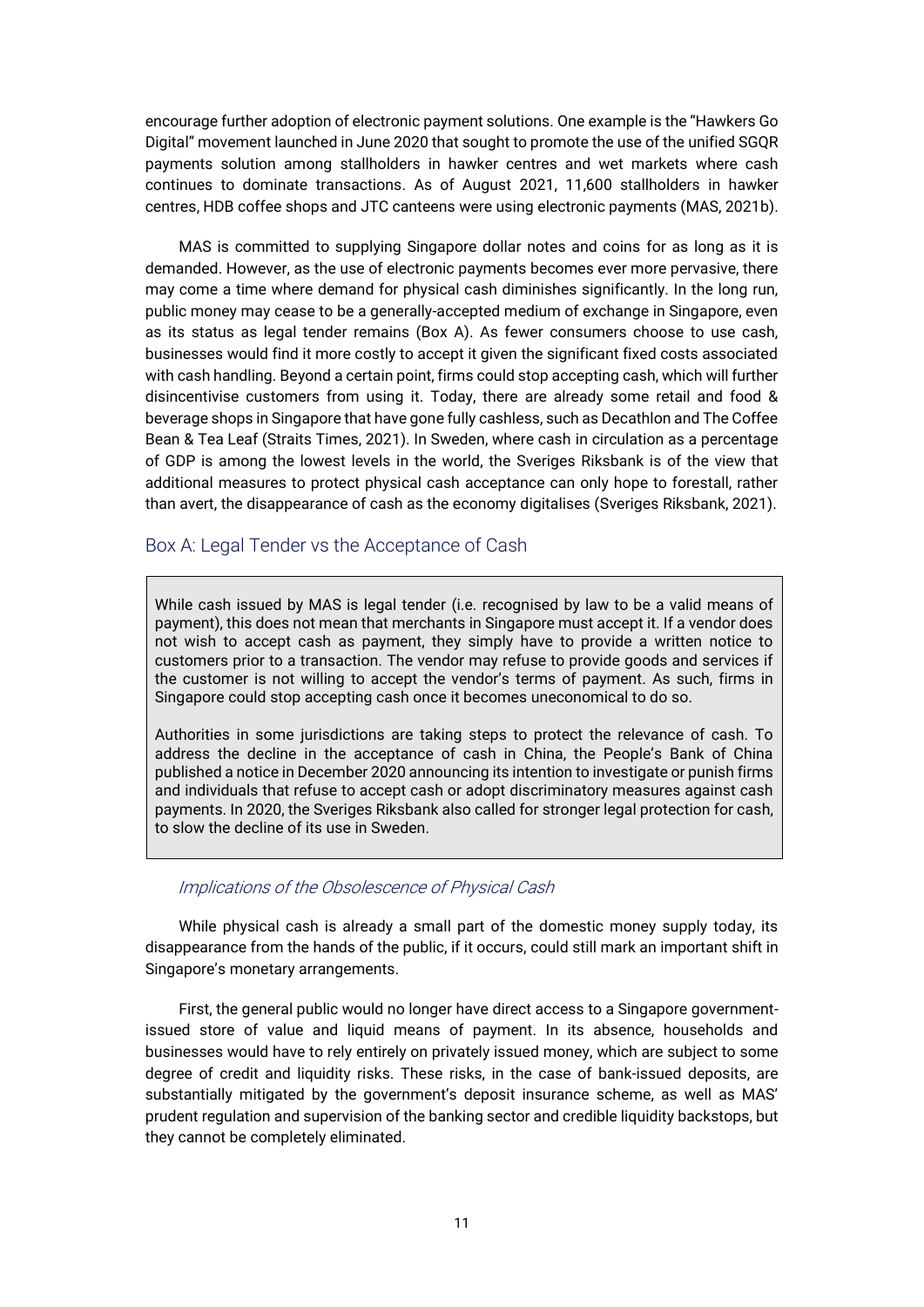In addition to MAS' safeguards for the value of private money outlined above, Singaporeans' trust in Singapore dollars, regardless of its form or issuer, is likely viscerally reinforced by their right to exchange their private money (i.e. claims on banks) into public money (i.e. claims on the state) whenever they wish, without restriction or loss of value.<sup>5</sup> Money is, in the end, a social convention that can be very fragile under stress (Cunliffe, 2021). To this end, generally-accessible public money arguably has a role to play in anchoring the public's confidence in the soundness of all money in the economy. It is in this context that the erosion and potential elimination of a tangible tether between private and risk-free public money in Singapore should be seen.

Second, Singapore's retail payment system may be less resilient without a public payment backstop. Physical cash currently serves as a fall-back payment option to payment systems that are entirely dependent on the stability of the banks, the availability of the internet and a functional electrical grid. As acceptance falls, cash would become a less effective means of backup when the need arises, reducing the resilience of payments in Singapore.

On its own, the private sector may underestimate the need to improve resilience through maintaining extensive backups or developing offline digital payment modes. This may result in the under-provision of system robustness if there is no active intervention by public authorities (Sveriges Riksbank, 2018). However, the private market should not be expected to bear the full burden of safeguarding the social value of payments. Central banks, as public authorities, should share the responsibility of ensuring that the payment system has sufficient resilience, as it does today by maintaining the cash network (Armelius et al., 2020).

Third, payments in Singapore could become less inclusive. Cash is a payment instrument that almost anyone is able to use. It does not require special devices or technical knowledge beyond the ability to recognise the notes and coins. Singapore's currency has been specially designed to take into account the needs of the wide spectrum of users, including the visually disabled. Setting aside handling and storage costs, consumers and merchants can pay using cash without transaction fees. In comparison, private providers of digital payments have commercial obligations and thus have less incentive to ensure that their offerings are as inclusive and accessible. The costs of maintaining cash withdrawal services, such as ATMs and branch networks, may also become increasingly prohibitive. Typically, a bank account is a pre-requisite for digital payments today, and Singapore residents who lack one could be excluded from digital payments.<sup>6</sup>

Fourth, the decline of cash would mean a lower level of privacy in legitimate economic transactions. As cash becomes increasingly less accepted, there would be fewer options for consumers and merchants to retain control over their transaction data. Cash has the capacity to ensure privacy because there are no centralised records of its holdings or transactions (Group of Central Banks, 2020). In contrast, electronic payments generate an extensive trail of data that is increasingly being collected and utilised by firms.

<sup>5</sup> The perfect substitutability of different type of monies at their face value is key to the efficient functioning of the economy as it eliminates the need for economic agents to retain information about the creditworthiness of various means of payment, thereby reducing transaction costs.

<sup>6</sup> It is estimated that less than 2% of adult Singaporeans are unbanked as at 2020 (MAS, 2020). This includes a minority that is unable to open a bank account because of risk factors such as placement on sanction lists.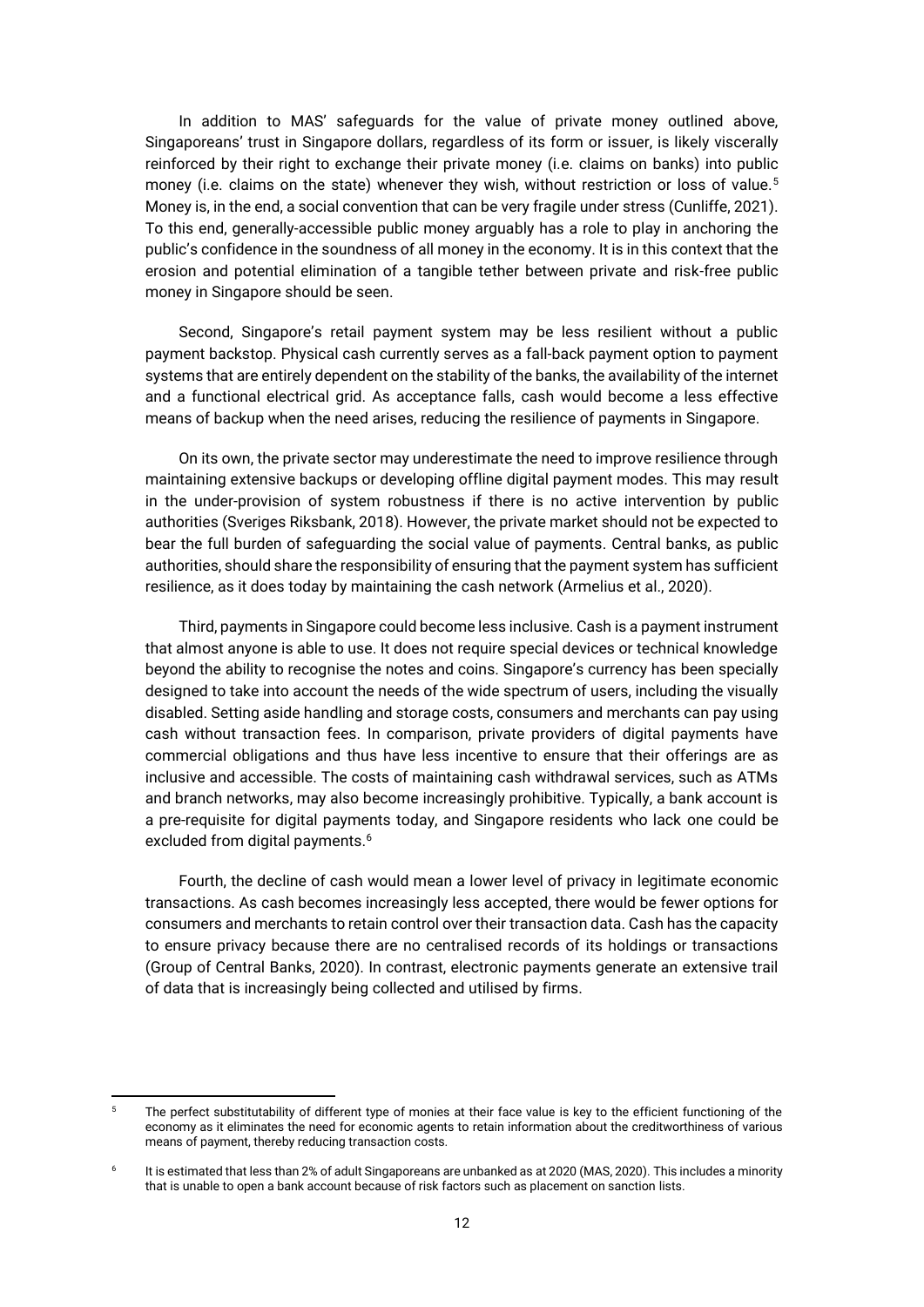#### New Business Models in Digital Payments and Retail Finance

While payments have historically been the preserve of commercial banks, a much wider range of firms are facilitating payments and bundling them with other digital services to better meet the needs of consumers and merchants today. FinTech firms, such as Square in the US, are combining payments with point-of-sale software, marketing and loyalty programs, and business checking and savings accounts, to provide merchants with an integrated suite of services. On the consumer-end, firms such as AfterPay in Australia, Atome and FavePay in Singapore are integrating e-commerce, digital payments and in some cases, new forms of financing to provide a more seamless way for consumers to discover merchants and shop online. At the same time, in Singapore and around the world, big technology ("BigTech") firms providing social media (Meta<sup>7</sup>), chat (Tencent), internet search (Google), e-commerce (Alibaba, Sea), ride hailing and delivery (Grab) services are increasingly facilitating payments directly on their platforms, building off their large user bases and vibrant digital ecosystems.

The rise of non-banks facilitating digital payments and finance is likely a secular trend. The ability of payment facilitation to create high levels of engagement with customers, provide access to rich transaction data, and offer a high return on equity, makes it an attractive service for technology firms to incorporate into their offerings (McKinsey, 2019). In turn, payments have often served as a springboard upon which new entrants expand into a range of financial services. As these entrants gain access to the transactional balances and data that individuals and firms generate with banks today, they can subsequently leverage this information to offer savings, credit, insurance and wealth products (Carletti et al, 2020).

Such developments have the potential to improve the efficiency and vibrancy of payments and financial services globally. In the first instance, the wider array of choices for end-users can improve access to financial services and spur lower prices, which could be pertinent in Singapore's market for payment services.<sup>8</sup> At the same time, the low-cost structures, large global user bases, and complementary digital operations of new entrants could improve the price, speed and quality of cross-border payments.

#### Implications of a Changing Market Structure in Digital Payments

However, the shift from payments as a relatively standalone business to one that is increasingly offered as a complement to digital services—by both banks and new technology entrants alike—is likely to influence the industrial organisation of the payment sector.

Brunnermeier et al. (2019) suggests these developments could lead to an "inversion" of the industrial organisation of financial activities, with digital platforms instead of standalone bank applications serving as principal touchpoints through which end-users access banking and other related financial products. BigTech firms increasingly stand between banks and their depositors via e-wallets, while digital payments in apps are subject to fees which these firms control through their app stores. At the same time, commercial banks in Singapore and globally are launching their own digital ecosystems around core banking and payment platforms to meet consumer needs more holistically (Boston Consulting Group, 2021).

<sup>7</sup> Facebook was rebranded as Meta in October 2021.

<sup>8</sup> J.P. Morgan (2021) estimates that merchant discount rates (the cost per transaction borne by merchants to accept payments through banks) across a variety of transaction types, as well as payments income as a share of total revenue of banks, are highest in Singapore compared to ASEAN peers.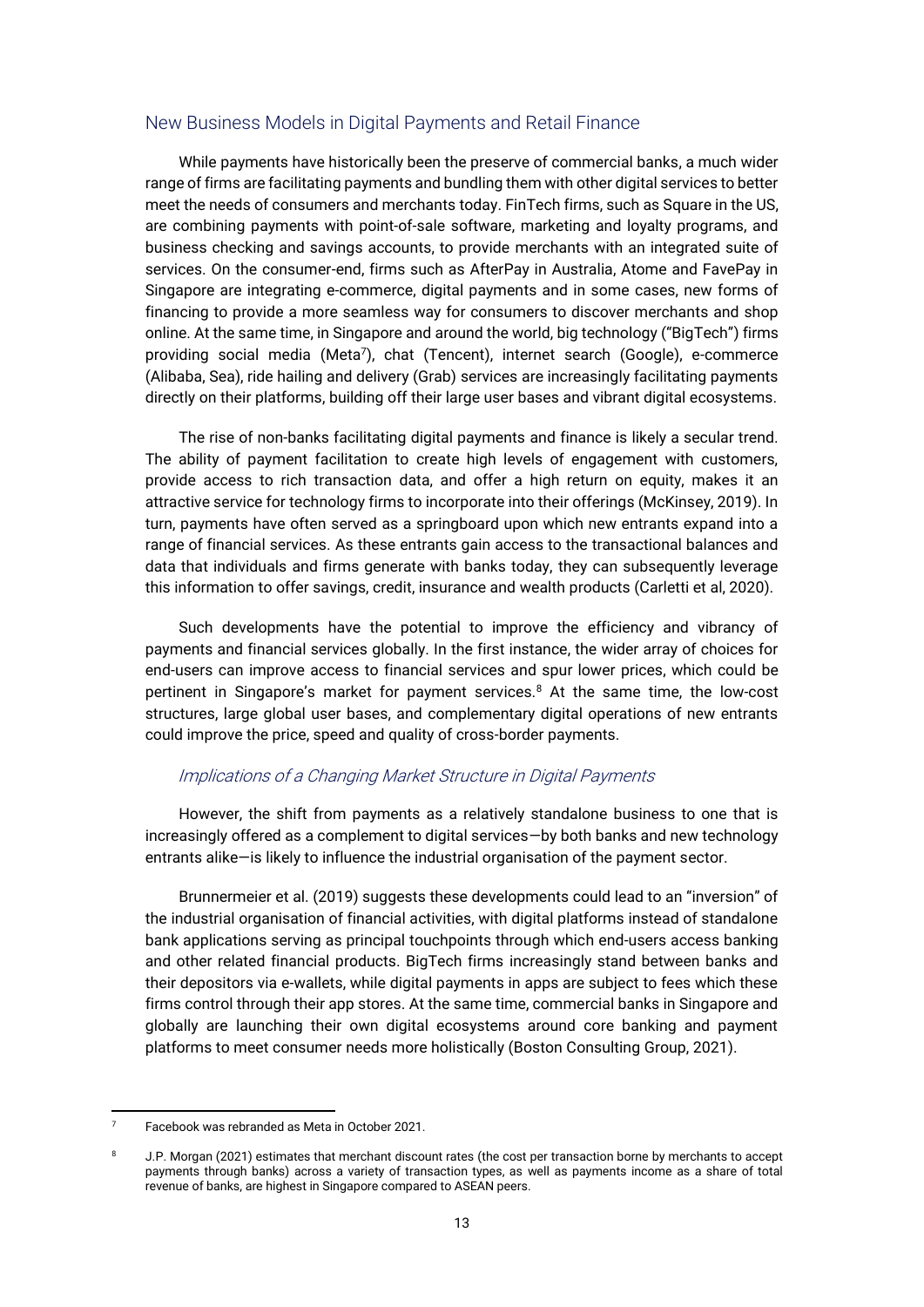As a result, the payment market could become materially more concentrated in the future as naturally-occurring network effects in payments are reinforced by its bundling with digital services that enjoy economies of scale and scope (Box B). The BIS (2021) notes that the digital transformation of financial services could result in a "barbell" outcome composed of a few large providers, followed by a long tail of niche players. This is not incongruent with temporarily greater competition between present and future states of the world, which reflect competition "for the market" rather than "within the market" (Furman, 2019). There is thus no guarantee that sequential competition for the market, where new companies pose credible threats to the strong incumbent, would continue once large technology platforms become dominant.

### Box B: Market Power in Payments

The market for electronic payments inherently has characteristics which cause it to tip towards monopoly-type structures. These include economies of scale arising from the provision of payment infrastructure and the network effects associated with having a large base of both users and vendors. In Singapore specifically, front-end retail payment services are currently dominated by a few large providers. Potential entrants face significant hurdles in challenging these incumbents due in part to high start-up costs, including from regulatory requirements, as well as banks' competitive advantage from their control over the back-end payment infrastructure and ability to settle transactions with MAS directly.

A growing economic literature suggests that the entry of BigTech firms into payments poses even further risks of market concentration. This arises because BigTech firms appear particularly adept at making use of self-reinforcing Data analytics, Network effects, and user Activities ("DNA") loops (BIS, 2019). In such loops, user data is used to improve services with natural network effects, such as internet search, social media and ecommerce. This in turn generates further user activity and data for analysis, growing the networks. Payment data is a uniquely rich source of insights (Botta et al., 2017), and can be used to bolster BigTech firms' competitive advantage.<sup>1/</sup> For instance, Meta's push into payments through Facebook Pay and Whatsapp Pay could help it to collect transaction data for advertisement targeting, which is Meta's core business. In contrast, while banks and traditional payment institutions have access to transaction data, they do not have the extensive auxiliary information that BigTech firms have collected from their platforms, nor possibly the ability to analyse and process data at the level of efficiency as BigTech firms (BIS, 2019).

\_\_\_\_\_\_\_\_\_\_\_\_\_\_\_\_\_\_\_\_\_\_\_\_\_\_\_\_\_\_\_\_\_ 1/ OECD (2015) notes that data exhibits increasing returns to scope—i.e. linking up data from different sources is a means to contextualising the information, and is thus a source of insights and value that is greater than the sum of the isolated parts. In turn, this can enhance consumer profiling.

The potentially deleterious effects on consumer welfare from increased market concentration would be accentuated by the lack of a public alternative in digital payments. Historically, physical cash has functioned as an effective competitive constraint on electronic payment providers for in-person transactions. If consumers (or merchants) valued their privacy highly or the fees that providers of card and electronic payments levied for their services were too high, there was the option to use cash instead (Bergman, 2020). However, as cash becomes obsolete in the growing share of entirely-online transactions, and new payment service providers begin to use transaction data to provide better or bundled services, there is less competitive pressure to keep dominant payment service providers' market power in check over time.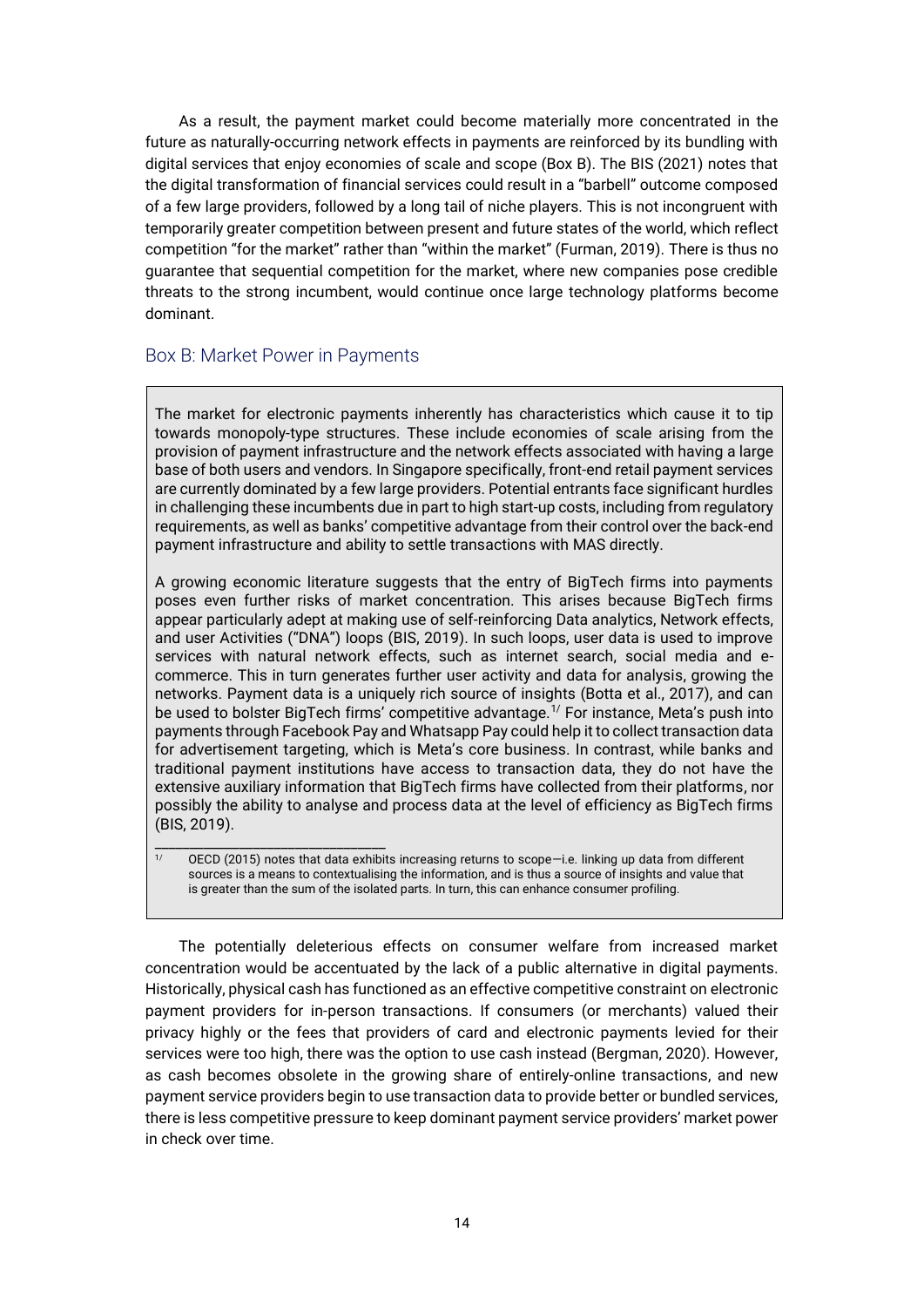Consumer welfare in payment services may diminish over time in the absence of contestability. Dominant firms could begin charging unjustifiably high fees for payment services to both end users and merchants over the longer term (Armelius et al., 2020).<sup>9</sup> Digital monopolists could also engage in a range of undesirable rent-seeking behaviour, such as unethical consumer targeting. More broadly, even if firms did not charge an excessive markup, they would likely capture the bulk of the economic surplus generated from the aggregation of personal data (Acquisti et al., 2016). This occurs when individuals are unaware of the true value of their data and/or have insufficient bargaining power to get firms to compensate them for the use of it.<sup>10</sup>

It remains an area of active inquiry for policymakers globally on how best to realise the public gains from these new business models and players in payments, financial services, and indeed the broader digital economy. Regulation has a key role to play. Internationally, there is growing recognition that government action is needed to lean against developments in digital markets that could generate negative externalities.<sup>11</sup> However, it is unlikely to be a panacea. Setting aside practical difficulties that public authorities have faced in applying traditional anti-trust principles to new and rapidly changing markets<sup>12</sup>, there is also the added complication that the dynamics in these digital markets (that tend to lead to "winner-takesmost" outcomes) may not be entirely undesirable. There may be trade-offs between market structure and innovation (Furman, 2019). For instance, as a firm's market share grows, so does the share of data it captures, and in turn its ability to leverage more effectively on datadriven innovation. If regulation sought to promote competition but resulted in payment data and user activity being fragmented across multiple players, this could have the effect of limiting total economic value creation (Garratt and Lee, 2020). Depending on regulation alone to maximise consumer outcomes may be challenging given these inherent tensions.

In parallel, country authorities are leaning on public digital infrastructures to create the conditions for competition and innovation. In Singapore, the progressive implementation of FAST, PayNow and SGQR over the past few years has fostered interoperability in payments. With an already growing ecosystem of interoperable payment methods, new entrants should find it beneficial to "plug in" instead of going it alone. This is complemented by powers granted to MAS in the 2019 Payment Services Act to force important payment providers to make their systems interoperable if required. However, payment interoperability is not a guarantee against the build-up of market power, especially as payments become an integral part of broader digital platforms and ecosystems, which may remain as "walled gardens" if there are no active steps (e.g. regulations) taken to prevent them.

For example, WhatsApp charged merchants a 4% fee per transaction for its payment services in Brazil (Reuters, 2020). This paper recognises though, that it may be difficult to compare fees charged by current and emerging payment services providers on a like-for-like basis as payments are increasingly bundled with other value-added services, such as customer engagement platforms.

<sup>&</sup>lt;sup>10</sup> This is the case when consumer data is only valuable in aggregate, but not individually. Thus, only collective bargaining may allow consumers to demand for compensation by the firm. However, such arrangements typically do not exist (Garratt and Lee, 2020).

<sup>11</sup> For instance, in June 2021, the UK launched the Digital Markets Unit, a new regulatory body tasked at policing anticompetitive behaviour among the world's largest technology companies. In July 2021, the US President also signed an Executive Order on Promoting Competition in the American Economy which takes action against anticompetitive behaviour by firms, including BigTechs. Meanwhile, the European Commission announced the Digital Markets Act in 2020 introducing rules for "gatekeepers" in the digital sector.

<sup>&</sup>lt;sup>12</sup> In June 2021, the US District Court for the District of Columbia dismissed an anti-trust lawsuit brought by the Federal Trade Commission (FTC) against Meta, in part due to difficulties that the FTC faced in defining Meta's share of what was recognised as "no ordinary or intuitive market" (US District Court, 2021).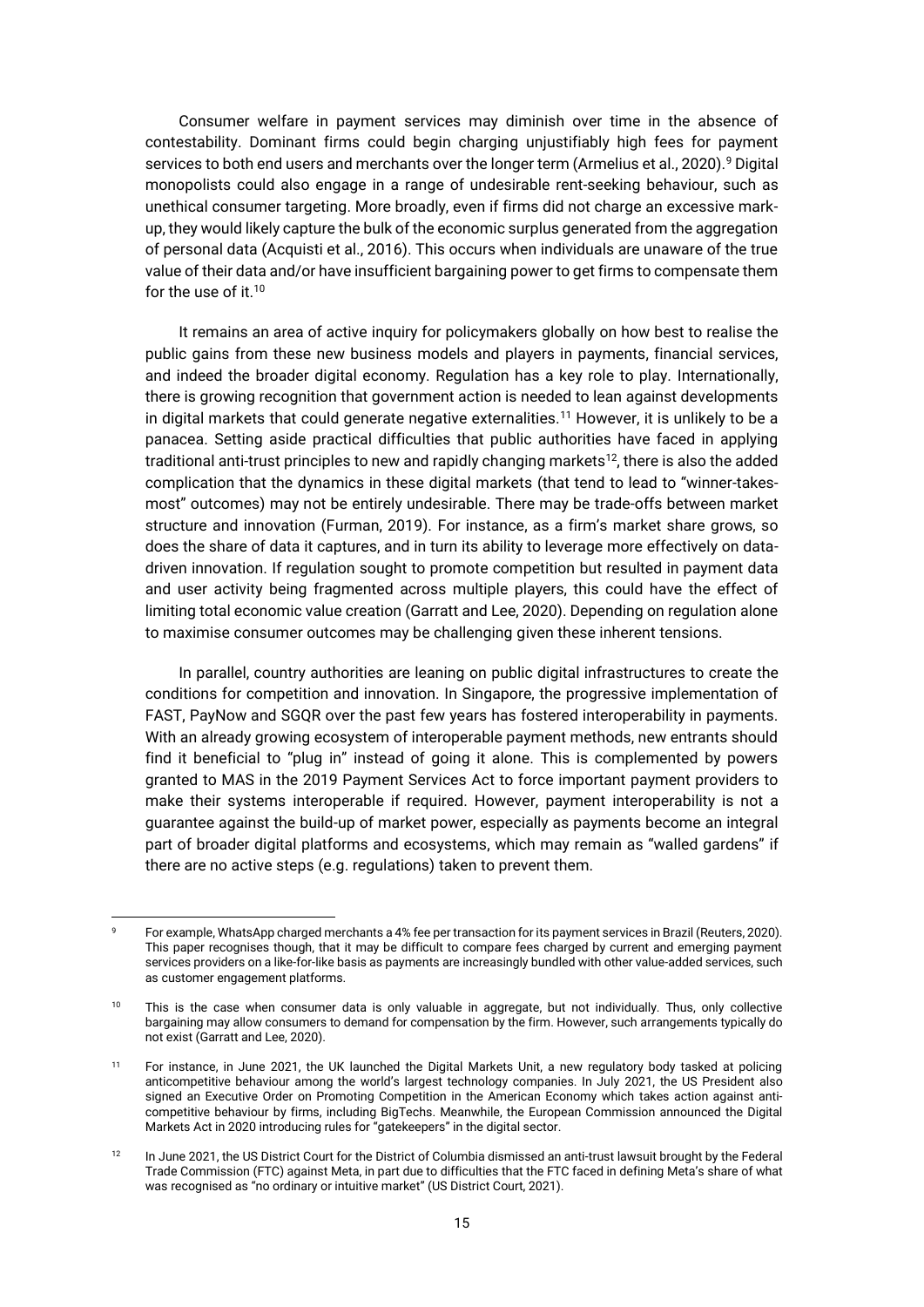Accordingly, policymakers globally are beginning to examine a state-issued digital medium of exchange as an additional way of securing consumer outcomes in digital payments, just as physical cash does for in-person payments today.

#### Emergence of Non-native Digital Currencies

Amid the milieu of cryptocurrency initiatives in recent years, a number of credible foreign digital currencies are emerging on the horizon. These currencies are largely targeted at retail use cases and include private sector-created stablecoins such as USDC and Diem, which are pegged to the US dollar, as well as CBDCs that some major jurisdictions are actively considering, or are already trialling, such as the digital euro, Bank of Japan's digital yen, and PBOC's e-CNY. These new digital currencies are likely to be more accessible internationally and convenient to use than existing forms of foreign currencies, as well as being embedded within innovative ecosystems. As they enter the market, firms could offer payment and other digital services in Singapore that use these international digital currencies instead of the Singapore dollar.

Foreign currencies are notably already an important medium of exchange for corporates in Singapore, especially for those that are engaged in international trade.<sup>13</sup> In a survey conducted by MAS in 2019, 46% of the 184 domestic manufacturers who responded indicated that their sales were mostly invoiced in foreign currencies rather than the Singapore dollar. Some 14% of these manufacturers also paid for most of their business costs in foreign currencies. The foreign currency revenue generated by firms in Singapore likely induces demand for foreign currency borrowing, which further encourages firms to accumulate foreign currency for precautionary or store of value purposes.<sup>14</sup>

The significant use of foreign currency among local businesses reflects Singapore's inherently strong outward orientation and modest domestic market. Singapore's gross trade is over three times the value of its GDP—exceeded in the region only by Hong Kong which has chosen to peg its currency to the US dollar. The choice of some local firms to deal mainly in foreign currency likely arises because the utility of a currency as a medium of exchange depends on the size and reach of the network using it. The Singapore dollar is less useful for international trade and finance compared to global currencies like the US dollar. Indeed, research suggests that the US dollar is dominant in global trade and finance because of the large US economy, its deep financial markets and unparalleled network effects (Gourinchas, 2019).

While it remains a tail risk for now, a scenario where foreign currency use picks up significantly in Singapore, cannot be ruled out. Large global platforms utilising a foreign digital currency as the medium of exchange could offer cheaper, faster and more seamless transactions, thereby attracting merchants and consumers in Singapore to switch into it. Moreover, there are means by which BigTech companies could leverage their commercial or social media platforms and networks to actively scale adoption of their preferred non-

<sup>&</sup>lt;sup>13</sup> The reasons a domestic firm may choose to invoice or price their exports in foreign currency include hedging of import costs, which are priced in the producer's or dominant currency (i.e. the US dollar), and strategic complementarities, especially if international input-output linkages are strong (Mukhin, 2020). Apart from manufacturers, a wide range of Singapore's services sectors such as transport & storage, wholesale trade and parts of financial and professional services likely also transact extensively in foreign currencies.

<sup>&</sup>lt;sup>14</sup> Gopinath and Stein (2018) show that the extensive use of the US dollar in trade invoicing generates strong demand for US bank deposits for precautionary purposes, which drives down the cost of financing in US dollars, thereby incentivising firms to finance in US dollars. This in turn further encourages the use of US dollars in trade, in a selfreinforcing cycle that entrenches the dominance of US dollar in trade invoicing and finance.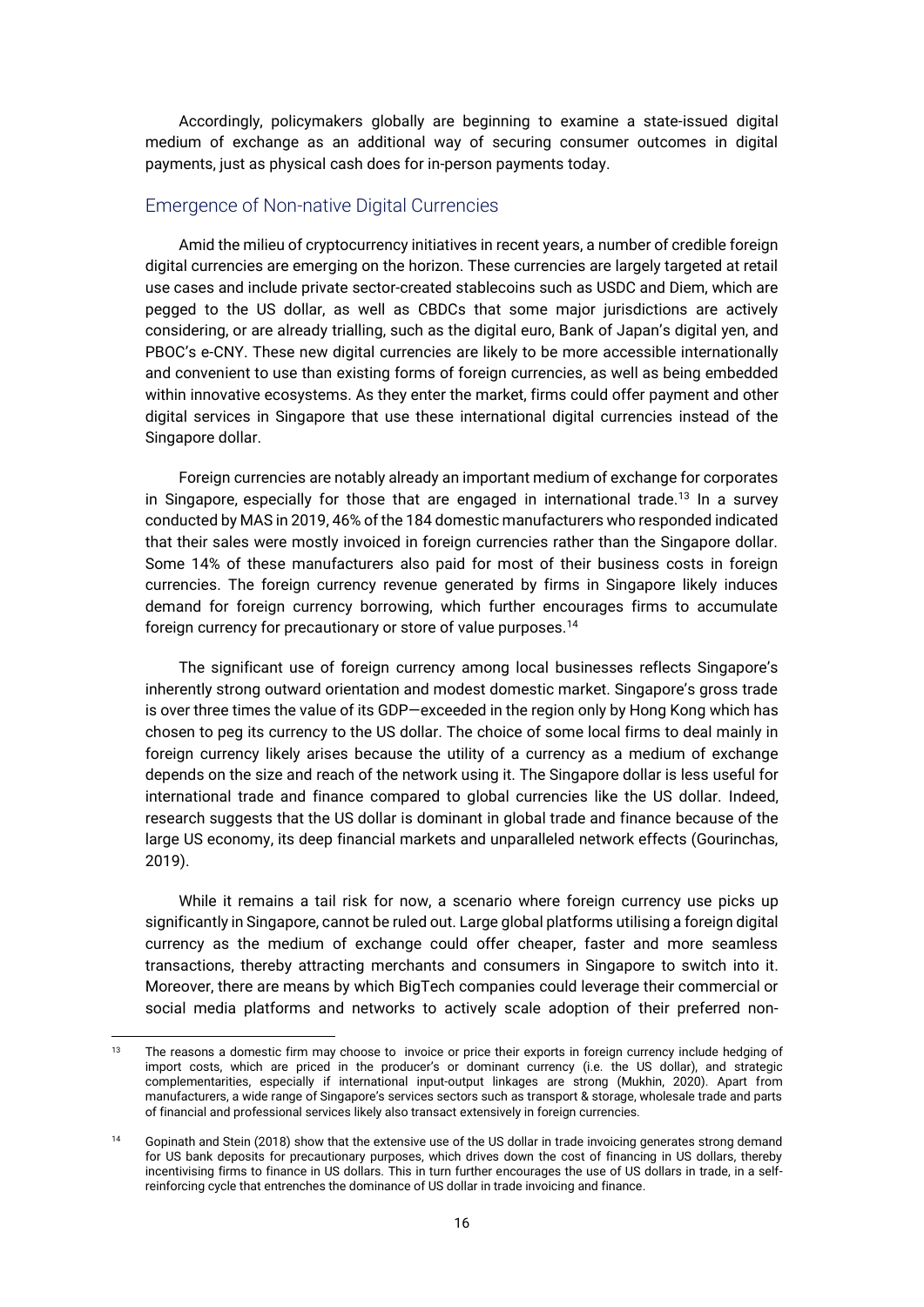Singapore dollar digital currency. For instance, these companies could make a particular digital currency the default payment option on their platform and offer financial incentives for its usage, such as discounts to consumers and lower transaction fees to merchants. The ecosystem that springs up around these new forms of money could also be more vibrant and innovative than the current bank-centric Singapore dollar electronic payment system.<sup>15</sup>

Singapore residents' inherently high share of imported consumption, already extensive use of global e-commerce platforms (implying transactions with vendors located abroad), and ample foreign currency liquidity (via banks and businesses) could be the confluence of factors that facilitates a rapid take up of an attractive foreign digital currency. Firms could choose to reduce their foreign exchange (FX) mismatches by paying their local workers partially or fully in foreign currency. Workers may accept the foreign currency because it can be used directly in a wide range of domestic and cross-border transactions. There are households in Singapore which already hold significant foreign currency-denominated investment portfolios. Meanwhile, firms could provide foreign currency loans leveraging off the voluminous transaction and auxiliary data they have on individuals and merchants. These loans could further incentivise the acceptance of foreign currency wages and revenue. Should this dynamic take root, there could be a significant shift away from the use of the Singapore dollar domestically.

#### Implications of a Shift Away from the Singapore Dollar

If the Singapore dollar ceased to be the predominant unit of account domestically (i.e. the currency in which most prices are quoted)<sup>16</sup>, the relevance of the Singapore dollar exchange rate in household and corporate decisions would weaken. In turn, MAS' monetary policy would be less effective in managing aggregate demand in the economy and influencing price formation. Moreover, the greater use of foreign currencies in Singapore would lead to stronger real and financial international spillovers from the global economy. MAS may be further constrained in its monetary autonomy as it attempts to mitigate these spillovers.

Nevertheless, Singaporeans' continued trust in the institutions backing the value of the domestic currency is a key factor that acts in favour of the Singapore dollar retaining its role as primary store of value. In addition, established habits could reinforce the use of the Singapore dollar as the unit of account domestically.<sup>17</sup>

Policymakers globally are increasingly recognising the risks that new forms of digital money could pose to the monetary and financial stability of smaller, open jurisdictions. There is an emerging view that some form of international coordination—whether to commit major economies to non-issuance (Cecchetti and Schoenholtz, 2021) or to allow authorities in recipient jurisdictions to impose restrictions on their residents' access to these forms of digital money (BIS et al., 2021)—may be necessary to mitigate the extent of negative spillovers. In addition, recipient jurisdictions, in the absence of international coordination, may

<sup>&</sup>lt;sup>15</sup> This is already being observed to some extent around stablecoins built on open crypto networks, where open access and a programmable ledger has allowed a rapid roll-out of new financial services integrated around these instruments (Schär, 2021).

<sup>&</sup>lt;sup>16</sup> In extremis, some studies (e.g. Brunnermeier et al., 2019) have suggested that open economies could be drawn into a broader foreign currency bloc or "digital currency area"—a network where payments and transactions are made digitally using a currency specific to the network.

<sup>&</sup>lt;sup>17</sup> This unbundling of the functions of money may be made possible through technology that enables frictionless switching between assets with different units of account. The absence of switching costs would reduce the need for users to coordinate on a single currency for transactions and as a store of value (Brunnermeier et al, 2019).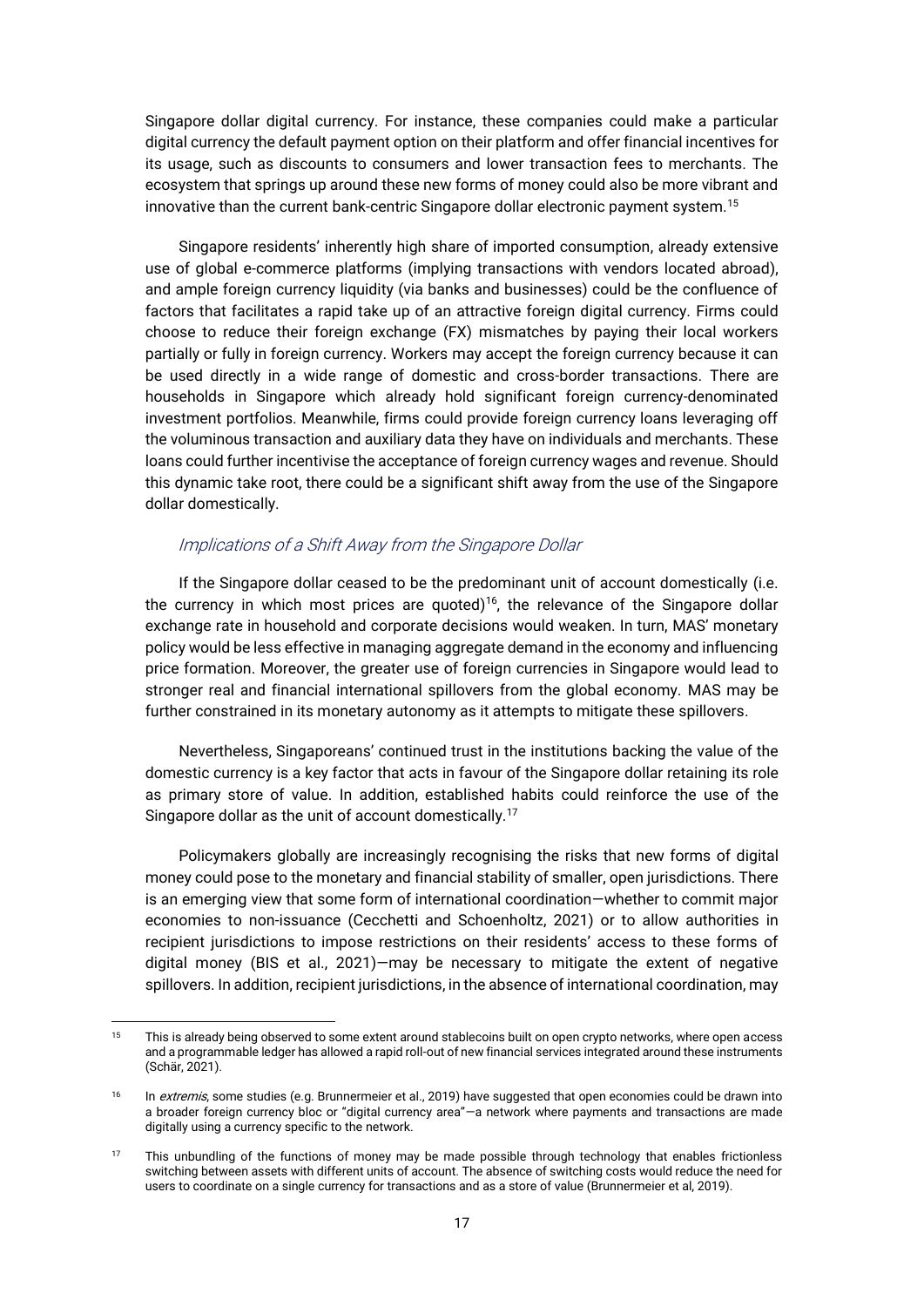have to rely on unilateral policy levers, in the form of capital controls or other forms of regulation to limit adoption of foreign currencies domestically.

However, the pace at which international agreements can be struck, if at all, is uncertain. In Singapore, the use of capital controls or foreign exchange restrictions to prevent the displacement of the Singapore dollar by non-native digital currencies would not be contemplated, given the importance of current and capital account openness for economic and financial activity. It may be challenging for regulation and taxation alone to carry the full burden of stemming the adoption of foreign digital money instruments. Such measures may be inadequate if foreign currency denominated instruments truly offer an option that is desired by consumers and firms but unavailable in the domestic monetary system.

These concerns over the possible substitution into a non-native digital currency across all stages of the business cycle have been highlighted by the Sveriges Riksbank and the Bank of Canada—two central banks of relatively small, open and advanced economies with their own independent monetary policy. Similarly, the European Central Bank (ECB) has raised fears that stablecoins will "pose serious risks, both to…monetary sovereignty and financial stability" (Panetta, 2020). While most central banks view this risk as small for now, there is also recognition that the pace of change could quicken.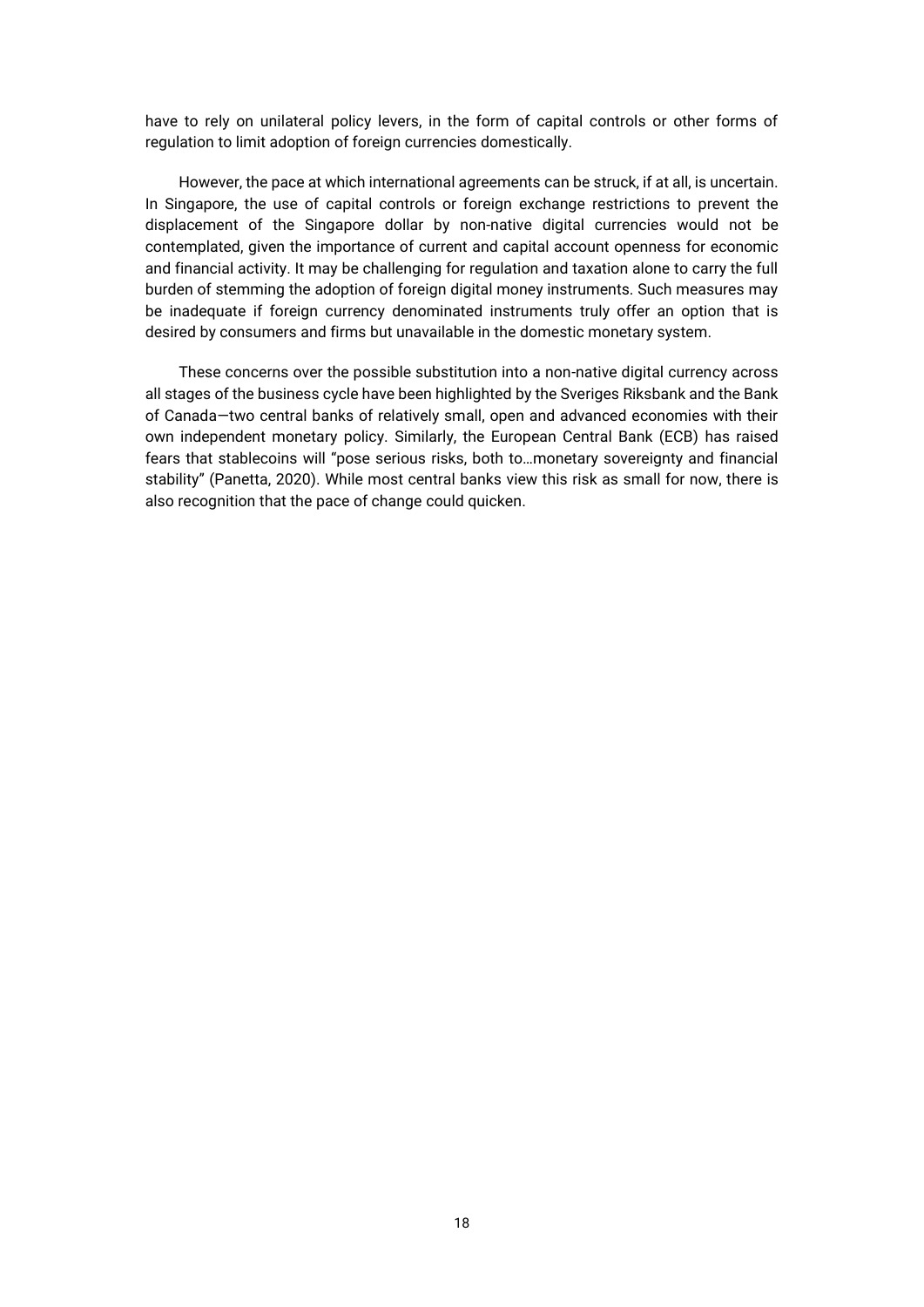## 3 Assessing the Case for a Retail CBDC in Singapore

A retail CBDC is a digital payment instrument, denominated in the national unit of account, and a direct liability of the central bank which is usable by members of the public (BIS, 2020). In other words, it is akin to "digital cash".

In Singapore, the case for issuing a retail CBDC largely rests on the benefits of keeping central bank money in the hands of the public and retaining a viable public option for payments as these migrate online. At the same time, additional benefits could arise as the retail CBDC serves as a platform for further innovation in Singapore dollar payments. The issuance of a Singapore dollar retail CBDC would allow MAS to holistically address the trio of challenges posed by the decline of cash, shifting structure of the payment industry, and the rise of credible non-native digital currencies, even as MAS' core regulatory, supervisory and lender of last resort roles remain necessary and complementary.

To be clear, these three challenges, in the base case, are unlikely to pose a material threat to MAS' public policy imperatives in the near term. The observed decline in cash as a medium of exchange in Singapore is occurring against a high base and the current amount of cash in circulation remains far from levels where acceptance problems could arise. Meanwhile, domestic retail payments are relatively competitive, efficient and cheap, and innovation continues to flourish. Although there are pockets of friction and high costs, there are ongoing initiatives to address them. MAS continues to watch developments in the payment industry closely as Singapore welcomes new entrants under the 2019 Payment Services Act and four successful digital bank applicants in 2020. The Singapore dollar is starting from an entrenched position for domestic use cases; the soundness of the domestic currency backed by the Singapore economy's fundamentals, as well as its widespread use including for taxes and other transactions with the government, are meaningful forces that could keep residents from choosing a non-native unit of account over the domestic currency. Existing payment players in Singapore are also likely to respond strongly to any significant increase in the usage of non-native digital currencies or competition from their issuers' ecosystem.

These challenges are trends with long runways but developments could unexpectedly accelerate. At the same time, technical and policy preparations for the issuance of a CBDC will likely take an extended period of time. While there is no urgent need for a retail CBDC in Singapore at this point, it would be prudent to ensure that MAS and industry have the ability to pivot to it as the payment and financial landscape continues to evolve in the future.

#### A Possible CBDC Model

Unlike physical cash, which is simultaneously a store of value and medium of exchange in itself, digital money is first a store of value and can only be used for payments if there is a process in place to transfer balances (Fatás and Weder di Mauro, 2018). An analysis of (digital) money must thus be anchored on how its underlying payment mechanisms are structured (Borio, 2019).

In Singapore, as with many jurisdictions, the starting assumption is that the circulation of a retail CBDC would be facilitated via a public-private partnership, much as how physical cash is issued and distributed today. MAS would issue the digital Singapore dollar, while the private sector would handle distribution and customer-facing activities, including compliance and know-your-customer checks. Unlike physical cash, a retail CBDC would have to be held in e-wallets, which would primarily be provided by the private sector.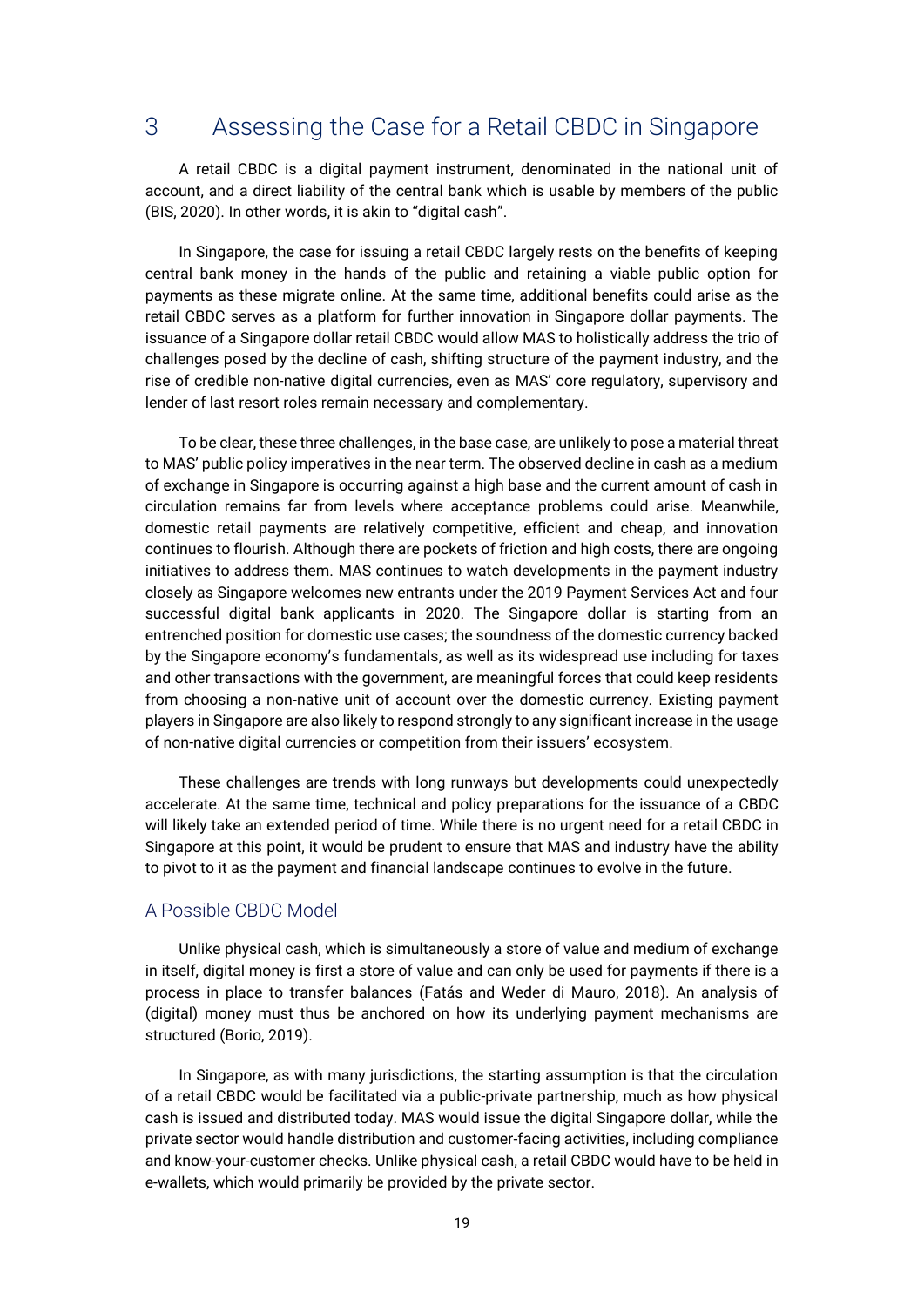This partnership recognises the comparative advantage the private sector has in acquiring and serving end-users, as well as in innovating on the services that could be offered around a retail CBDC. Indeed, the digital nature of a retail CBDC may create more opportunities for the private sector to build service offerings around it than is currently possible with physical cash.

In the burgeoning CBDC literature, such public-private arrangements have been referred to as a "two-tier" (PBOC, 2021) or "hybrid" CBDC model (Auer and Bohme, 2020). One possible technical architecture, as articulated by the Bank of England (BOE, 2020), is a "platform model" (Figure 3) where the central bank operates a foundational retail CBDC ledger to which intermediaries connect as they integrate the CBDC into their digital offerings. Transactions using the CBDC would be recorded and settled with finality on the ledger.



#### Figure 3: Platform Model of a CBDC

#### Source: MAS

Note: Logos and companies displayed are for illustrative purposes only.

Such a retail CBDC architecture would be congruent with a number of underlying technologies, including both distributed ledger technology (DLT) or non-DLT solutions, account-based or token-based arrangements, as well as various privacy-protecting technical choices. The Global CBDC Challenge that MAS launched in June 2021 alongside international and industry partners represents the first step MAS is taking to understand the set of technological options available to best realise the potential benefits of a retail CBDC.<sup>18</sup> The discussion below explicitly recognises that design features of the digital currency play a key role in these options.

<sup>&</sup>lt;sup>18</sup> The Global CBDC Challenge was launched to catalyse development of a set of technologies to enable issuance of a retail CBDC. In particular, it recognised the potential for innovative technological solutions to overcome specific trade-offs in payments and secure welfare gains for society. The hackathon put forth 12 problem statements, crafted around central tensions that policymakers globally are likely to face in building a CBDC system, for participants to address. More details can be found a[t https://www.mas.gov.sg/news/media-releases/2021/mas-partners-imf-world](https://www.mas.gov.sg/news/media-releases/2021/mas-partners-imf-world-bank-and-others-to-launch-global-challenge-for-retail-cbdc-solutions)[bank-and-others-to-launch-global-challenge-for-retail-cbdc-solutions.](https://www.mas.gov.sg/news/media-releases/2021/mas-partners-imf-world-bank-and-others-to-launch-global-challenge-for-retail-cbdc-solutions)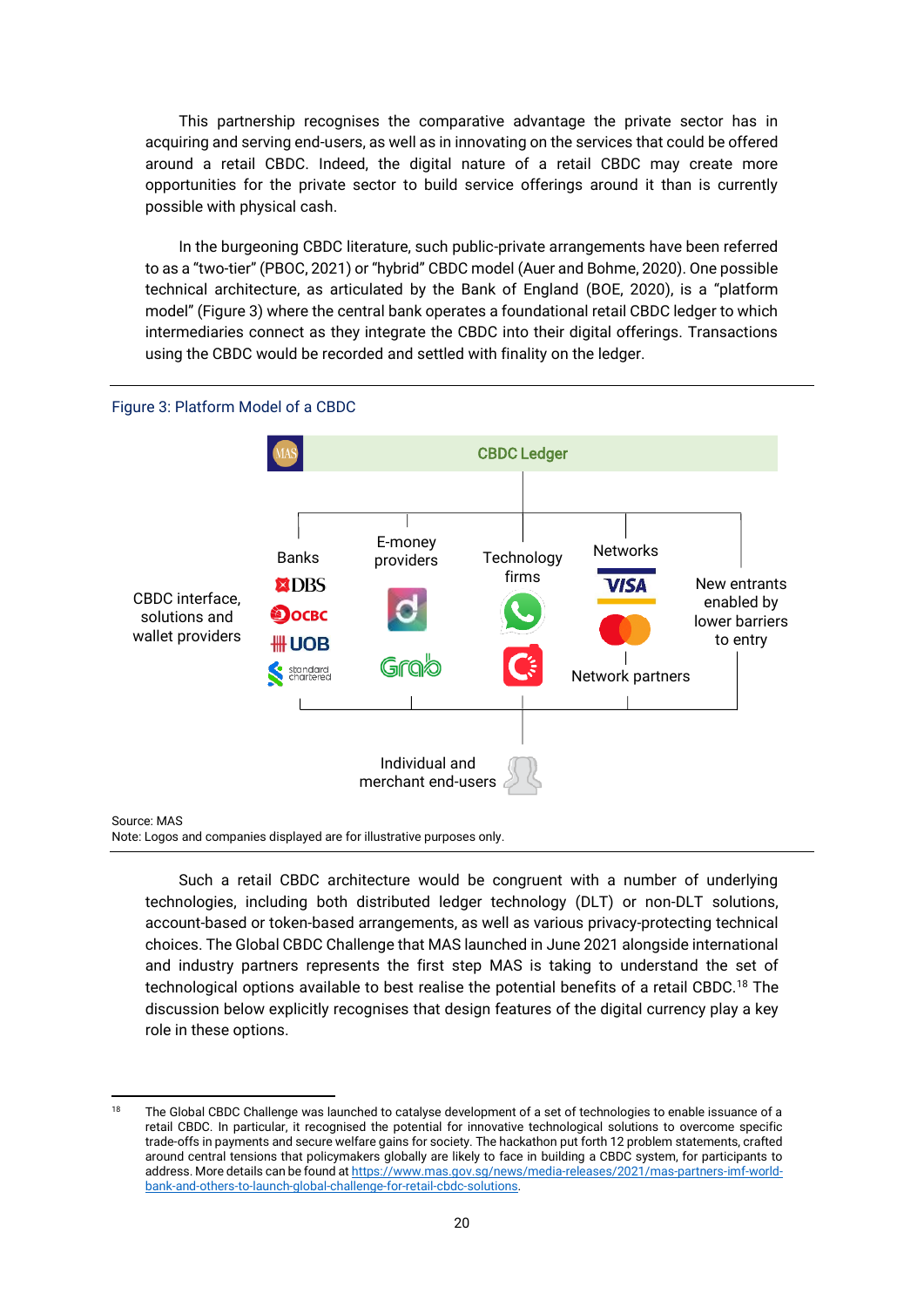#### Confidence and Trust in the Monetary System

By "modernising" cash, a retail CBDC would ensure that Singaporeans can continue to access and use public money, even as digitalisation encroaches on the utility of physical cash over time. Issued by the central bank and backed by the government, generally-accessible public money is arguably a part of the social contract between the state and members of the public (BIS, 2021).

Fundamentally, Singaporeans may wish to retain the ability to hold or have recourse to a Singapore dollar asset whose value is always stable and sure. Indeed, in Singapore, households and businesses increasingly appear to be holding Singapore dollar cash as a store of value rather than using it as a medium of exchange. While payments went more cashless at the height of the COVID-19 pandemic last year, currency in active circulation rose to a high of 11.5% of nominal GDP. This demand for cash likely reflects the public's implicit understanding that central bank money is free of credit and liquidity risks.

At the same time, a Singapore dollar CBDC is an additional lever for MAS, besides financial regulation and liquidity safety nets, to underpin the general public's confidence in the Singapore dollar as the pace of change in money and its forms accelerates. The BIS (2021) describes CBDCs as providing: "...a tangible link between the general public and the central bank in the same way that cash does, as a salient marker of the trust in sound money itself." By preserving Singaporeans' ability to redeem private money against risk-free stateissued money at par and on demand, a retail CBDC would help to reinforce the perception and reality of the uniformity of all Singapore dollars in the economy. While there exist a number of parallel ways through which MAS can anchor the fungibility of Singapore dollars in the economy as physical cash disappears, these fall short of generally-accessible public money on several dimensions (Box C).

Further, generally-accessible central bank money could be a parsimonious way for MAS to maintain the safety of, and the public's trust in, privately-issued Singapore dollars. By serving as a riskless "outside option" to private money for households and firms, its presence disciplines private issuers, pushing them to ensure their assets and liabilities are well managed.

The role of a widely available Singapore dollar-denominated risk-free asset in anchoring trust is possibly even more pertinent with the rise of new forms of digital monies. Digital currencies issued by foreign central banks, or stablecoins fully backed by foreign safe assets (particularly central bank reserves<sup>19</sup>), could be seen as substantively safer than bank money in Singapore during crises, while being potentially more easily available through digital channels than foreign bank accounts are today. In the absence of similarly safe and accessible forms of digital money in Singapore, a shock to the Singapore financial system could result in a run not just on the domestic banking system, but on the Singapore dollar itself, as households and corporates rapidly switch out into safe foreign money holdings.<sup>20</sup>

<sup>&</sup>lt;sup>19</sup> A number of central banks, such as the BOE and ECB, are considering allowing a wider variety of private firms, including issuers of stablecoins, to directly back their liabilities with central bank reserves.

<sup>&</sup>lt;sup>20</sup> A parallel can be drawn with the Singapore government's decision to quarantee all deposits of individuals and nonbank customers of banks licensed in Singapore in 2008, in response to similar announcements by other jurisdictions in the region. This ensured that Singapore residents would not switch out of the domestic financial system in a time of heightened uncertainty. Such considerations could also apply as foreign CBDCs proliferate.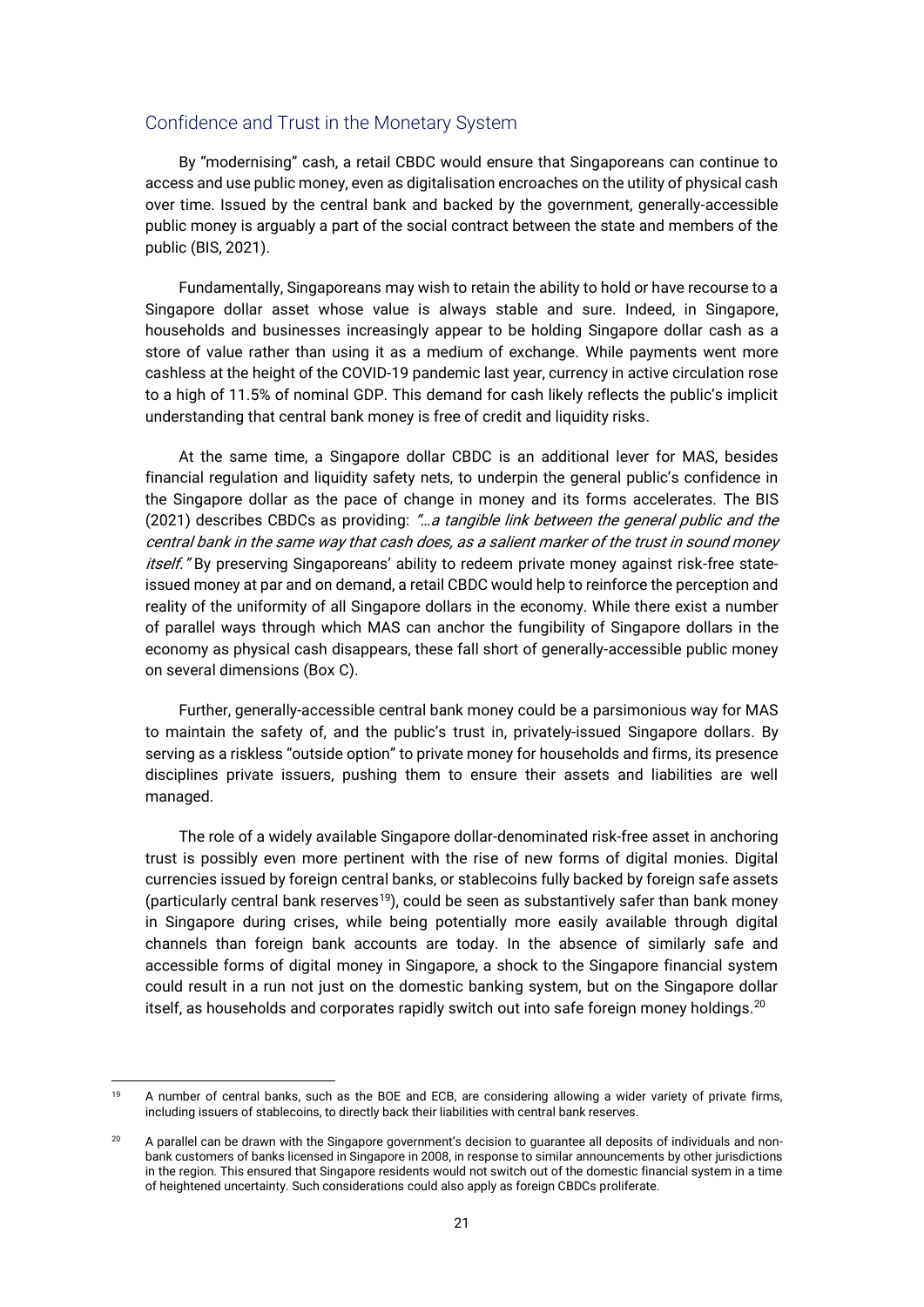### Box C: Parallel Anchors for the Uniformity of Money

The uniformity of money is the phenomenon whereby all money in the same unit of account are perceived to be "one and the same" regardless of their issuer, and thus can be used interchangeably for payments, without being subject to discounting or other frictions (Engert and Fung, 2020). For instance, in Singapore, \$10 of e-money in one's Grab wallet is seen to have the same value as \$10 in deposits with DBS, \$10 in deposits with UOB and a \$10 bill. Note that \$10 of e-money in a Grab wallet is a liability of Grab, while \$10 of deposit in a DBS or UOB bank account is a liability of the respective banks. Only the \$10 bill is issued by, and a liability of, MAS.

In normal times, central bank reserves are typically sufficient to ensure the uniformity of money by serving as the monetary anchor. However, whether central bank reserves would suffice in periods of severe financial stress would depend on the general public's appreciation of (1) the deposit insurance scheme, (2) the central bank's lender of last resort function and (3) the availability of payment alternatives that are instantaneous. Given imperfect information and bounded rationality, there is the risk that the general public does not understand how reserves, which are out of their reach, ensures the convertibility of one form of money to another at par (Armelius, Clausen and Hendry, 2020). In turn, the emergence of doubts about the creditworthiness of a particular issuer could quickly cause its money to be exchanged at a discount with other forms of money that are denominated in the same unit of account, fragmenting the homogeneity of the currency.

The introduction of a generally-accessible CBDC reinstates clear channels of convertibility that would otherwise be lost with the disappearance of cash, thereby helping to reinforce the perception that all money in the domestic currency are at par (Figure D1).



Regulation, supervision and the deposit insurance scheme could be enhanced to make up for the absence of a generally-accessible central bank money. However, the extent of augmentation required, its attendant costs and overall effectiveness remains an open question. Regulations take time to enact and update. There is the risk that regulations will fall behind developments in technology and business models amid a rapidly changing payment landscape, allowing firms to circumvent safeguards (Armelius et al., 2020). Information asymmetry also means that some gaps in supervision may be present despite the regulator's best efforts. Iyer and Puri (2012) find that deposit insurance is only partially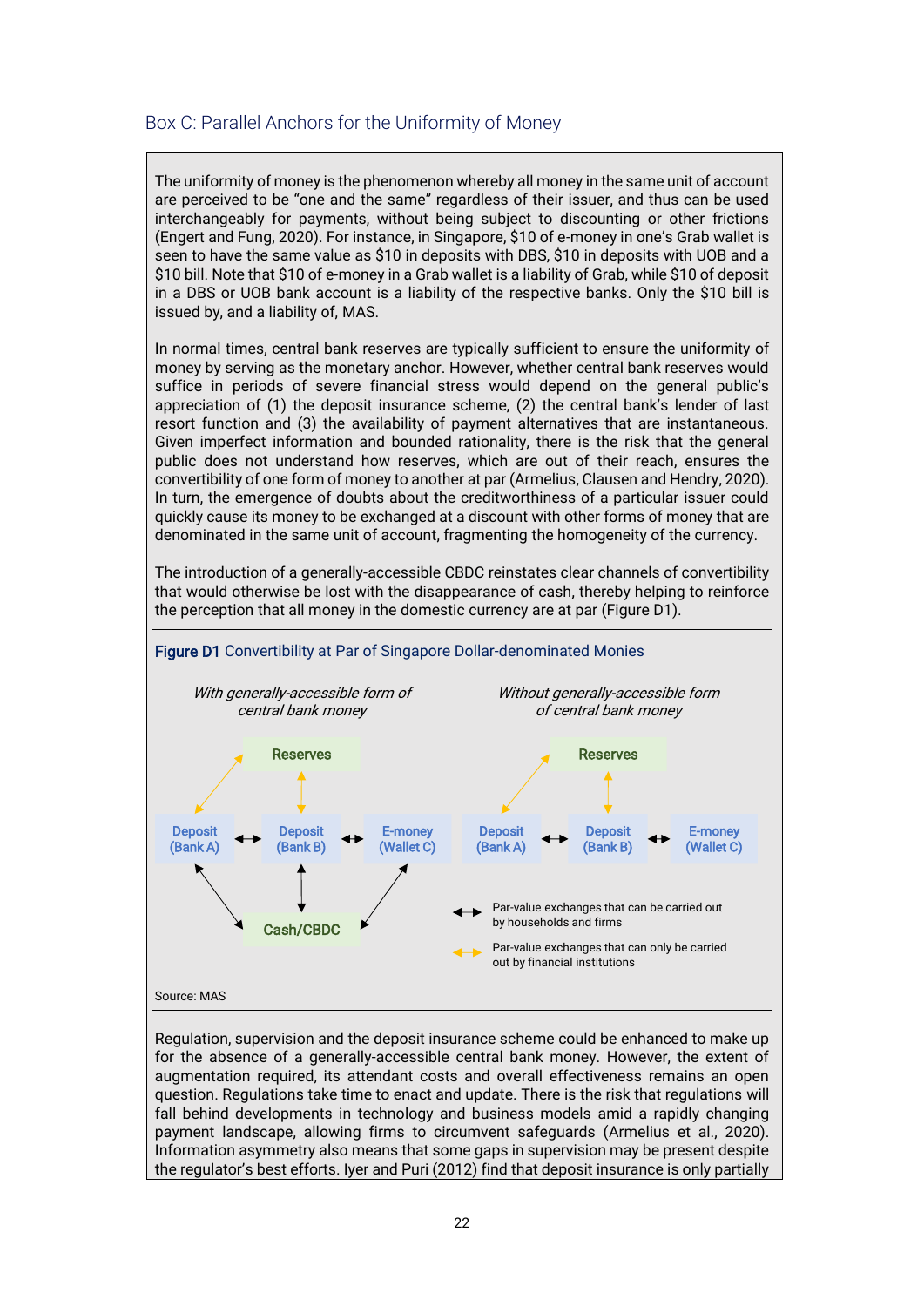effective in preventing a run on banks—even depositors with balances under the insurance thresholds have tended to run, although they are less likely to do so than those with balances above the limit. Above all, there are likely to be serious moral hazard issues if the central bank were to guarantee, implicitly or otherwise, the safety of all private money.

### Protecting Public Interests in Retail Payments

A retail CBDC, as a public digital payment option, could act as a valuable competitive check on naturally-arising monopoly power in electronic payments that is already evident to a degree today. As BIS (2021) notes, the cost of conventional digital payments remains high and still exceeds that of cash for small retail transactions, despite decades of technological progress that has driven marginal information processing costs to near-zero. This persistent wedge between prices and marginal costs, as is typical in the presence of market power, could lead electronic payments to be under-supplied relative to what would be societally optimal in the economy.<sup>21</sup> Such considerations could grow increasingly pertinent in a future payment landscape markedly more concentrated than what is currently observed. Shin and Cœuré (2021) argue that the appropriate counterfactual for evaluating a CBDC is not only the banking and payment sector as it stands, but also where it may headed if new entrants and business models result in the eventual domination of payments by one or two large firms.

In such a scenario, a Singapore dollar CBDC (in conjunction with legal protections to ensure widespread acceptance) could overcome the powerful network effects that closedloop private digital monies would enjoy, and restore the balance of competitive pressures in the payment market. An open and widely-used CBDC network would be a useful complement to the broader arsenal of regulatory and technical measures that authorities are exploring today to shape digital finance and prevent the emergence of such systems in the first place. Concurrently, a viable public option, by establishing a (higher) base level of standards—e.g. for speed and cost—in digital payments, would secure end-user outcomes while motivating private money providers to compete more aggressively in technology innovation (Duffie, 2021). In this way, a CBDC would play a dual role in the payment landscape: as a back-end infrastructure leaning against the formation of "walled gardens" in the first instance, but also as a government-issued digital payment medium that ensures a minimum level of end-user welfare regardless of the evolution of the landscape (Figure 4).

 $21$  For instance, KPMG (2016) and Channel News Asia (2018) noted that high per-transaction costs, as well as prohibitive fees charged by payment providers to set up electronic payments acceptance for merchants, are one of the primary obstacles to small businesses' adoption of digital payments in Singapore.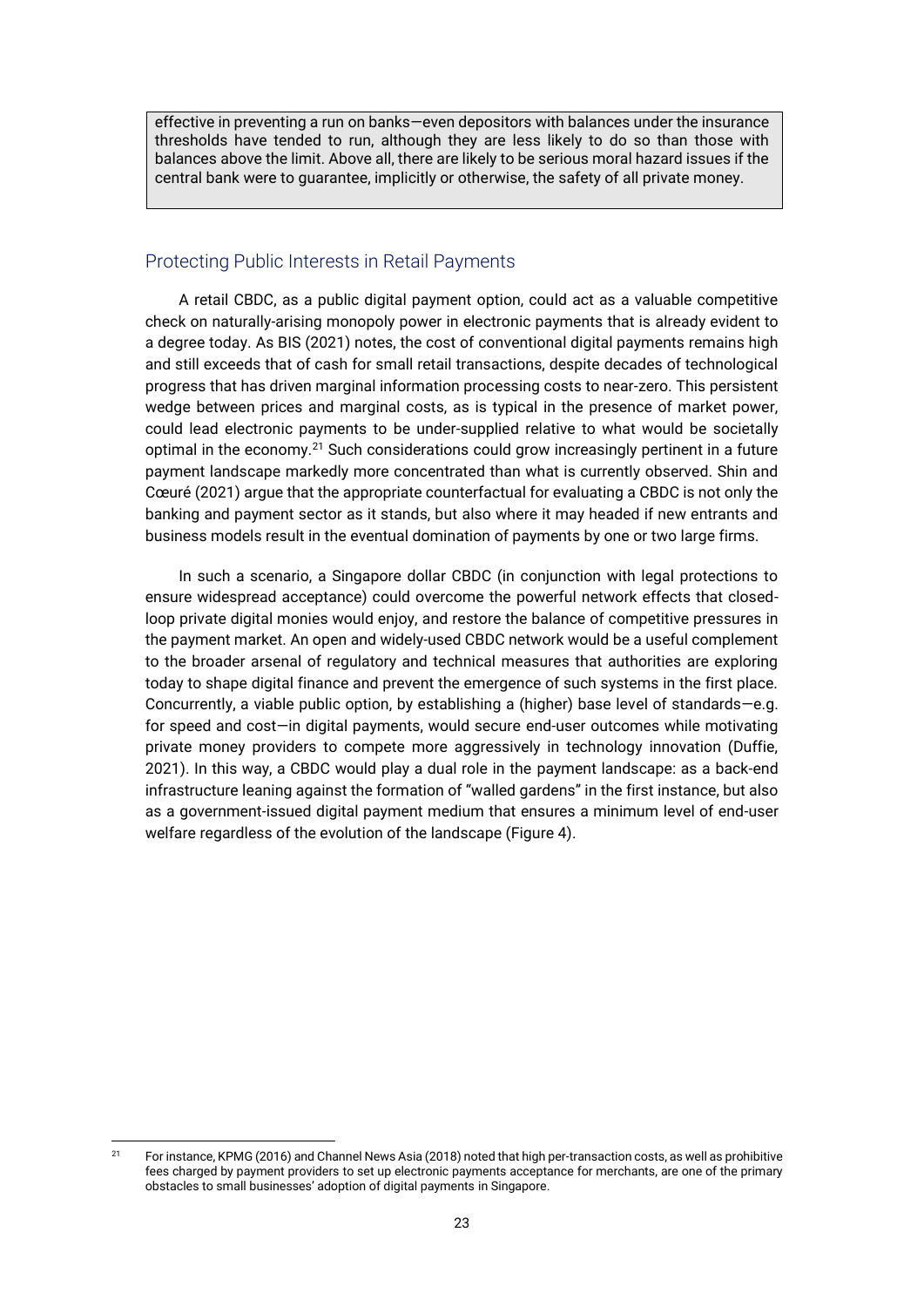

Figure 4: CBDC as a Lever to Address Rising Market Power in Payments

#### Source: MAS

At the same time, a parallel set of payment rails would serve as an important backup in the event of a failure in private networks. Coupled with MAS' enhanced supervision of payment systems deemed critical to the financial system<sup>22</sup>, this increase in the variety of payment networks would strengthen the resilience of the payment system by reducing concentration risks and ensuring that there is always a dependable way of making transactions. If structured as a parallel system, with minimal reliance on existing infrastructure, a retail CBDC could lead to fewer single points of failure for electronic payments (De Nederlandsche Bank, 2020). The retail CBDC could be designed with offline functionality, which will further enhance its availability and usability if telecommunication networks are down.<sup>23</sup>

As with cash today, a CBDC would be a lever for MAS to maintain inclusive access to money and payments. MAS would retain significant control over the design of a CBDC, which would allow the development of payment solutions that take into account the wide variety of needs, particularly of disadvantaged groups such as low-income individuals or people with disabilities. For instance, offline functionality for the CBDC would give greater access to digital payments to individuals without subscriptions to mobile data networks. MAS could also ensure that the retail CBDC is offered at no cost to use, like cash, and compatible with

<sup>&</sup>lt;sup>22</sup> Under the Payment Services Act, a payment system is designated as a systemically important payment system (SIPS) or system-wide important payment system (SWIPS), would entail closer supervision by MAS to safeguard the safety and efficiency of the financial system.

<sup>&</sup>lt;sup>23</sup> That said, there are limits to the extent to which a digital Singapore dollar could improve the resilience of the domestic payment system. If the retail CBDC is provided through intermediaries like banks (the way cash is), its infrastructure might not be fully independent of other electronic payment systems. Disruptions to intermediaries' electronic systems could mean that users would not have access to the digital Singapore dollar as well. Further, an offline digital Singapore dollar would likely need to be pre-funded. This means that in the event of a crisis, users without sufficient holdings of digital Singapore dollar would still not be able to make payments. These are similar to the shortcomings of cash—cash payments are ultimately constrained by the stock of notes and coins consumers have on hand. To obtain additional cash, consumers would need to withdraw it from bank branches or ATMs, and the ability to do so is likely to be compromised when the electricity or telecommunications networks are down.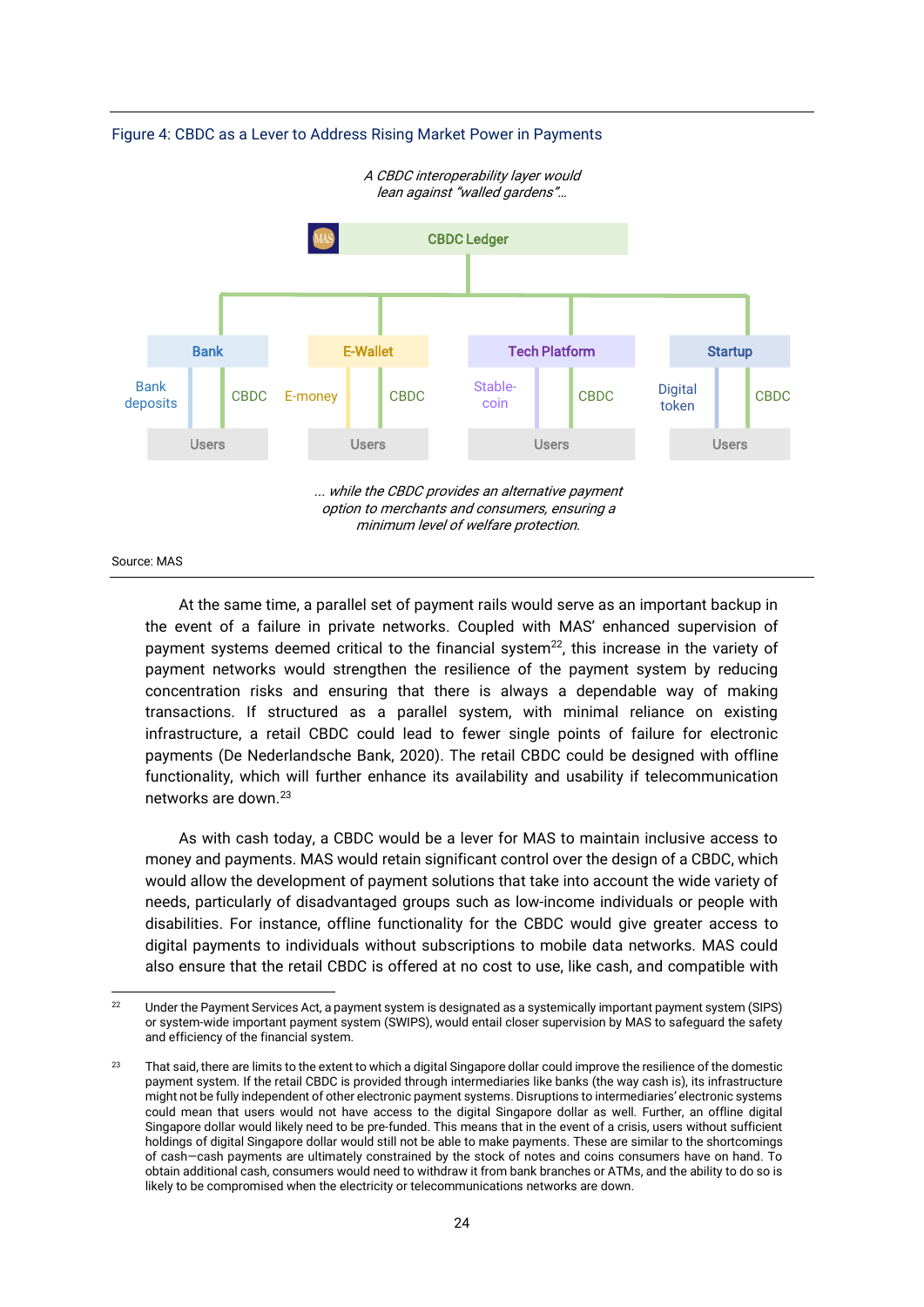cheap, easy-to-use hardware, to avoid reliance on the latest smartphones or a high level of technical literacy.<sup>24</sup>

MAS could seek to design the CBDC in a way that better enables users to control their transaction data and preserve their privacy, even as the CBDC would not, in all likelihood, be as anonymous as cash. Notably, as a public institution, MAS is not driven to collect and utilise transaction data or personal information for profit motives. MAS could thus offer a CBDC payment system that confers a higher degree of privacy to consumers by default compared to existing modes of electronic payment, while ensuring protections against illicit money flows.<sup>25</sup> MAS' access to personal transaction data could be further limited and secured by legal provisions. The retail CBDC system would form part of the "stack" of foundational digital infrastructure in Singapore, cutting across payments, identity and data storage and governance mechanisms, that would be necessary to protect the privacy and welfare of individuals more holistically. 26

Globally, the growing appreciation of privacy and control over one's transaction data as basic consumer rights is likely to be a key driver of demand for a CBDC. Png and Tan (2020) show that concern over privacy is one of the determinants of cash usage in retail transactions across countries. Bech and Garatt (2017) and others have argued that the main benefit of a CBDC is that it could bring some level of anonymity to electronic payments. To this end, a well-designed CBDC would give users the ability to retain control over whom can access their transaction data and how it can be used, thus offering significantly stronger consumer protection than current payment methods (Lee, 2015).

The provision of a privacy-preserving retail CBDC would also increase consumers' share of the economic surpluses created by the data economy. Garratt and Lee (2020) argue that a retail CBDC would in effect help consumers to "monetise" their privacy. In the presence of the CBDC, firms would have stronger incentives to offer discounts or other benefits to consumers on an ongoing basis to entice them to pay using their proprietary electronic payment modes. This would allow such intermediaries to better obtain transaction data, given that these are valuable sources of competitive advantage. To date, firms have captured most of the value generated from transaction data because consumers have little alternative to control the sharing of their personal digital transactions. A CBDC would provide a credible "bargaining tool" and may help facilitate an environment where consumers are better compensated for the use of their data.<sup>27</sup>

Overall, money and payments are core public goods with positive externalities to their smooth functioning. Together with basic rights to autonomy and privacy, these call for some degree of direct public intervention. While regulation alone could probably be used to achieve

<sup>&</sup>lt;sup>24</sup> The ECB (2020), for instance, highlights that a CBDC could be made compatible with and accessed via dedicated physical devices such as smart cards. Nevertheless, in a CBDC model that depends on intermediaries for distribution and customer services, regulation may be necessary to ensure such access.

<sup>&</sup>lt;sup>25</sup> An example of this is the PBOC (2021)'s concept of "managed anonymity". There is anonymity for small value payments but traceability for high value transfers. The PBOC also has the ability to impose differential tiers of data access for CBDC transactions for various participants in the CBDC system.

<sup>&</sup>lt;sup>26</sup> It should be noted that a CBDC cannot adequately protect consumer privacy alone. Without privacy-preserving identity solutions and proper governance of data storage and usage, even if consumers were to use a CBDC to pay for services on a digital platform, their actions and purchase information would still be observable and attributable to them by the platform operator.

<sup>&</sup>lt;sup>27</sup> In equilibrium, firms would continue to collect proprietary data, which they can then use to provide superior products and maximise economy-wide innovation.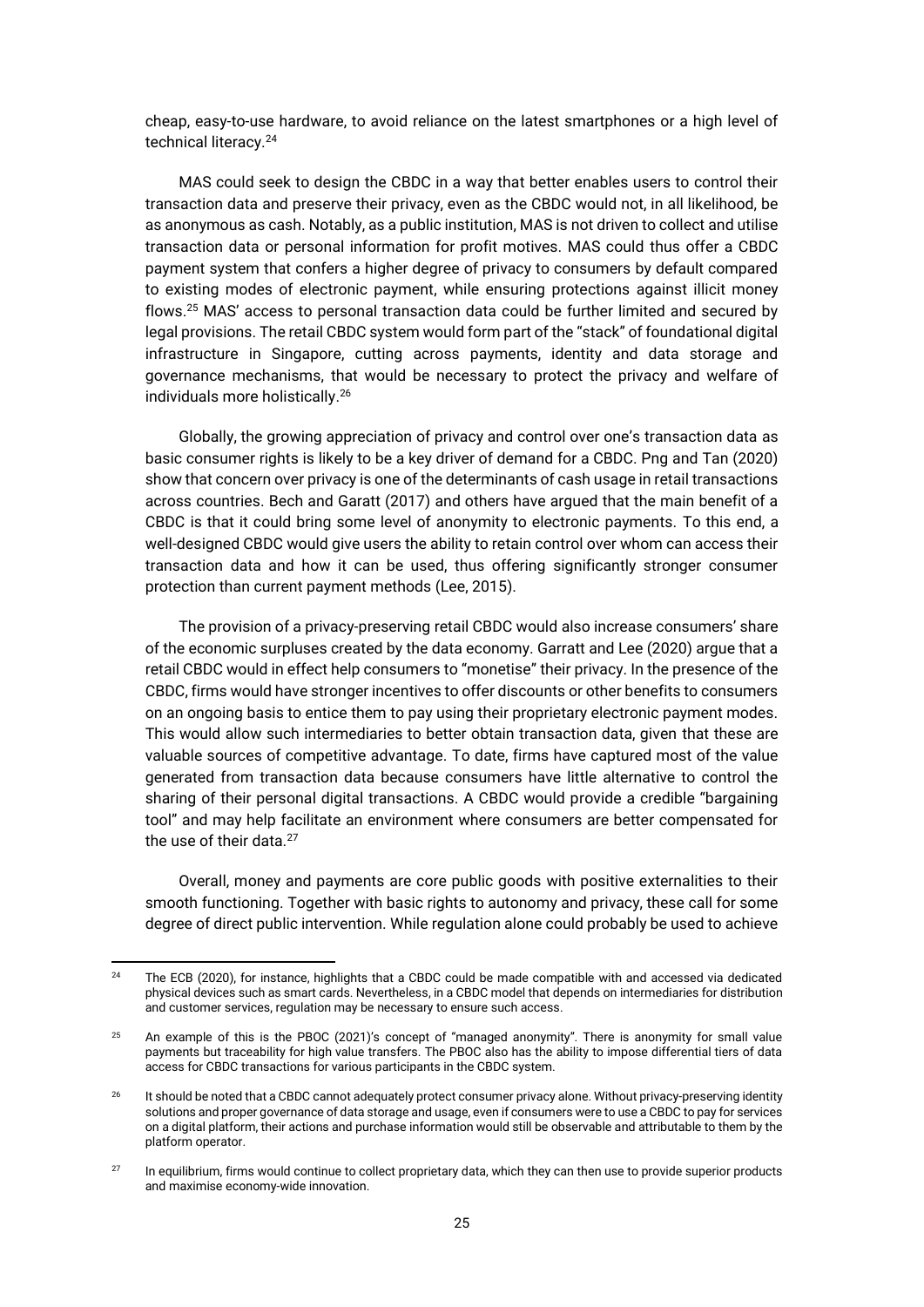broad public policy objectives, government ownership and provision of critical infrastructure and related services would be a parsimonious alternative to an extensive regulatory machinery (Armelius et al., 2020). The existence of a digital public payment option helps to safeguard important public policy interests that the private sector may not be sufficiently incentivised to achieve, such as resilience, inclusivity and privacy. In other jurisdictions, recent efforts to improve governance structures for retail payment systems point to the need to look beyond regulation in ensuring retail payments remain fit-for-purpose.<sup>28</sup> A two-pronged approach of regulation and the provision of a public payment option by MAS could thus be optimal.

### Creating a Platform for Future Payment Innovation

Safeguarding the public's access to central bank money and maintaining provision of a public payment option arguably already provide sufficient grounds for a retail CBDC to be issued. That said, contingent on the decision to issue a CBDC, there are further benefits that could be realised by the design of a new payment system from scratch, unencumbered by legacy design architectures and technology.

A Singapore dollar retail CBDC presents an opportunity to construct a brand-new payment arclhitecture from the ground up to support the next leg of payment innovation. This could increase the diversity of firms that are innovating on retail payments and related services, and enable programmable money to support a digital economy. Payments are part of foundational digital infrastructure and laying the appropriate technological foundations and governance structures for it are important enablers for further private sector innovation.

#### Enabling Greater Diversity in Retail Payment Innovators

A retail CBDC platform has the potential to allow a significantly broader and more diverse set of firms to participate in providing retail payments and other auxiliary services than the current infrastructure is set up for. Central banks globally recognise that democratising access to payment infrastructure can spur competition and financial innovation by offering a more level playing field for new intermediaries, who are otherwise likely to run into excessive entry barriers. Accordingly, in recent years, MAS and other central banks have extended direct access to critical infrastructure, such as Faster Payment Systems (FPS) and Real-time Gross Settlement Systems (RTGS), to non-bank financial institutions (NBFIs). However, one constraint these initiatives are likely to face is that existing payment infrastructures are not optimised for a large number of participants, as they were built at a time when large banks were the only providers of payment services.<sup>29</sup>

In Singapore, banks remain the primary participants of MEPS+, MAS' real-time gross settlement system, and have exclusive access to MAS' reserves, the ultimate means of settlement even with the opening up of direct access to FAST and PayNow to major non-bank

<sup>&</sup>lt;sup>28</sup> In the UK, the formation of the New Payment Systems Operator in 2017, later renamed as Pay.UK, is an illustrative example. It acquired three payment systems in the UK to consolidate their governance and operations in a single entity. This recognised that the governance of existing payment systems, e.g. with member-bank appointed directors with potential conflicts of interest, could at times lead strategic initiatives to be postponed or not pursued. Pay.UK's governance structure seeks to ensure that the development of UK retail payment systems reflect the views of a significantly wider stakeholder community (PSODG, 2017).

<sup>&</sup>lt;sup>29</sup> For instance, while the BOE has opened up access to their RTGS system to non-bank payment services providers since 2018, barriers such as capacity constraints of the legacy architecture have limited BOE's ability to onboard more players. The BOE has embarked on a major RTGS renewal project and one of the objectives is to facilitate greater access by speeding up onboarding times and reducing the operational overheads of RTGS membership (BOE, 2017).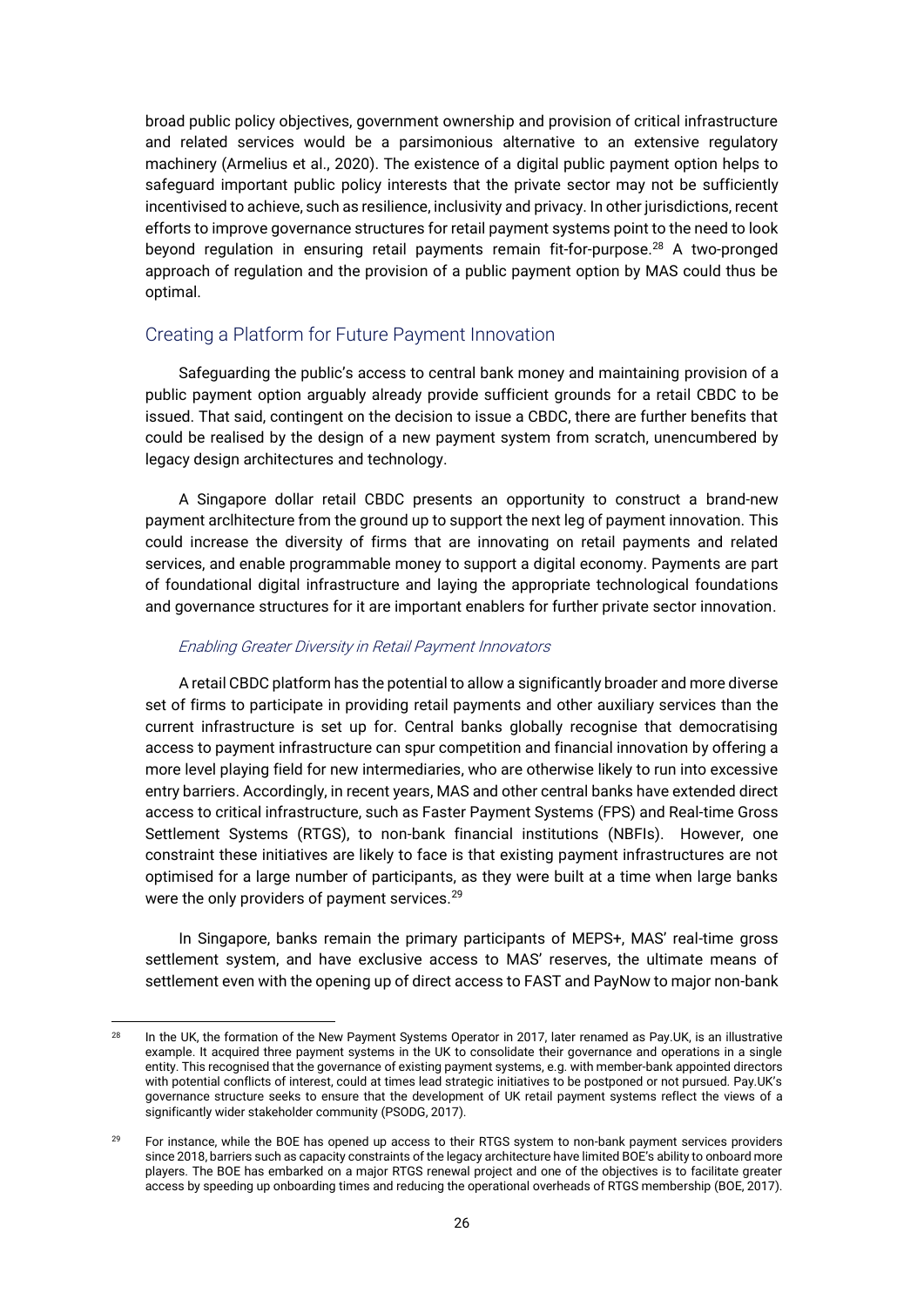payment institutions. Disruptions to the MEPS+ system can pose a significant risk to financial stability. Thus, MAS imposes high security and compliance requirements for its access. These, together with other requirements such as a SWIFT membership $30$ , make it very costly for any firm to become a direct participant in MEPS+. Existing non-banks in Singapore thus have little interest to join MEPS+ even as it leaves them dependent on banks for settlement of their outstanding obligations from FAST clearing. As a wholesale payment system, MEPS+ was not meant to support retail payments, which are smaller value but significantly higher volume transactions relative to wholesale transfers.

Thus, a retail CBDC platform that exists in parallel with MEPS+ could be an avenue through which MAS offers settlement in central bank money at lower cost to a broader group of firms, without potentially compromising the resilience of MEPS+. In particular, the retail CBDC could serve as a platform through which MAS introduces new governance structures and safeguards in place of existing requirements that non-banks have found prohibitive to meet. In turn, with equal access to critical back-end infrastructure, new payment entrants would no longer be reliant on the back-end functionality provided by commercial banks. This would help create a more level playing field in payments, and act as a further spur to diversity and innovation in payments and related services.

A retail CBDC would establish a standardised digital medium of exchange that firms can integrate around. This could lower barriers to entry to front-end payment services more effectively than adjustments to the access policy for FAST. Given the intrinsic characteristics of a digital Singapore dollar—safe, liquid and widely accepted—it would reduce the need for an entrant to build up its own proprietary e-money offering and a large merchant or customer base to accept that payment instrument. Barriers to entry could be further lowered via rightsized regulatory requirements, reducing regulatory costs, given that CBDC intermediaries would not be creating private money (unlike banks) and hence pose less credit and liquidity risks. Start-ups and smaller firms would likely benefit most, given the high fixed costs of previous models of payment entry.

In addition, there are likely to be synergies in the issuance of a retail CBDC with Singapore's Smart Nation journey. Digital payments are a critical enabler of more efficient business processes and a gateway to broader digitalisation. These "payment-adjacent" services include accounting and inventory management, as well as the tracking of customer transactions for loyalty, advertising and marketing programmes. Indeed, McKinsey (2021) estimates that outlays on these processes make up almost half of SME business spend. Improving the ease of entry into payment services is likely to not only benefit competition in payments, but also spur greater innovation and productivity gains in other services that have close integration with payments data.

### Programmable Money

In addition, a retail CBDC could unlock the possibilities of programmable money. The universal acceptance of a digital currency issued by MAS, coupled with a well-designed set of smart contracts, could enable new business and operating models. These programs would allow the conditional movement of the retail CBDC by third parties, and be a key building block for payment innovation. For instance, it could allow the issuance of 'digital vouchers' that can only be used to pay certain merchants, with controls to determine whether payments are

<sup>&</sup>lt;sup>30</sup> SWIFT, the Society for Worldwide Interbank Financial Telecommunication, is the largest provider of secure financial messaging services globally. Members of SWIFT use its international network to relay information, such as money transfer instructions, to other financial institutions so as to effect cross-border transactions.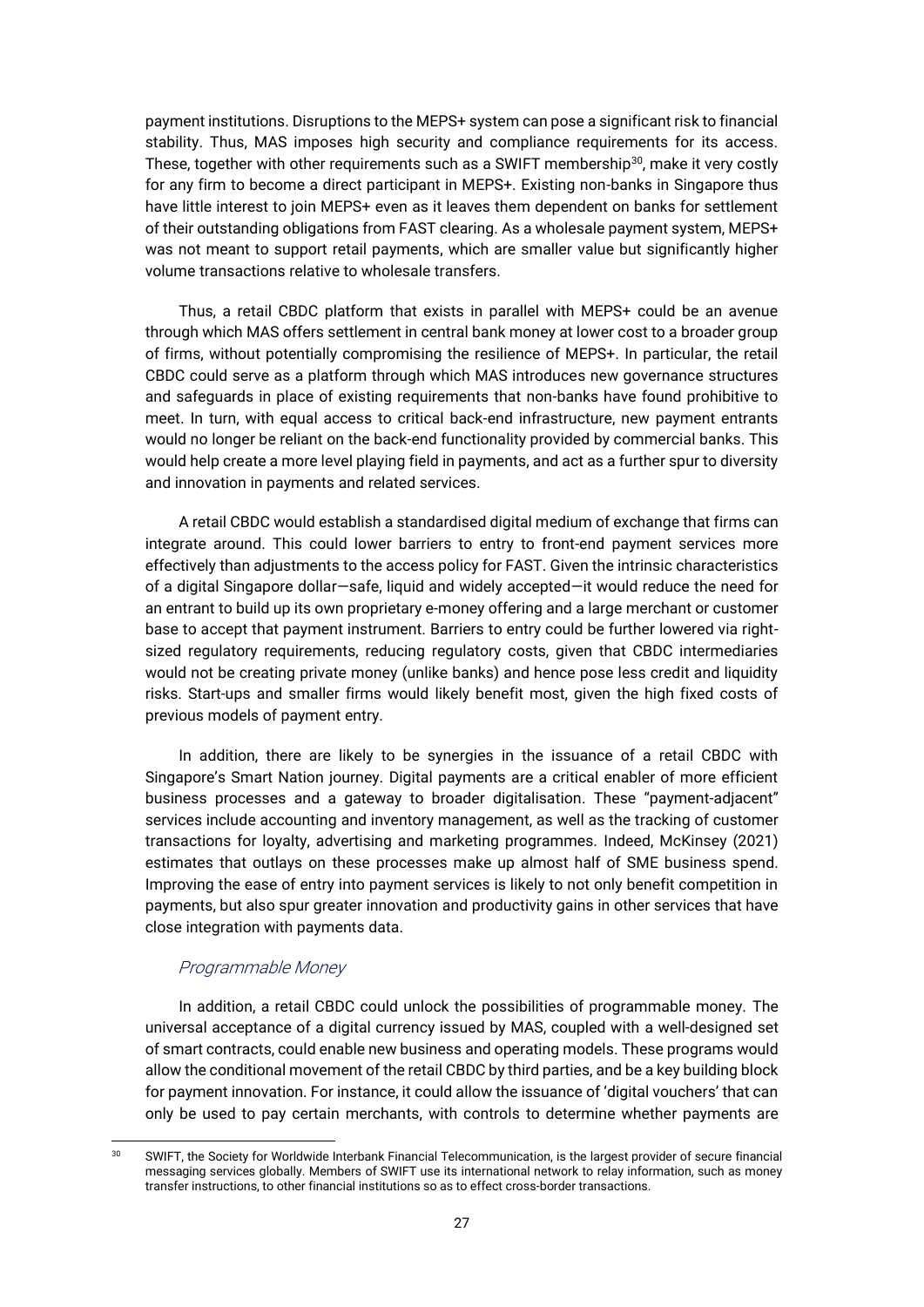allowed based on merchant identifiers. This could thus serve as the underlying infrastructure through which the government disburses a variety of highly targeted or in-kind fiscal support (e.g. grocery vouchers for low-income families or time-limited tourism vouchers) to Singaporeans in a timely, safe and cost-efficient manner.

In early discussions with MAS, industry players also highlighted a number of business solutions they could offer around a programmable CBDC. These include more seamless machine-to-machine transaction $31$  solutions for smart device manufacturers, as well as the creation of financial products (e.g. retail digital bonds) that leverage on the CBDC infrastructure for more efficient conditional and scheduled payouts to retail investors.

#### Expanding the Payment Possibility Frontier

In designing a retail CBDC system, central banks would inevitably come up against tradeoffs between their desired features. Allen et al. (2020) and MAS (2021b) described some of the tensions between the objectives discussed above—such as privacy, programmability and expanded access. For instance, the growing desire for data privacy would need to be balanced against the surveillance of digital transactions needed for law enforcement. The extensibility<sup>32</sup> of a CBDC platform, such as through enabling smart contracts, could come at the cost of additional system complexity and raise operational and cyber risks. Security for critical infrastructure such as payment systems has also been historically safeguarded through limitations on the number of participants with direct access (Narula, 2021).

At the same time, in implementing a CBDC, central banks have an opportunity to exploit advances in new technologies to ease these trade-offs. For example, Ali and Narula (2020) suggest that advances in cryptographic primitives like zero-knowledge proofs can be used to protect transaction privacy while preserving the ability of third parties to audit transactions. Improvements in safe programming languages, such as the use of custom resource types and formal verification, can help prevent developer errors while preserving expressiveness (Blackshear et al., 2019). Public permissionless blockchains like Ethereum have piloted paradigmatically more open access to financial infrastructure, even as there remain significant challenges to overcome if these are to be adopted more broadly.

While still nascent and unproven for large-scale use, the list of new technological solutions to trade-offs is growing. Further research is needed to ascertain if they are able to support the scale of transaction volumes and security demands of a CBDC, but a next generation of payment rail that successfully expands the "payment possibility frontier" would be a source of welfare gains. Given the uniquely rigorous demands of a retail CBDC infrastructure, MAS' efforts to catalyse fundamental research into retail CBDC technologies would be helpful in advancing progress in these payment technologies.

### Preserving the Singapore Dollar's Relevance Amid Emerging Forms of Non-native Money

The threat of widespread adoption of a non-native digital currency in Singapore suggests that there is a need to carefully consider ways in which the relevance of the Singapore dollar

<sup>&</sup>lt;sup>31</sup> Machine-to-machine transactions are payments that occur autonomously between two connected devices, such as autonomous vehicles, smart home appliances and factory equipment with minimal human intervention.

<sup>&</sup>lt;sup>32</sup> An extensible CBDC system would be one that does not constrain the range of services that can be provided in the future, as there will be emerging payments needs, and innovative use cases for CBDC, that currently cannot be foreseen (BOE, 2021a).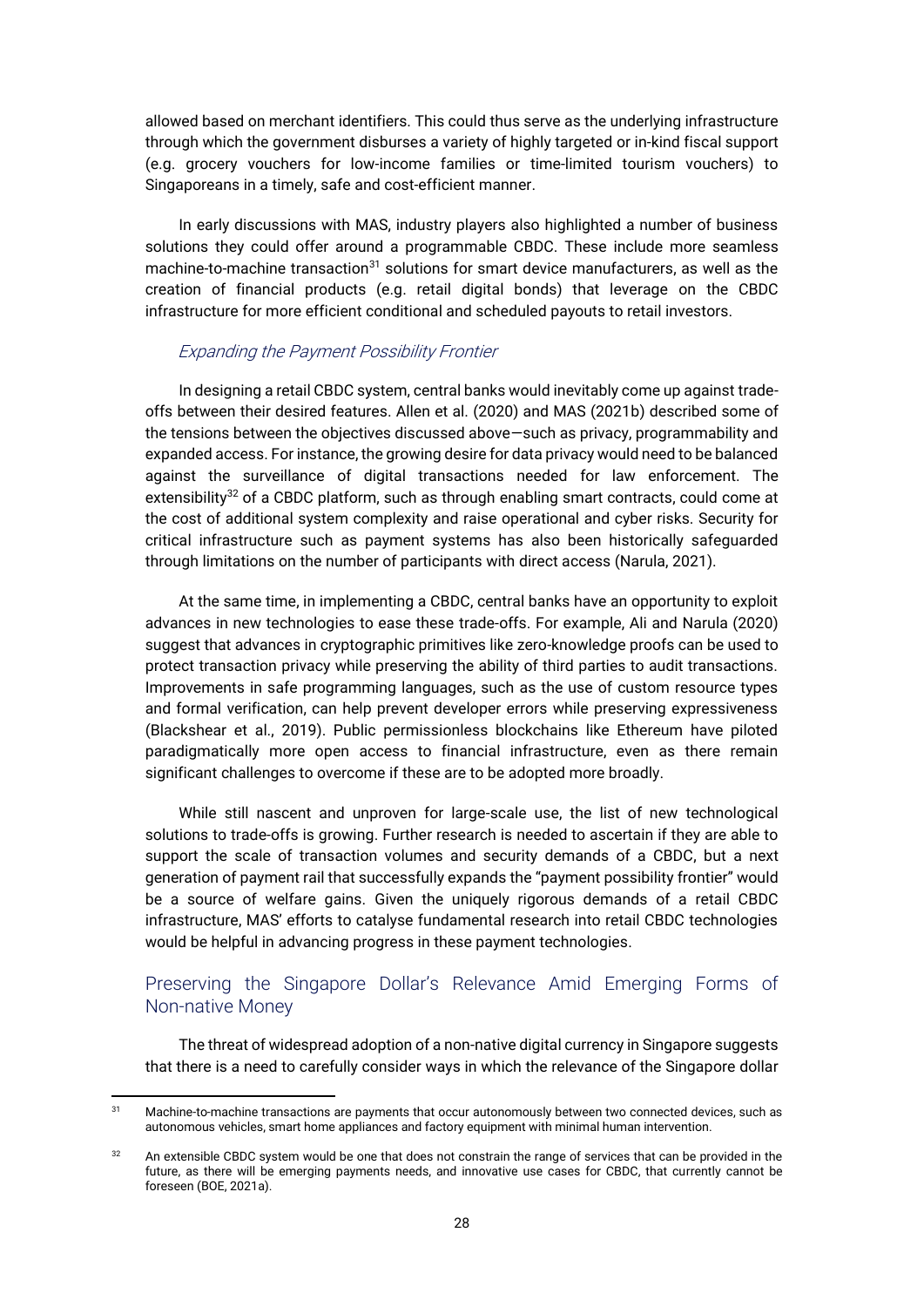can be secured. An increasing number of central banks are contemplating the issuance of their own retail CBDC as a strategic or defensive response. While the international use of currencies is largely determined by economic and financial fundamentals, the relative efficiency and vibrancy of a country's payment system could make a difference by influencing economic agents' choice of payment modes, and consequently, the underlying currency used in a transaction. Thus, one way to buttress the use of the local currency is to ensure that the domestic payment system is on par in terms of efficiency, costs and functionalities with that of any non-native digital currencies.

Indeed, one of the factors underlying the ECB's interest in a digital euro is the explicit recognition that a domestic payment system at the technological frontier may be necessary to maintain the euro's relevance, especially if other major central banks were to issue their own CBDCs (ECB, 2020). Meanwhile, the Bank of Canada has indicated that one of the conditions under which they would be prepared to introduce a retail CBDC is if a private cryptocurrency or stablecoin makes substantial inroads as a means of payment in the Canadian economy (Lane, 2020).

MAS is of the view that a fit-for-purpose digital payment system, potentially enabled by a retail CBDC, could complement other payment initiatives in ensuring that Singapore dollar payments are as trusted, frictionless and innovative as possible.<sup>33</sup> Given the domestic economy's openness, however, a purely domestic-oriented Singapore dollar retail CBDC would probably not be a sufficient bulwark against emerging non-native digital currencies. Notably, a major competitive advantage of global stablecoins or international CBDCs would be their ability to facilitate highly efficient cross-border payments. Singapore's retail CBDC settlement system would therefore need to be interoperable with that of other countries in a way that better allows for seamless cross-currency transactions.

While the economic implications of allowing the use of a Singapore dollar CBDC internationally are not yet fully understood and need to be studied further, MAS' ongoing explorations of distributed ledgers and wholesale CBDC, will inform on its use in cross-border or multi-currency environments. For instance, in Phase 5 of Project Ubin, which concluded in 2020, MAS developed a prototype multi-currency wholesale settlement network. Building on this, MAS is partnering the Reserve Bank of Australia, Bank Negara Malaysia and South African Reserve Bank with the BIS Innovation Hub in Singapore to test the use of CBDCs for international settlement ("Project Dunbar").

<sup>33</sup> At the same time, it should be acknowledged that there are alternative solutions which MAS can rely on, such as regulatory ringfencing of domestic transactions. Regulatory clarity for stablecoins (BOE, 2021b) as well as how banks can participate in their supporting services (US Office of the Comptroller of the Currency, 2020) can facilitate the issuance and use of new forms of the Singapore dollar on emerging payment infrastructure. MAS could also build new infrastructure that private sector firms can issue their monies on.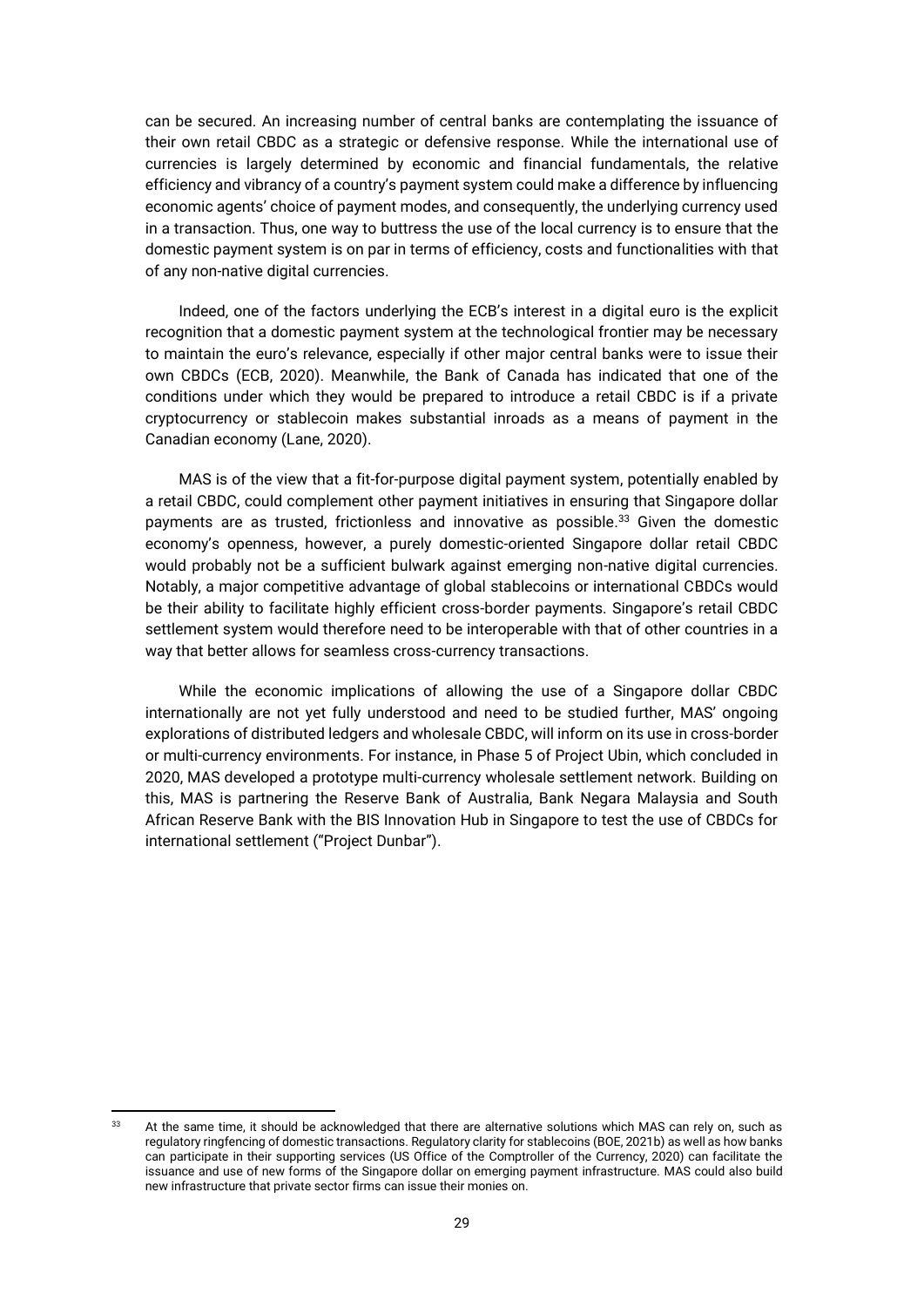## 4 Implications for Monetary and Financial Stability

A retail CBDC needs to be seamlessly integrated into the existing payment networks if it is to play the roles envisioned in the preceding chapter. Familiarity with its use, and widespread acceptance by consumers and merchants alike, are necessary conditions for it to serve as a viable public payment option, as well as a platform for supporting innovative payment services. However, excessive demand for the CBDC may have implications for Singapore's monetary and financial stability. The first part of this chapter highlights the potential macroeconomic and macro-financial risks that could arise from the issuance of a digital Singapore dollar. Having identified the risks, the paper considers the design safeguards that could be adopted to minimise them.

#### Frictionless Transactions

A CBDC which is a liability of MAS would be as safe as cash, but transactions now digitalised, would be seamless and instant without the frictions and costs associated with obtaining, handling and storing physical notes and coins.

If a CBDC is elastically supplied—available on demand and on an unlimited basis against Singapore dollar deposits from banks just as cash is today—households and firms could convert as much deposits as they want into central bank money at a touch of the button, without the hassle of having to make a trip to ATMs or bank branches. Likewise, if a Singapore dollar CBDC is universally accessible<sup>34</sup> with no restrictions on access just as cash enjoys today, non-residents would be able to swap into digital Singapore dollars issued by MAS instantly and in large volumes without much difficulty. The high costs of storing and securing physical cash naturally discourages large holdings of public money today. However, this deterrence would disappear with the introduction of a digital currency, given that the incremental cost of storing Singapore dollars in CBDC form would be negligible compared to that for physical cash.

In addition, the introduction of CBDC opens up the possibility that cash could bear interest. An interest-bearing CBDC would be similar to saving instruments such as bonds as a store of value, while being comparable to transactional bank deposits as an instantaneous medium of exchange. The higher the remuneration on the CBDC relative to other instruments, the more attractive it would be relative to all other existing payment and saving instruments today.

<sup>34</sup> That is, all economic agents can easily obtain the CBDC. One enabler of this is the free cross-border movement of capital in and out of Singapore. Since 1978, all exchange controls in Singapore have been abolished, with the current policy only limiting lending of Singapore dollars to non-resident financial institutions for the purpose of speculation on the Singapore dollar (MAS Notice 757). In addition, the *de facto* accessibility of the Singapore dollar is also influenced by other factors, including the presence of deep and liquid Singapore dollar foreign exchange markets.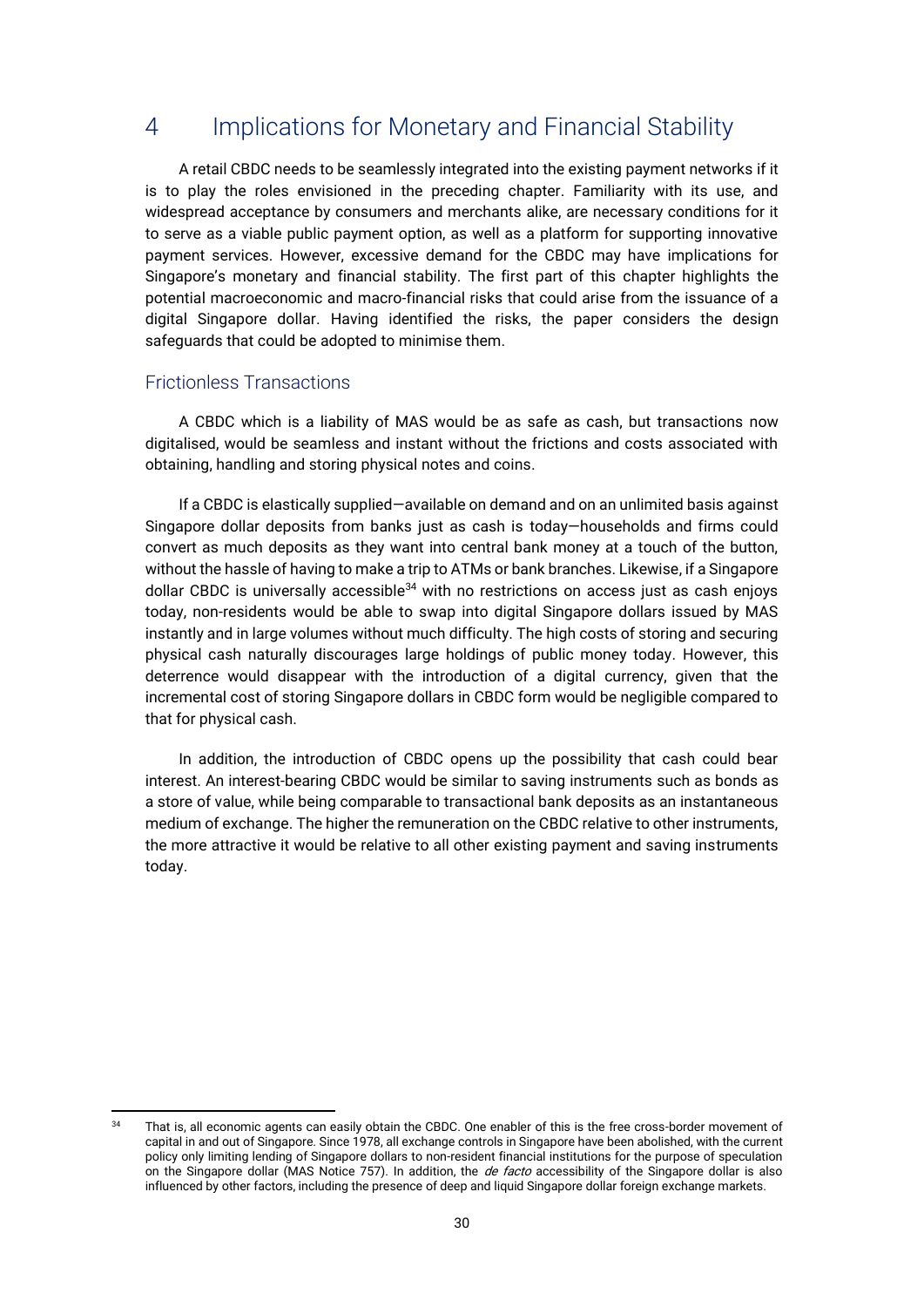#### Table 1 A Comparison of Safe Retail Payment and Saving Instruments

|                                                         | <b>Risk-free</b> | <b>Universally</b><br>Accessible | <b>Elastically</b><br><b>Supplied</b> | Medium of<br><b>Exchange</b> | <b>Digitally</b><br><b>Native</b> | <b>Interest</b><br>bearing |
|---------------------------------------------------------|------------------|----------------------------------|---------------------------------------|------------------------------|-----------------------------------|----------------------------|
| <b>Physical Cash</b>                                    | x                |                                  | x                                     | x                            |                                   |                            |
| <b>Bank Deposits</b>                                    | $\lambda$        |                                  | $\ast$                                | x                            |                                   | x                          |
| Singapore Saving Bonds/<br><b>Government Securities</b> | x                | x                                |                                       |                              | x                                 | x                          |
| "Frictionless" Retail CBDC                              | x                |                                  | x                                     |                              |                                   | x                          |

\* Deposits can technically be considered to be elastically supplied, albeit to a lesser extent than cash. The aggregate supply of deposits in the economy are determined in large part by banks' credit creation, with the latter constrained by MAS' monetary policy stance and regulations (e.g. capital and liquidity requirements).

^ At least up to the amount covered by deposit insurance.

A retail CBDC that has all the properties in Table 1 is likely to run counter to the principles laid out in Group of Central Banks (2020) on CBDC issuance—that it should in the first instance "do no harm" and be designed for "co-existence" with other forms of money in the economy. Such a retail CBDC could come to be preferred to all existing forms of money and safe assets available to the general public today; it is the only form of money that checks all the boxes.<sup>35</sup> This could in turn expand the reach and use of public money in unprecedented ways, including at the expense of existing forms of money. For one, a retail CBDC could unduly hasten the disappearance of cash. It could also cause economic agents to shift their funds away from bank deposits in a significant way. Non-residents might find a Singapore dollar CBDC highly appealing, driving them to increase their holdings of Singapore dollars substantially. These developments could negatively impact credit creation by banks, weaken financial stability and complicate the formulation and implementation of monetary policy.

### Credit Creation and Financial Stability

#### Credit Creation

The impact of introducing a retail CBDC on the banking system in normal times would depend on the CBDC's attractiveness relative to bank deposits as both a medium of exchange and store of value.

As a publicly-provided digital means of payment, a retail CBDC is a close substitute for bank deposits held for transactional purposes, particularly in its ability to meet online payment needs. Thus, the successful introduction and adoption of a digital Singapore dollar will inevitably entail some degree of substitution from bank deposits into CBDC, with households and firms dividing their transactional balances between bank deposits and the CBDC. The magnitude of the shift for transaction reasons would depend on the CBDC's attributes, including accessibility and functionalities. For instance, a universally accessible CBDC which enables payments that are cheaper, faster, more privacy preserving and usable in a wide range of transactions (including for cross-border transactions) could induce a

<sup>35</sup> A factor that could influence end-user preferences towards a CBDC vis-à-vis existing forms of money not discussed in Table 1 is the willingness of private payment service providers to integrate a CBDC into a wide array of payment flows. This is not a given, but it is likely that a CBDC will be designed to allow a broader range of firms to integrate it into their services than is possible with other forms of digital money today.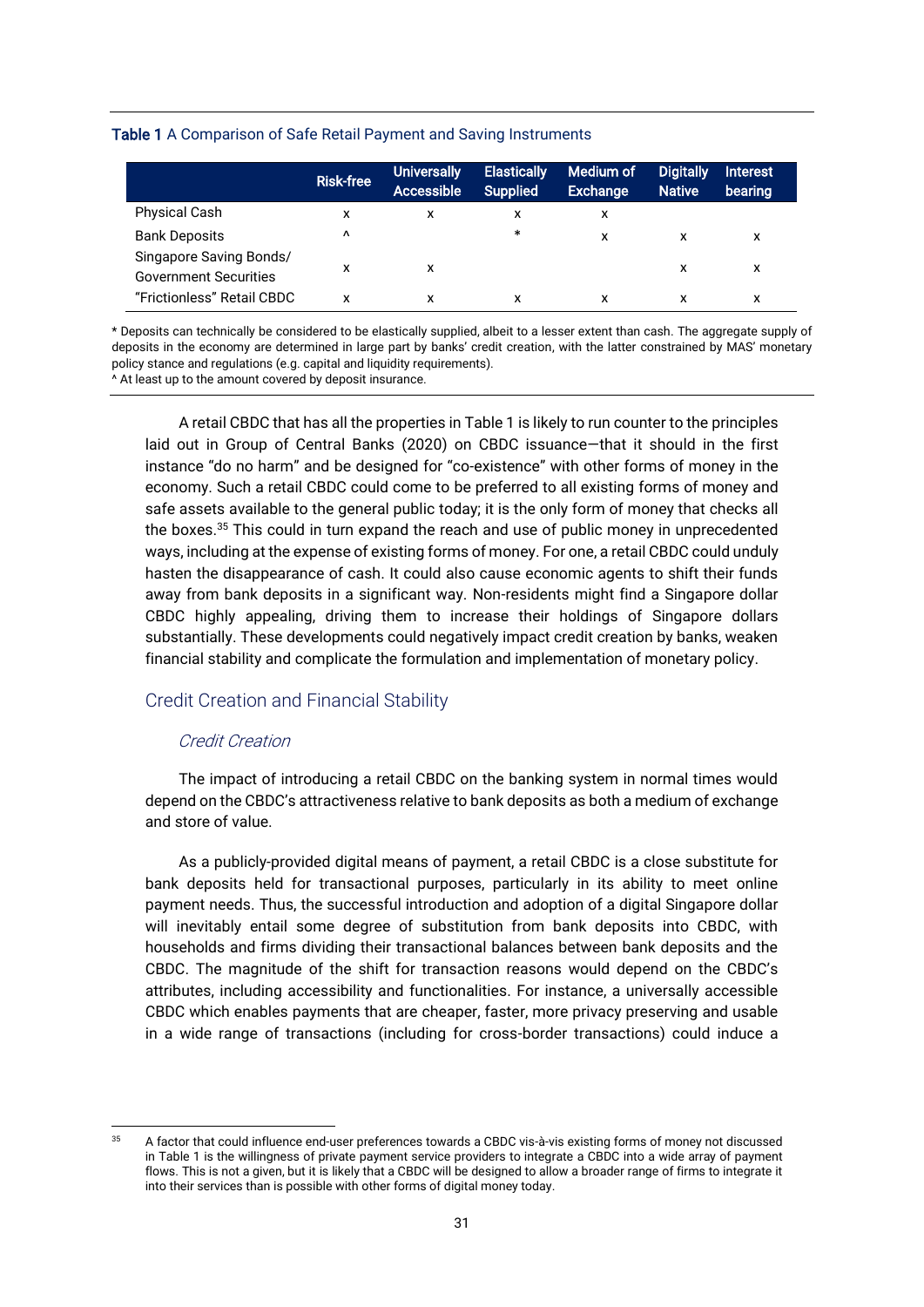significant number of end-users to switch transactional balances into it, compared to one that is more restricted.<sup>36</sup>

Given that most deposits are held for saving purposes, the attractiveness of a retail CBDC as a store of value would be another key determinant of the extent to which bank deposits would flow into CBDC. The demand for a retail CBDC as a store of value would in turn largely depend on its remuneration for holders compared to the (risk-adjusted) rate of return on deposits (BIS, 2018). The lower the interest rate on the retail CBDC relative to bank deposits, the less desirable it would be. A non-interest yielding CBDC similar to cash should, in most states of the world, limit the extent to which positive interest rate bearing deposits are displaced. That said, the opportunity cost of holding an unremunerated asset would evolve with the interest rate cycle and risk sentiment. In the current low interest rate and uncertain environment, there are likely to be some consumers and firms who prefer to hold a non-interest yielding CBDC (as well as cash) that is risk-free instead of bank deposits.

As economic agents switch out of bank deposits into the CBDC, banks' funding positions would be negatively impacted. In Singapore, retail deposits are currently a key source of lowcost stable funding for local banks (Chart 3 and 4). An outflow of retail deposits to CBDC would reduce banks' holdings of MAS reserves, akin to the situation when depositors swap their deposits for cash from banks today (Figure 5, top half). The concurrent decline in retail deposits and reserves in turn leaves banks with a lower volume of stable funding on the liability side of their balance sheet and a more illiquid portfolio on the asset side, which increases their funding risks and causes the Net Stable Funding Ratio (NSFR) $37$  requirement to become more binding (Juks, 2018).







Benchmark Administration Ltd, Bloomberg and MAS estimates Note: IRS stands for interest rate swap.

<sup>&</sup>lt;sup>36</sup> That said, the experience with e-money suggests that the amount of transactional bank deposits that could be displaced by the CBDC is likely to be small relative to the total amount of deposit balances in the system.

<sup>&</sup>lt;sup>37</sup> The NSFR is a regulatory requirement imposed by MAS on domestic systematically important banks (D-SIBS) and internationally active banks in Singapore. (See MAS Notice 652 for more details.) It ensures that banks maintain a stable funding profile in relation to the composition of their assets and off-balance sheet activities, so as to reduce the likelihood that disruptions to a bank's regular sources of funding will erode its liquidity position in a way that would increase the risk of its failure and potentially lead to broader systemic stresses (BIS, 2014).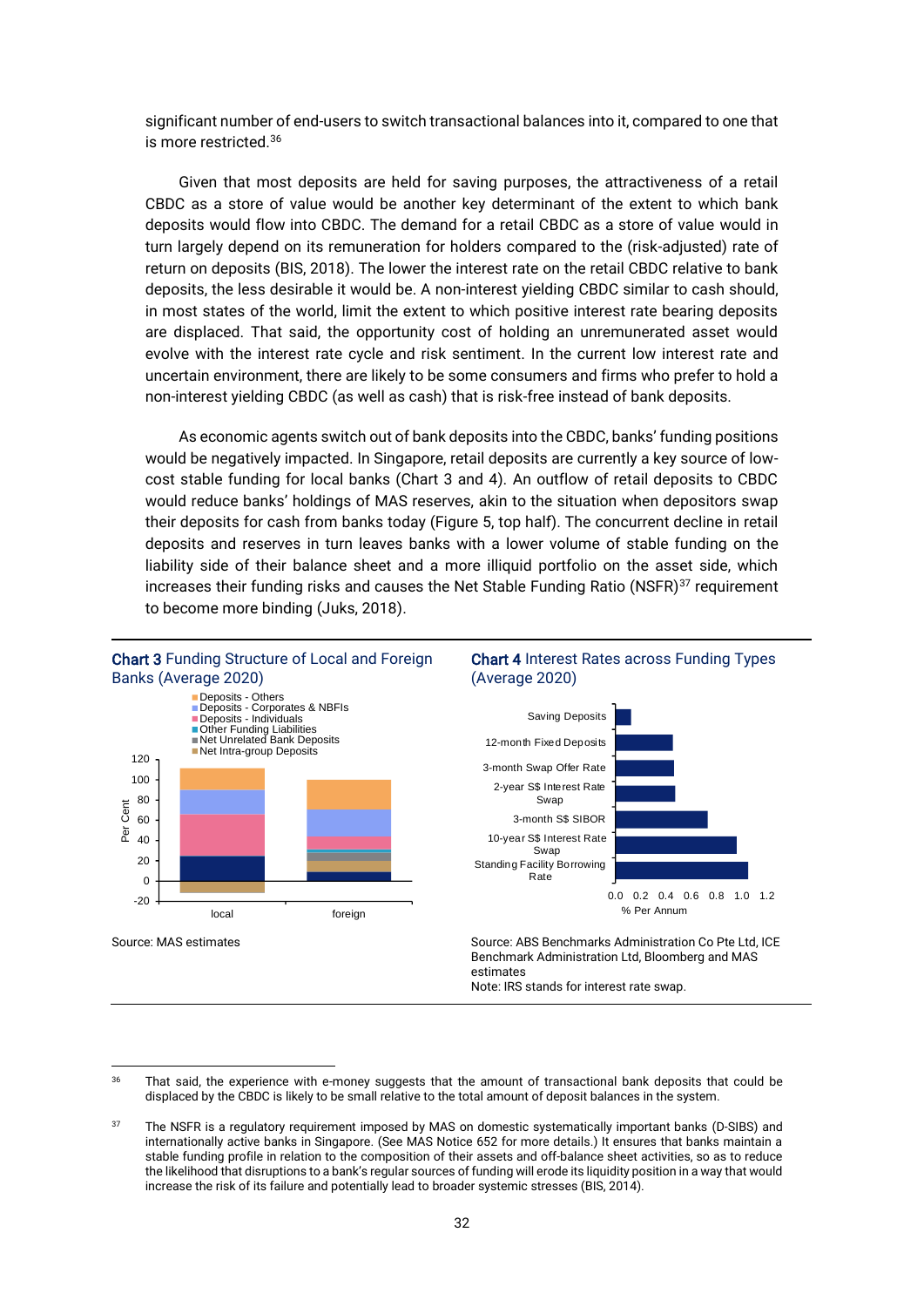

#### Figure 5 Stylised Representation of a Bank's Balance Sheet and Changes in Funding

When a customer converts deposits into digital S\$, Bank A uses

Bank A's Balance Sheet Pre-CBDC

Source: MAS Note: HQLA stands for high quality liquid assets.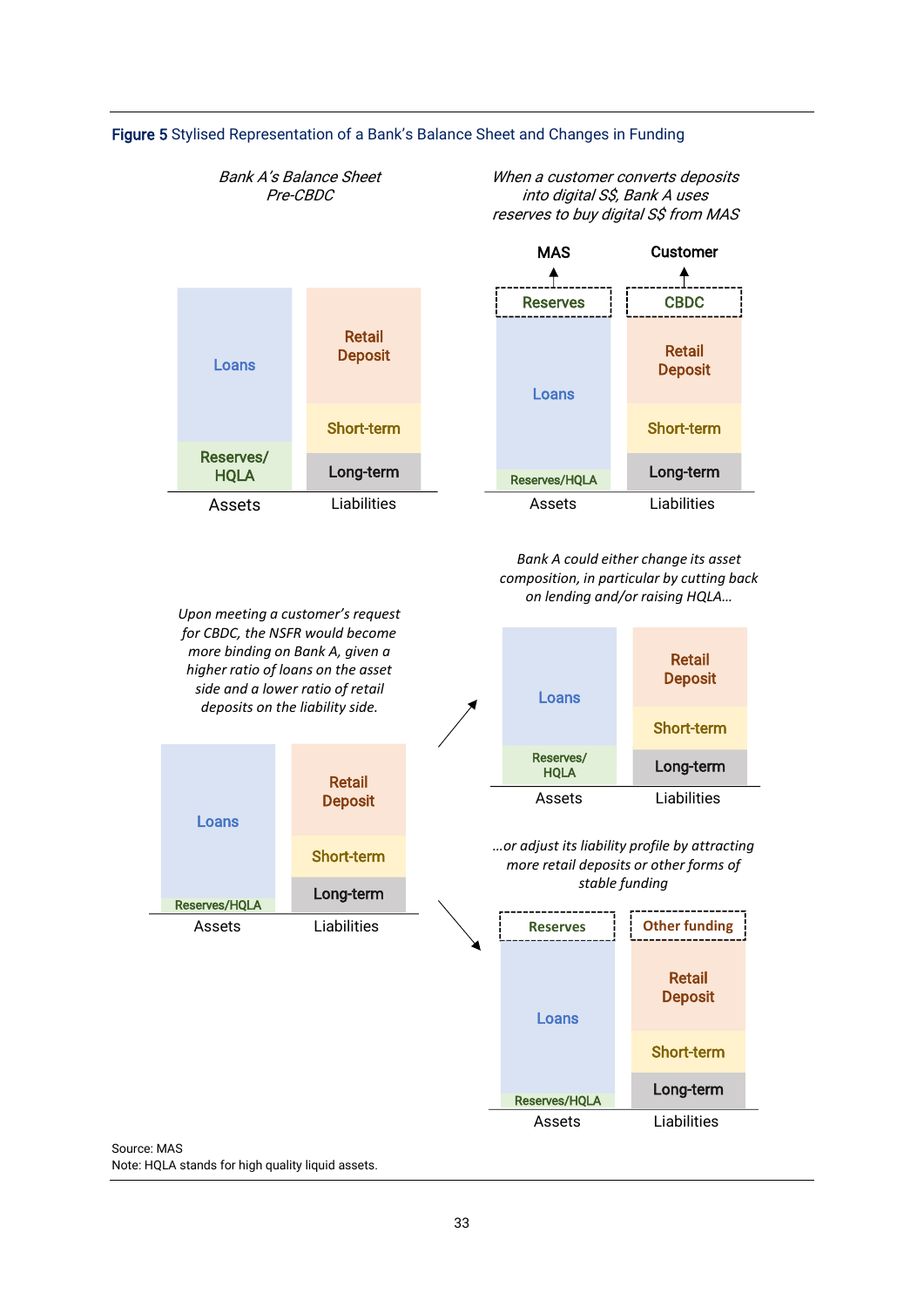To restore its funding stability following a permanent outflow of retail deposits to CBDC, a bank could choose to (i) reduce the amount of lending to the economy and/or (ii) pay a higher cost of financing (Figure 5, bottom half). In the case of (ii), a bank could offer a higher interest rate to retain its retail deposits or raise other sources of stable funding, such as through the issuance of bonds. As wholesale funding of longer maturities that are at least as stable as retail deposits are typically more expensive, all adjustments on the liability side are likely to increase the bank's cost of funding. In response, the bank could raise lending rates to maintain profitability, which would result in a lower level of loans in the economy ceteris paribus (BIS, 2018).

Nevertheless, it is possible that banks continue to readily supply credit to the economy in similar quantities and costs following the introduction of a retail CBDC but at lower profitability, as banks absorb part or all of the increase in funding cost. The price of bank loans comprises not only funding costs, but also credit spreads, capital costs, bank profit margins and other components. Thus, an increase in funding costs may not be passed through in its entirety to the price of loans if other components adjust. There are limits to how much a bank can raise its lending rates before its loans become uncompetitive relative to those offered by others that are less dependent on retail deposits to begin with, as well as other forms of market and non-bank financing (Juks, 2018).

A number of theoretical studies (e.g. Chiu et al., 2019) suggest that when banks have monopolistic power in offering deposits, competition from a CBDC would only reduce rents, with limited negative impact on lending. The studies highlighted the possibility that banks could have used their market power to keep deposit rates below what would have prevailed in a competitive market, thereby earning supernormal profits on their deposit taking activities. At the same time, the profitability of their lending activities is determined by policy or market rates, which may not change with the rise in deposits rates (Andolfatto, 2021).<sup>38</sup>

In principle, the impact of any pullback in bank lending on broader financial conditions and real economic activity can also be mitigated by an expansion of non-bank financing, both by capital markets and non-bank technology players. A greater diversity of financing sources within the economy would be a positive development (Carney, 2021). Some of these new players utilise alternative data and new technology-driven methods, such as artificial intelligence and machine learning, to overcome information asymmetries relating to the provision of credit more effectively than traditional lenders. Indeed, Frost et al. (2019) note that operators of digital platforms that use activity data from their ecosystems to perform credit risk assessments can predict loss rates of small businesses more accurately and lower the cost of credit intermediation. In addition, cost savings in credit provision can arise from a number of sources, including more efficient or lower risk loan collection and lower costs of borrower acquisition, some of which may be more available to credit providers that operate adjacent digital services. <sup>39</sup>

A growing role for alternative financing sources could be helpful in complementing bankbased credit, such as for fast-growing technology businesses that are emerging in the digital economy where the relative paucity of physical assets and greater uncertainty has led to a

<sup>&</sup>lt;sup>38</sup> Policy or market rates represent the opportunity costs of lending to the real sector rather than investing in market securities or wholesale lending.

<sup>&</sup>lt;sup>39</sup> For instance, a payroll provider can potentially collect payments on loans before income is transferred to a borrower's bank account, in what is known as pre-income servicing. This lowers the cost and risk of loan payment collections, contributing to overall lower costs in credit provision.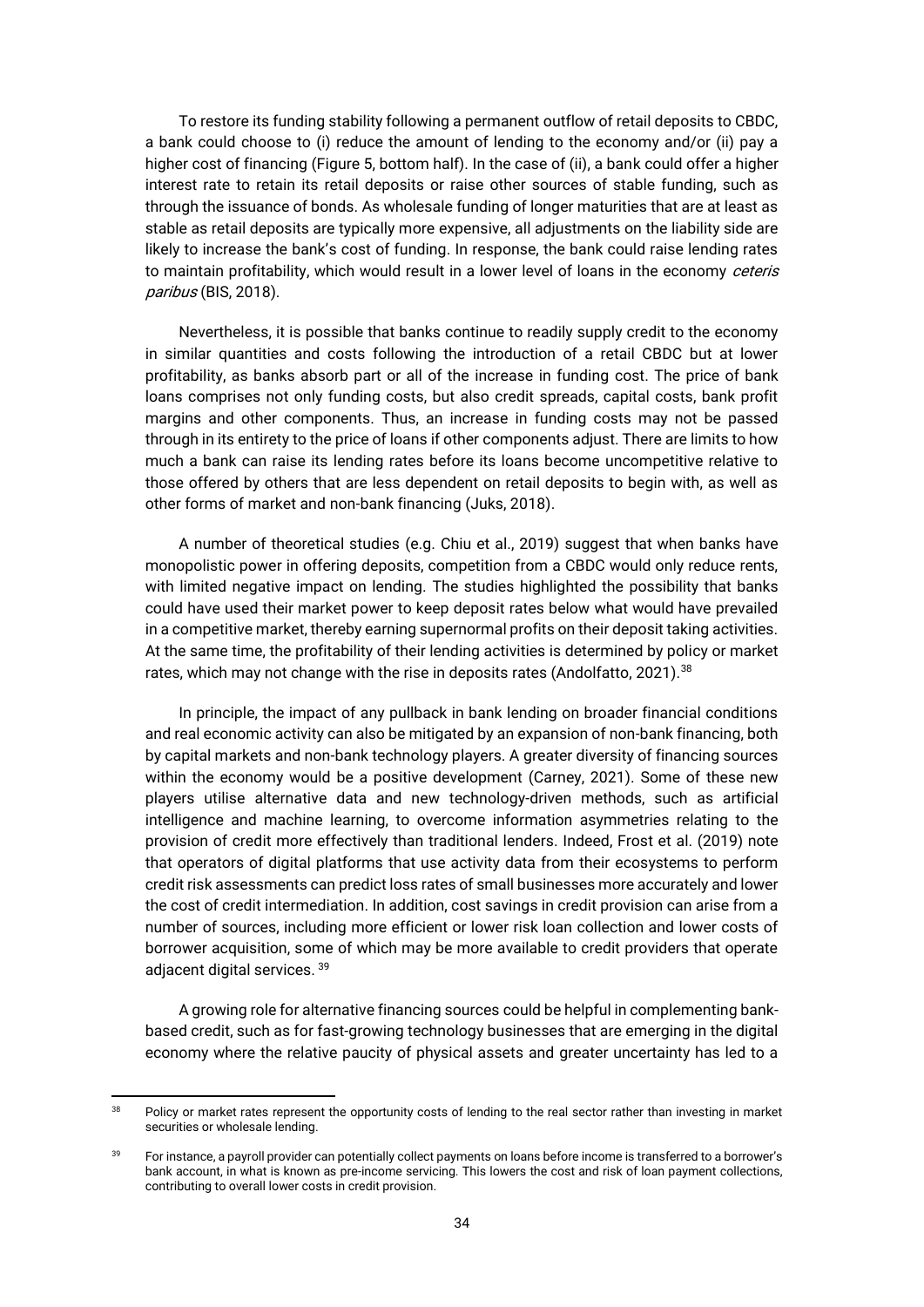smaller role for bank financing (Dell'Ariccia et al, 2021). That said, MAS is mindful that the rise of new lenders could complicate regulations given their differences in terms of funding, technology and business models.

#### Financial Stability Risks

The foremost financial stability risk of a retail CBDC is that it increases the likelihood of systemic bank runs during periods of financial stress when confidence in the banking system is lower. In recent decades, individuals and firms have typically run from a troubled bank by transferring their deposits to sounder banks within the domestic banking system, or by purchasing safe assets such as government bonds (electronically) using their deposits (Juks, 2018). Central bank money, i.e. cash, has been the least significant instrument that deposits have shifted to during a bank run, reflecting cash's inconvenient physical nature. Meanwhile, price adjustments on traditional safe assets such as government bonds act as a natural limiting factor on the extent to which depositors could run to them. Given their fixed supply (in the short term), existing owners of safe assets would need to be adequately compensated for exchanging their safe assets for risky bank deposits. If no counterparty is willing to take on bank credit risks, there might be no seller of these traditional safe assets in systemic riskoff environment.

An elastically supplied digital Singapore dollar issued by MAS could lower the hurdle of running from all banks in the system. Once central bank money is readily available, depositors may see no need to settle for the second-best alternative in a bank run—deposits with another bank—especially if the potential spillovers from a distressed bank to other banks are unclear. Hence, even creditworthy banks could face greater withdrawals when a distressed bank experiences a run (BIS, 2018). In turn, money could shift out of banks into digital cash at unprecedent speed and scale in times of stress, subjecting banks to liquidity strains that exceeds the buffers provided for by existing regulatory safeguards (such as the Liquidity Coverage Ratio<sup>40</sup>). Limited coverage by deposit insurance and an absence of caps on CBDC holdings or the amount that can be transferred into CBDC wallets would further exacerbate run risks.

A retail CBDC could raise financial stability risks if it reduces banks' resilience. In particular, Singapore's financial system has historically relied on a strong core of local banks to act as anchors, including to sustain the flow of credit during abnormal periods and acquiring distressed financial institutions whose failure could otherwise have a systemic impact (Shanmugaratnam, 2012). As highlighted in the preceding section, the presence of a CBDC could potentially lower the profitability of banks' core credit intermediation business by raising their funding costs. Lower profitability could in turn make banks more vulnerable to shocks, as they are less able to build up capital through retained earnings. Various studies have noted that weaker banks may be less able or willing to play a stabilising role during economic downturns, and may be incentivised to engage in riskier forms of lending in normal periods to restore profitability (e.g. BIS, 2018). Similarly, a reduced role in deposit-taking and

<sup>&</sup>lt;sup>40</sup> The Liquidity Coverage Ratio (LCR) aims to improve the short-term resilience of a bank's liquidity risk profile by requiring banks to hold enough high-quality liquid assets to cover projected outflows over a 30-day stress scenario (BIS, 2013). The insurance provided by the existing LCR requirements could potentially be inadequate in the presence of a retail CBDC, especially in the absence of caps on CBDC holdings, as the rate of deposit outflows during crises could be higher than the current estimates (Juks, 2020). Should global regulators tighten LCR requirements to reflect the increased runnability of bank deposits into central bank money, banks would be required to hold a higher amount of HQLA. This could in turn raise banks' funding costs and/or reduce bank lending. That said, the LCR is generally not a binding constraint for domestic systemically important banks in Singapore at present.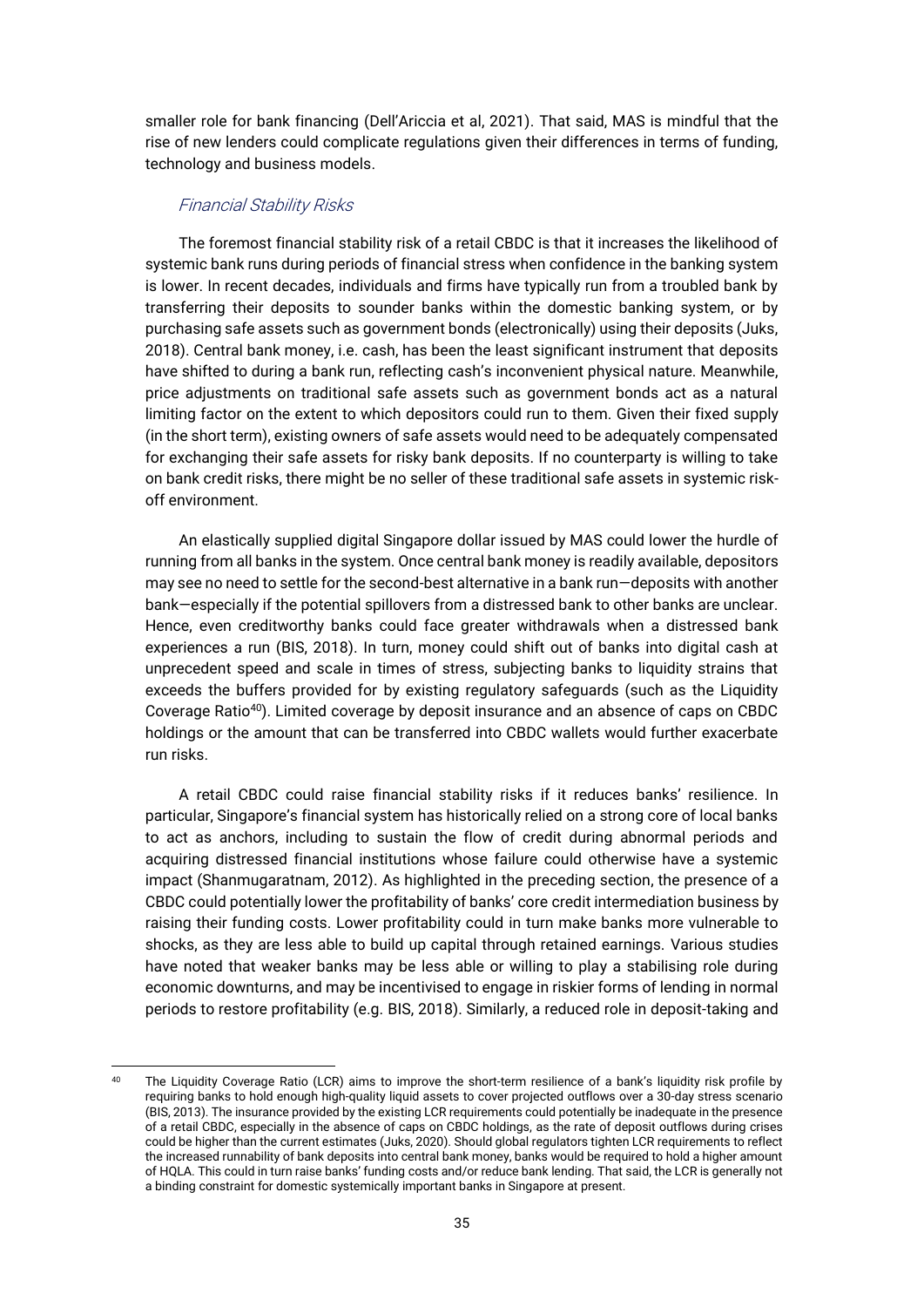payments could impair banks' risk assessment capacity as they would have less information about clients, resulting in a riskier balance sheet (ECB, 2020).

However, the materiality of a CBDC's impact on banks' competitiveness and overall profitability is unclear at this juncture, with bank responses, new opportunities from a CBDC's introduction, as well as the CBDC's overall design still to be taken into account of holistically. Singapore's banks are likely to remain highly competitive given existing customer relationships and the trust that they have built up over time. A survey by BIS (2021) shows that consumers in Singapore trust traditional financial institutions with their data more than FinTechs and other non-financial services companies. Moreover, banks could seek to retain deposits via non-price factors, by bundling more financial services such as financial advice and wealth management with their deposit accounts that CBDC intermediaries may not offer (Mancini-Griffoli et al., 2018). Banks in Singapore have made significant strides in expanding their franchises in these directions in recent years.<sup>41</sup>

Banks in Singapore could prove increasingly adept at leveraging technology and data to improve products and retain deposits, thus keeping funding costs contained. Indeed, the BIS (2019) argues that the barriers to the global banking industry becoming more like technologydriven firms to-date appear to be largely regulatory and technological—banks have historically been required to separate banking and commercial activity, while legacy IT systems constrain their agility. To this end, MAS has fine-tuned regulations to broaden banks' ability to provide a fuller suite of services to their customers. For instance, regulatory requirements were streamlined in 2017 to make it easier for banks to conduct or invest in permissible nonfinancial businesses that are related or complementary to their core financial businesses. Banks were also allowed to engage in the operation of digital marketplaces for consumer goods or services, as well as the online sale of such goods or services. Local banks have concurrently made significant progress in building up the infrastructure (such as cloud computing) and human capital needed to provide their customers with high-quality digital experiences and payment solutions.

As discussed earlier, banks and industry players have raised a number of possible services they could offer around a CBDC, in addition to basic wallet functionality. Any introduction of a CBDC in Singapore would provide time for industry to adjust and integrate it into their business models. MAS has further options to offset the risks posed by the issuance of retail CBDC to financial stability, as an additional buffer to such a transition period and safeguards in the CBDC design. Box D discusses some of these options and their implications.

<sup>41</sup> For instance, wealth management has grown at a double-digit pace in recent years, and accounted for between 30– 60% of Singapore banks' fee and commission income in FY2020 (Business Times, 2021).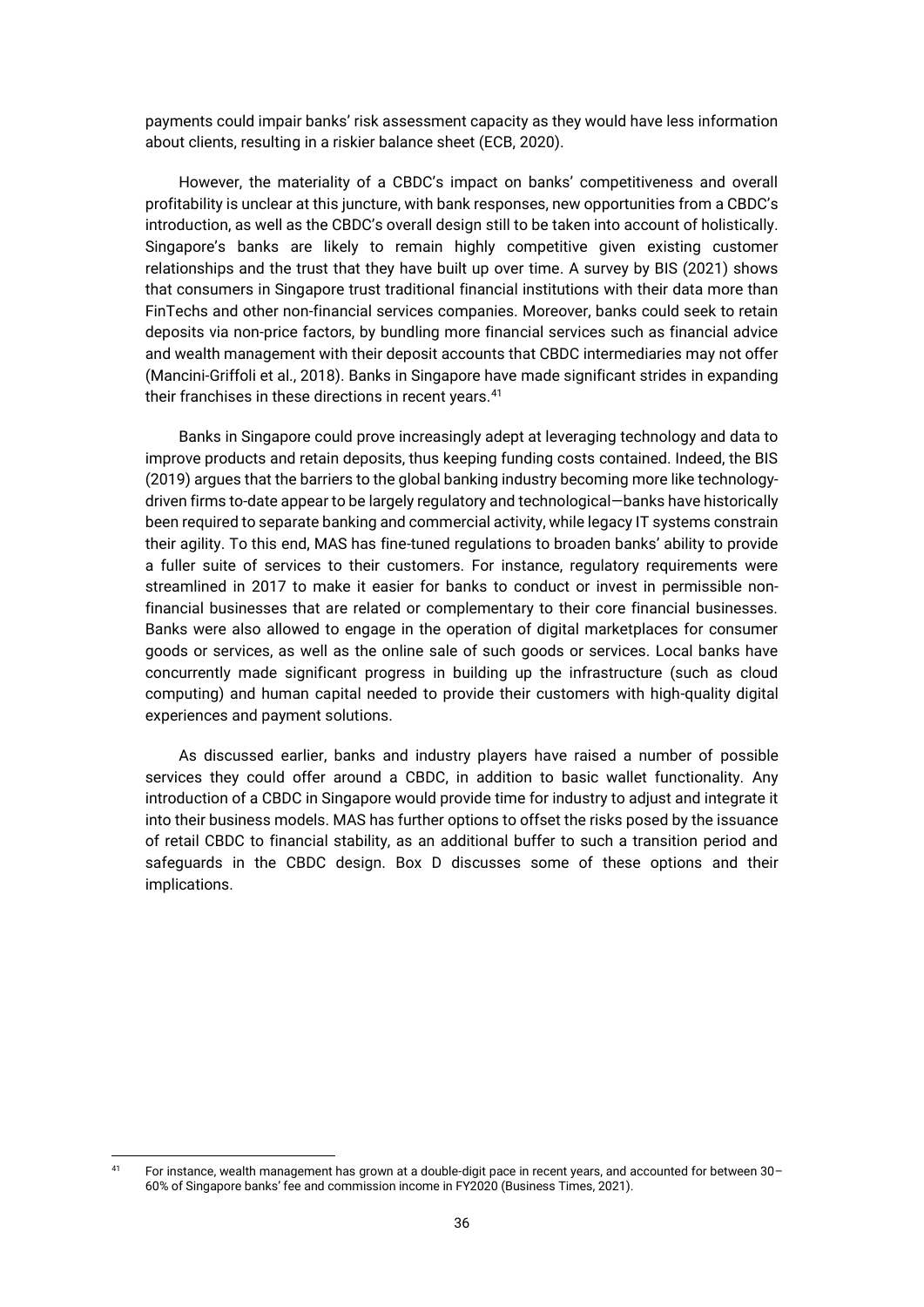### Box D: Additional Options to Mitigate Financial Stability Risks of a CBDC and their Implications

Central banks could enhance their lender of last resort (LOLR) function to be able to meet banks' higher liquidity needs during periods of financial turmoil. The volume of liquidity available in practice is constrained by the amount of eligible collateral banks hold and the central bank's willingness to take on financial risks (Juks, 2018). Thus, with a CBDC, Bindseil (2020b) notes that central banks may have to broaden the collateral framework or reduce the haircut applied to assets to adequately backstop the banking sector during crises, given potentially larger and faster outflows.

The collateral framework could be pre-emptively widened outside of stress periods given the perpetual availability of a CBDC. In providing greater assurance of access to the liquidity backstop, it could help to contain any liquidity strains before they pose a challenge, and forestall banks from choosing an overly conservative liability structure if they foresee increased systemic run risks. A conservative liability structure would be more expensive to fund and would require greater adjustment on the part of the bank with regards to loan rates and quantity (Bindseil, 2020b).

Though unrelated to CBDC issuance, MAS has already taken steps in these directions with the launch of its SGD Term Facility in September 2020, which provides banks with a channel to borrow SGD funds from MAS at longer tenors and with more forms of collateral, including allowing domestic systematically important banks (D-SIBs) to pledge eligible residential property loans as collateral. The introduction of this facility was predicated on the need to provide banks with greater certainty of access to central bank liquidity amid heightened liquidity risks arising from the COVID-19 crisis, and thereby ensure stable SGD liquidity conditions and the resilience of the banking system.

That said, standard LOLR measures may not be adequate in an extreme stress scenario. Once a systemic bank run begins, MAS might have to commit to passing the funds received from depositors in the form of CBDC back to banks in order to mitigate the overall impact on banks' deposit base. Brunnermeier and Niepelt (2019) show that if central banks were to pass on the CBDC deposits they received from the real sector to commercial banks, it would reinforce the credibility of private banks and reduce the risk of runs. However, there would be significant drawbacks to MAS being a large depositor with banks. For one, the unsecured nature of the lending would be a departure from how central banks usually provide a liquidity backstop and expose MAS to credit and liquidity risks. The fact that MAS chooses which banks to receive deposits also impinges on the market allocation process, while potentially raising moral hazard risks.

In extremis, the introduction of a retail CBDC could lead to a greater role for MAS in the allocation of credit in the economy. This would occur if the digital Singapore dollar makes significant inroads into bank deposits, forcing banks to rely more on central bank credit to fund their lending activities. In the event that the exceptional measures above are needed, MAS' balance sheet would grow and the centralisation of credit would become a key concern. By intermediating a larger share of savings from the economy via CBDC issuance and credit provision to banks, MAS' policy choices (e.g. what qualifies as eligible assets under its collateral framework) would have a large impact on asset prices and yields across the economy. This would, in turn, reduce the role of the market in price setting which could lead to allocative inefficiencies, an outcome that has been flagged in several studies, (e.g. Bindseil, 2020a and BIS, 2018).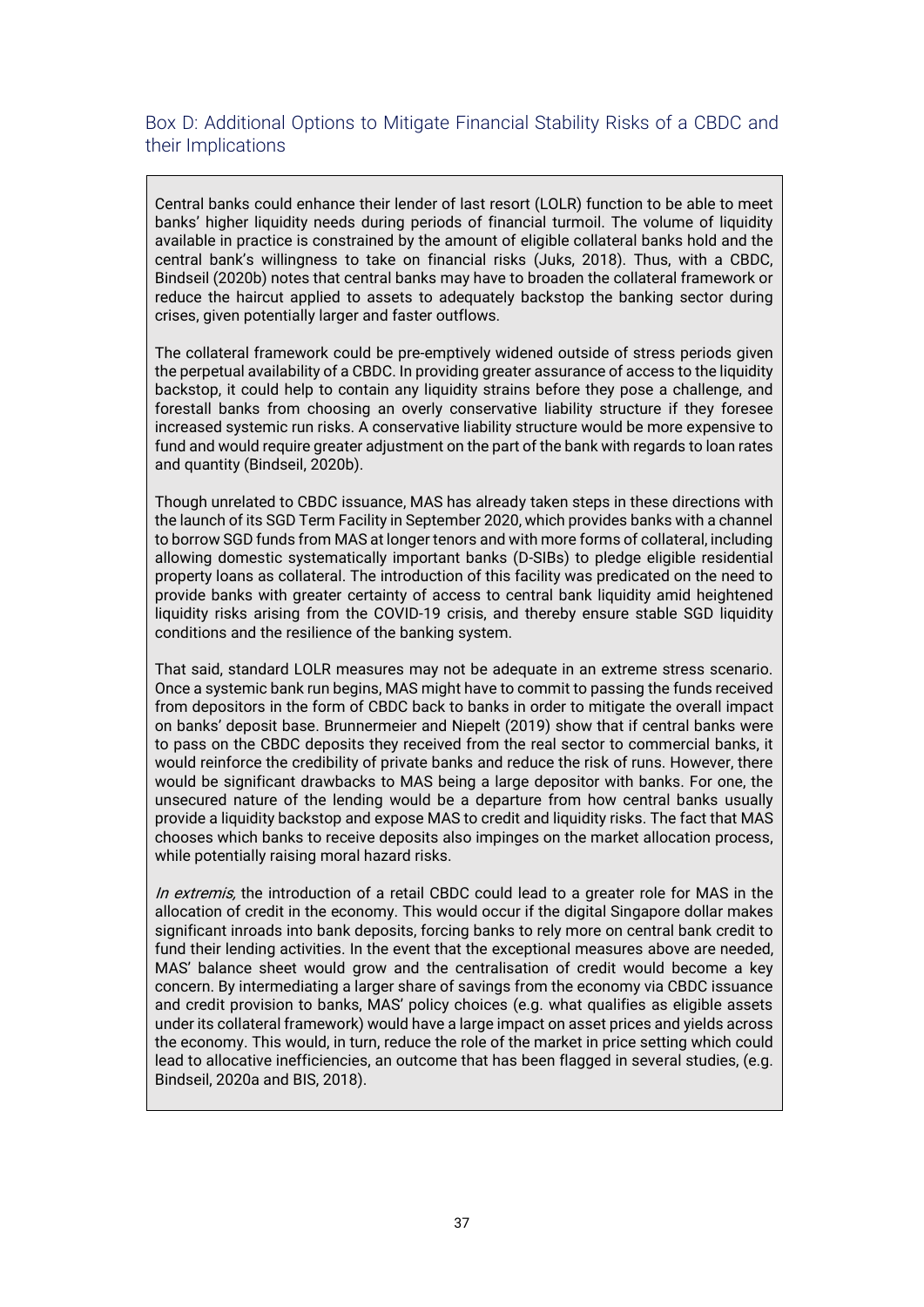#### Monetary Policy and Macroeconomic Stability

#### Monetary Policy Instrument

The issuance of a globally accessible Singapore dollar CBDC could have implications for the robustness of MAS' monetary policy instrument—the Singapore dollar nominal effective exchange rate (S\$NEER). These effects can be assessed through the following three criteria: (1) measurability, (2) controllability and (3) predictability (Mishkin, 2009).

The first criterion that the monetary policy instrument be measurable refers to the requirement that it can be readily observed, and signals the policy stance with as little delay as possible. The Singapore dollar exchange rate reflects the (external) price of the Singapore dollar vis-à-vis foreign currencies. The issuance of a retail CBDC, irrespective of how widely it is circulated, should in principle not affect the measurability of the exchange rate. It is likely that the Singapore dollar exchange rate will continue to be largely determined in existing foreign exchange markets. Even if a parallel CBDC-based FX market was developed, for instance with the establishment of an international multi-currency CBDC platform $42$ , its exchange rates should be closely linked to those in existing FX markets given the fungibility of CBDCs with bank deposits. Furthermore, retail transactions are much smaller in size than wholesale transactions and thus unlikely to move prices in the FX market. There is the small risk that exchange rates could diverge across instruments during times of extreme financial stress. This is unlikely to occur in normal periods.

The second criterion requires that the monetary policy instrument be controllable, in that the central bank retains effective leverage over the operational target of monetary policy. Given its exchange rate-centred monetary policy framework, MAS has had a history of not encouraging the use of the Singapore dollar outside Singapore for activities unrelated to the domestic real economy, particularly for speculative purposes (Ong, 2003).<sup>43</sup> If foreigners are granted unfettered access to MAS' digital currency as they have for physical banknotes currently, it would be a *de facto* further 'liberalisation' of the Singapore dollar. As noted earlier, a retail CBDC could be more attractive than existing forms of money, including those denominated in other currencies. In turn, its introduction might increase the use of the Singapore dollar by financial market participants for international settlement and by nonresidents as a safe asset and means of retail payment. In addition, more convenient access and seamless convertibility to the domestic currency via a CBDC could lower the transaction costs for taking speculative positions in the currency, including among less-informed investors that are more susceptible to herd effects (IMF, 2020).

If the Singapore dollar becomes a (digital) currency of choice in transactions that were not previously denominated or settled in it, or it gains a larger share in global portfolios, external demand for the Singapore dollar could increasingly be driven by factors unrelated to Singapore's domestic economic conditions. Moreover, a CBDC is fundamentally different from Singapore dollar bank deposits. Its equivalence to high-powered MAS reserves suggests that a retail CBDC could theoretically 'super-charge' the uncovered interest rate parity (UIP) condition. Ferrari et al. (2020) show that capital flows and the exchange rate are likely to

<sup>&</sup>lt;sup>42</sup> See MAS Project Ubin Phase 4 and 5 reports, as well as Auer, Haene and Holden (2021).

<sup>43</sup> To this end, MAS currently imposes limits on the lending of Singapore dollar to non-resident financial institutions for speculation in the Singapore dollar currency market (see MAS Notice 757.) This policy does not constitute a form of capital or exchange control. Since 1978, all exchange controls in Singapore have been abolished, and both residents and non-residents are free to remit Singapore dollar funds into and out of the country. They are also free to purchase or sell Singapore dollar in the FX market.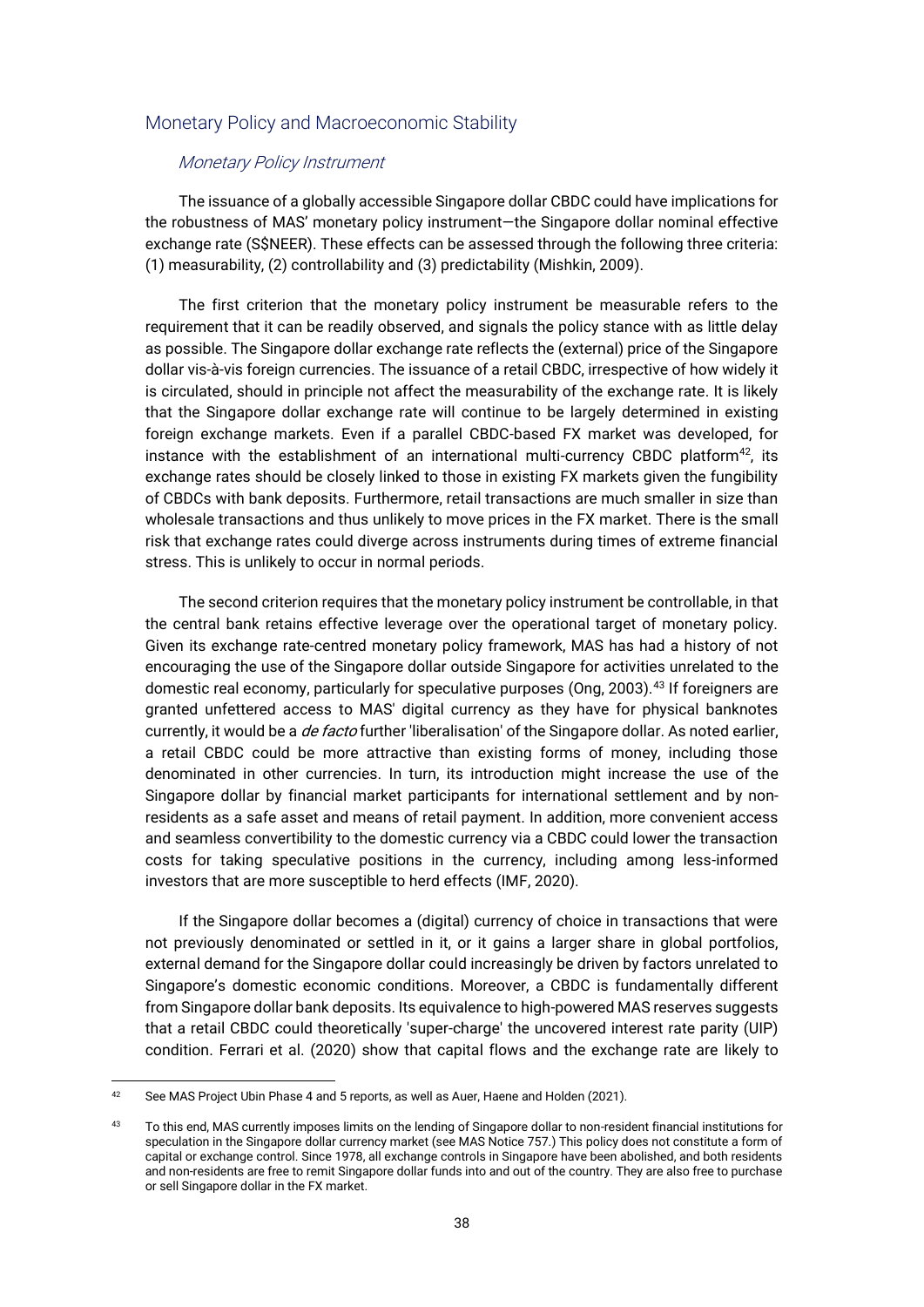respond more significantly to shocks in the presence of a CBDC—foreign investors rebalance much more into a CBDC than they would otherwise into bonds in the same currency because the CBDC provides payment services in addition to being a store of value. Against larger and more volatile capital flows, potentially of a pro-cyclical nature, MAS could find it more difficult to manage the exchange rate and keep it at a level consistent with domestic price stability. Larger and more frequent FX intervention operations may be necessary. The controllability of the exchange rate would essentially be weaker.

The extent to which controllability is eroded would depend on the increase in the use of the Singapore dollar as an invoicing vehicle $44$  and safe haven (or speculative) currency following the introduction of a retail CBDC. Today, there is already a significant pool of Singapore dollar offshore; the 2019 BIS Triennial Statistics suggests that about half of Singapore dollar FX turnover is traded outside Singapore. The incremental impact of a retail CBDC can likely be managed through proper design of the digital Singapore dollar. (See discussion below.) Moreover, some loss in controllability of the monetary policy instrument might be an acceptable trade-off if a digital Singapore dollar is able to prevent to some extent non-native digital currencies from making inroads into domestic retail transactions. The ability to monitor aggregate CBDC flows in real-time could also aid in MAS' foreign exchange intervention response to capital flows arising from its introduction.

The third criterion refers to the existence of a stable relationship between the monetary policy instrument and the goal of monetary policy, which in Singapore's case, is the relationship between S\$NEER and inflation. With a retail CBDC, the exchange rate determined by MAS could theoretically be transmitted more directly and promptly to businesses and households. The ease of arbitrage between the CBDC and wholesale markets, and lower bidask spreads for retail FX transactions in a CBDC market (e.g. due to a larger number of competing FX service providers and less frictions) could imply that exchange rates facing households and businesses would adjust more quickly to levels determined by MAS' intervention operations in the wholesale markets, which could have a direct bearing on a broad range of household and corporate decisions. In turn, the empirical relationship between the exchange rate and output (the "I-S curve") and inflation (the Phillips Curve) may need to be re-established, even as the predictability criterion is not fundamentally violated. The ensuing uncertainty also suggests that there will be a greater risk of policy missteps between the time when the retail CBDC is introduced to the time when the relationships between the S\$NEER, output and inflation settle at a new equilibrium.

#### Monetary Aggregates and Real Economic Impact

The macroeconomic impact of introducing a retail CBDC can be assessed through the lens of monetary aggregates, its relationship with economic activity and the potential effects of raising the supply capacity of the economy through improved productivity.

As new forms of money emerge, there will be a need for the international central banking community to review and update the definitions and taxonomy for monetary aggregates. In the interim, one solution is to accord the retail CBDC the same statistical treatment as banknotes and coins in the current framework for the compilation of money supply statistics. This is the approach taken in the subsequent discussion: the definition of Currency in Active

<sup>44</sup> A vehicle currency is a medium of exchange across currencies. It is usually used to bridge transactions between illiquid currency pairs. For instance, instead of exchanging Singapore dollar for Polish zloty directly, FIs and firms usually exchange the Singapore dollar for US dollar (the vehicle currency) first and then the US dollar for the Polish zloty. The US dollar is the most prominent vehicle currency today.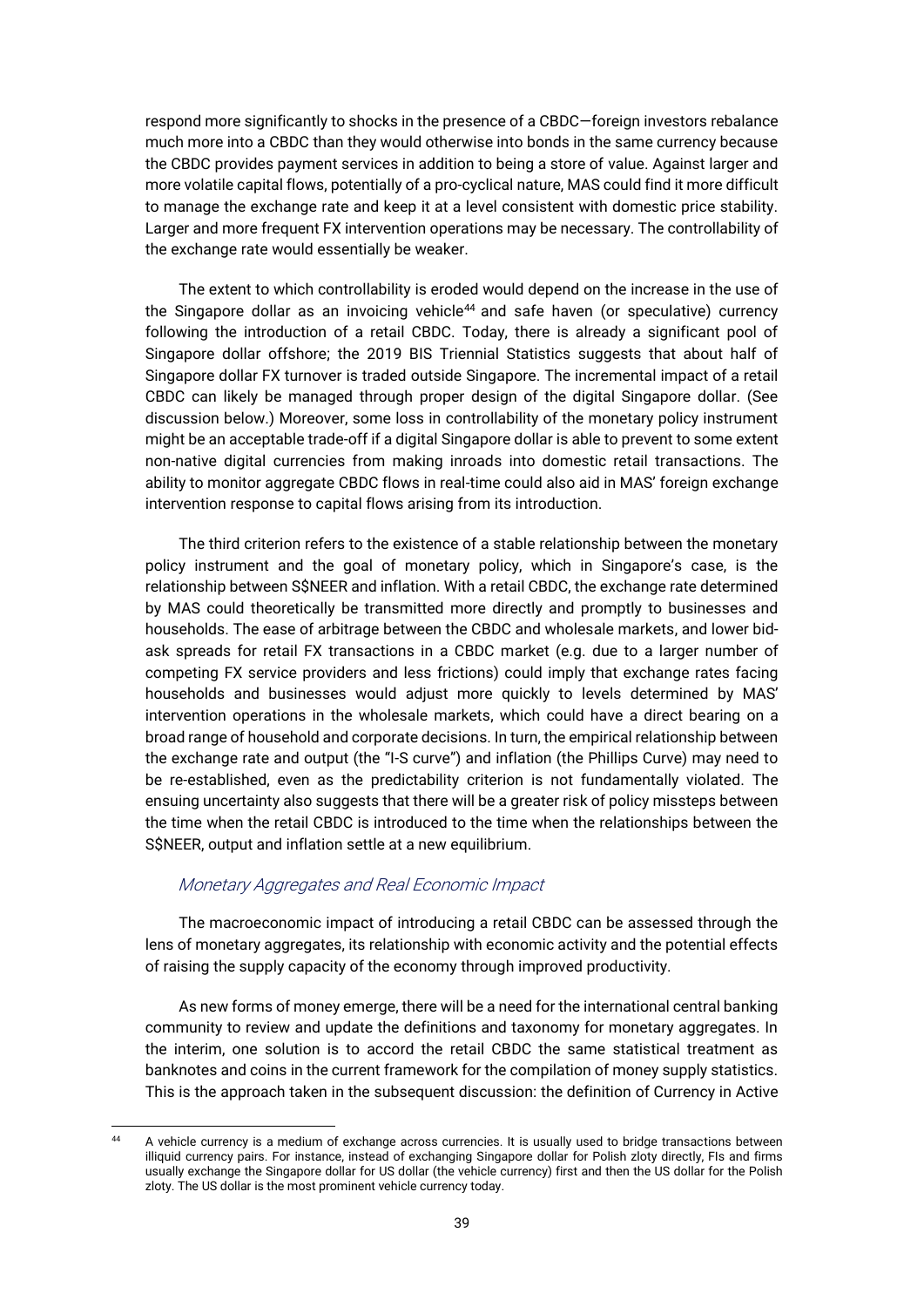Circulation (CIAC) is simply broadened to include both physical and digital forms of central bank money that are in the hands of the money-holding sectors in the economy. This would then carry through to narrow money (M1) and the broader monetary aggregates (M2 and M3) as CIAC is a component of all these measures.

There is significant uncertainty over the take-up of the retail CBDC. Nonetheless, the introduction of a digital Singapore dollar could change the composition of broad money<sup>45</sup> in the economy. Figure 6 below illustrates the different configurations of broad money that could emerge with the introduction of a retail CBDC. The third scenario—where the shares of cash and various deposits shrink with the addition of a retail CBDC, and M1 plays a larger role—is the most plausible outcome, even though much would depend on the design of the digital Singapore dollar. A retail CBDC could displace bank deposits to some extent, while also substituting for physical cash, albeit not completely. There will likely be continued demand for cash in the near to medium term given that a retail CBDC is unlikely to be able to fully replicate the features of cash, particularly its degree of anonymity.

#### Figure 6 Stylised Diagram on the Composition of Broad Money, Pre- and Post-CBDC



The shift from the use of cash and less technologically advanced payments such as cheques to the CBDC could have the effect of increasing the velocity of money (as less money is demanded in equilibrium). One reason why individuals and firms hold cash and bank deposits is their usefulness in facilitating transactions. A digital Singapore dollar could reduce the size of liquidity buffers that economic agents maintain to ensure that transactional needs can always be met. For instance, the replacement of cash by a retail CBDC would eliminate the need for change (money) at points of sale and hence floats in cash registers, while speedier receipt of incoming payments, such as those facilitated by the use of smart contracts, would diminish the need for excess deposits or cash to bridge two transactions.

<sup>&</sup>lt;sup>45</sup> Here, we refer to M2, as it is generally the most useful measure of the purchasing power of the money-holding sector in Singapore. M2 has a more comprehensive coverage of financial instruments that are used as a medium of exchange compared to M1. In particular, the difference between M1 and M2 has diminished over time because of the increased transferability of deposits between a current or savings account. Meanwhile, the difference between M2 and M3, which is net deposits with finance companies, is relatively small (1.8% of M3).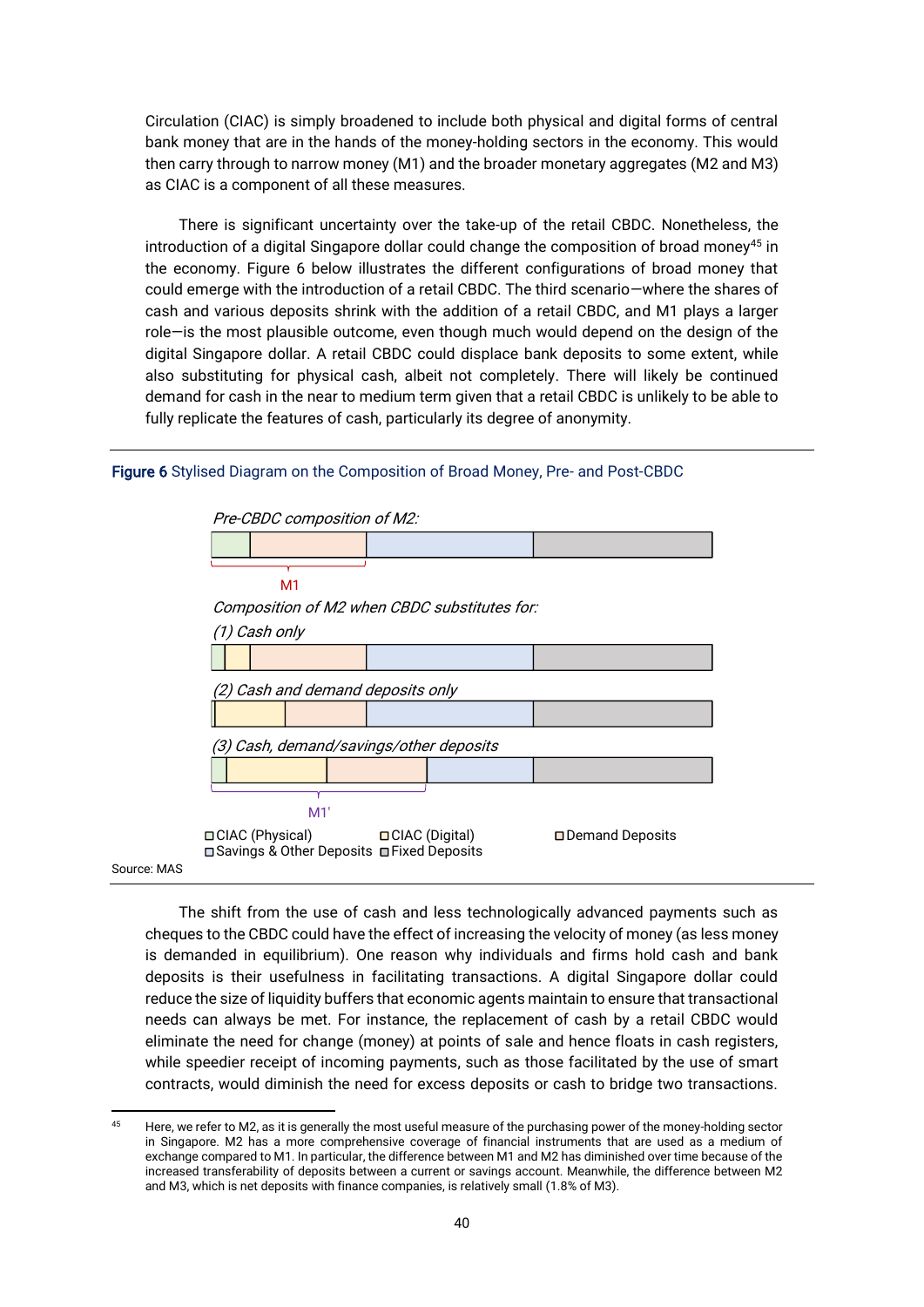However, any increase in the velocity of money due to the introduction of a retail CBDC is likely to be small—the use of cash and cheques for payments is already in decline and a growing proportion of retail payments are processed in real-time.<sup>46</sup> A rise in the velocity of money or its volatility is also not expected to have significant macroeconomic implications, given its unstable link to output and inflation.

The impact of CBDC issuance on overall money supply growth is somewhat ambiguous. From the money creation perspective, a retail CBDC could affect money supply in the economy through its effects on bank credit creation. Bank lending is a primary source of money creation: when a bank makes a loan, it simultaneously generates a matching deposit in the borrower's bank account, which adds to money supply (McLeay et al., 2014). The introduction of a digital Singapore dollar could result in reduced bank lending in the economy (as discussed above) and thus a lower rate of money supply growth. There is, however, the possibility that bank credit is unchanged as well, with banks continuing to supply credit, albeit at thinner margins. In a theoretical model, Barrdear and Kumhof (2019) show that real interest rates in the economy fall when CBDC is issued against government bonds.<sup>47</sup> An increase in the total quantity of money or a fall in interest rates is therefore also possible.

The real effects of introducing a highly efficient, low cost public digital payment system is likely to be positive in the long run. The supply side of the economy would benefit directly from the introduction of a new, state-of-the-art payment system, as well as the competitive pressure it exerts on the existing market for payment services. The cost of payment services could thus decline. At the same time, the CBDC's introduction could also spur broader innovation and digitalisation in other aspects of economic activity.

It is important to appreciate that the aggregate amount of money in the Singapore economy is ultimately influenced by MAS' monetary policy stance, and this would not change with the introduction of a retail CBDC. In prescribing a path for the exchange rate, MAS effectively sets the relative price of all Singapore dollar-denominated money—including the CBDC—to other foreign currencies over time. This external price of the Singapore dollar affects the level of domestic economic activity and the demand for credit.<sup>48</sup> Thus, while MAS allows the quantity of money supply to be determined endogenously by the needs of the economy, it will adjust the (external) price of the Singapore dollar to ensure that the mediumterm price stability objective of monetary policy is met.

Overall, challenges arising from changes in payment technology are not new phenomena. Central banks have always had to adapt monetary policy to financial innovations throughout history.

### Safeguards in the Singapore Dollar Retail CBDC Design

<sup>&</sup>lt;sup>46</sup> The effect of the introduction of a payment instrument with a higher velocity on the aggregate velocity of money in the economy also tends to be outweighed by the effects of other macroeconomic factors (e.g. the interest rate level, expectations of inflations and income growth, scarring effects of crises).

<sup>47</sup> This occurs if a CBDC is issued via the central bank's purchase of an equivalent amount of government bonds. The extent of the decline is determined by the elasticity of the real interest rate with respect to changes in the government debt-to-GDP ratio.

<sup>48</sup> A change in MAS' exchange rate policy stance could also affect Singapore dollar interest rates, all else equal. For instance, an easing of monetary policy, achieved through (unsterilised) foreign exchange interventions to purchase foreign currency leads to an expansion of Singapore dollar liquidity. Ceteris paribus, this expansion of Singapore dollar liquidity in the banking system should lead to a fall in Singapore dollar interest rates.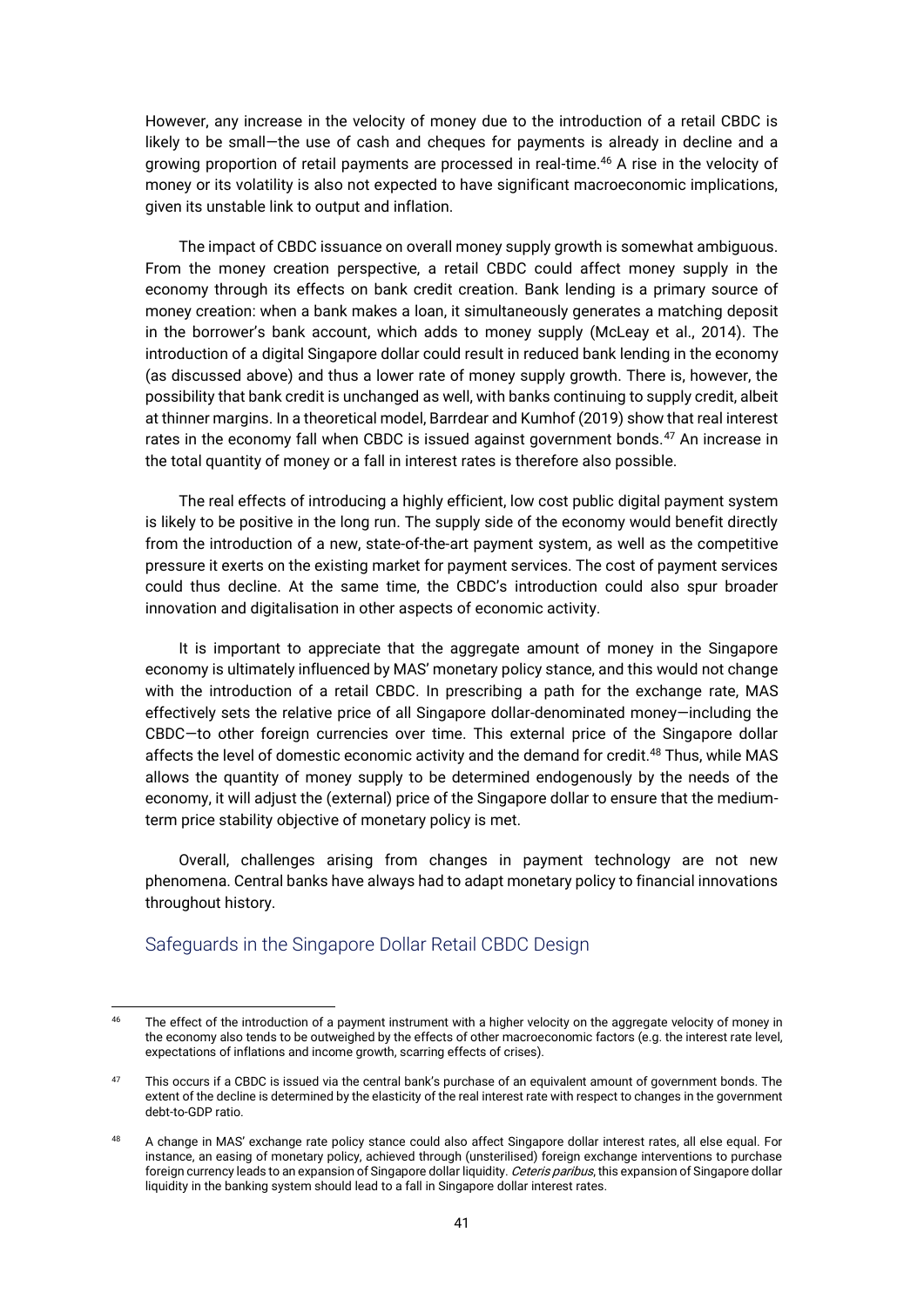The discussions above highlight that a CBDC which is elastically supplied and universally accessible poses risks to bank disintermediation and monetary policy implementation whereas physical cash does not. This suggests that some form of "friction" needs to be introduced into the CBDC design in order to mitigate these risks. This section considers levers in the CBDC which would enable MAS to exert some degree of control over the volume of retail CBDC in circulation. The key design features elaborated in the following segments focus on some form of access restrictions and an (relatively) unattractive remuneration rate, which are largely similar to those currently being considered by other central banks.

#### Access

To mitigate the risks of weaker controllability over the monetary policy instrument and bank disintermediation, two types of access restrictions should be considered: (i) on holdings of the digital Singapore dollar by non-residents and (ii) on domestic use cases.

First, CBDC access and holdings could, in the first instance, be restricted only to domestic residents.<sup>49</sup> Limited and time-bound access to the Singapore dollar CBDC can be offered to tourists and other short-term visitors to Singapore. This could potentially be enforced by tying the use of the retail CBDC to geographical location, an approach considered by the PBOC for its e-CNY (Auer, Cornelli and Frost, 2020) or by implementing an accountbased system tied to national digital identities (BIS, 2021).

Indeed, in light of the risks of cross-border usage of retail CBDCs, most jurisdictions are taking a cautious approach on this front: a survey by the BIS (Auer et al., 2021) found that only four central banks out of 50 respondents envisage permitting the use of their CBDC by nonresidents beyond their borders at this point in time.<sup>50</sup> Likewise, MAS' assessment is that a retail CBDC need not have cross-border use cases in the initial phase of issuance, even as further research and experimentation on cross-border CBDC mechanisms are continuing on a parallel track. As noted by Carstens (2021), restricting non-residents' access is a way for countries to reduce the risks of volatile capital flows.<sup>51</sup> Ultimately, international cooperation, including coordination on CBDC design such as wallet parameters, will likely be needed to ensure that CBDCs can be used across borders with minimal risks to countries' monetary policy and financial stability (BIS et al., 2021).

Second, limits on the holdings of the CBDC ("stock caps") and the amount one can spend in CBDC over a given period of time ("flow caps") can be considered to mitigate the risks of

<sup>49</sup> Residents refer to those whose usual place of residence is Singapore, and would include citizens, permanent residents and holders of work and dependent passes. An exception could be made for Singapore citizens who reside abroad.

<sup>&</sup>lt;sup>50</sup> This is even as slightly over a quarter of the 50 central bank respondents would allow the use of their CBDC by visitors within their borders.

<sup>51</sup> Restrictions on non-residents' access are also seen as a way to reduce the risk of currency substitution in recipient countries (Carstens, 2021). Adrian and Mancini-Griffoli (2021) noted that IMF member countries have raised questions about the technical feasibility and policy desirability of limiting foreign digital currency transactions and holdings. They are of the view that it may be possible to put in place basic parameters for wallets and networks to limit currency substitution, but these must be coordinated at the global level to avoid regulatory arbitrage.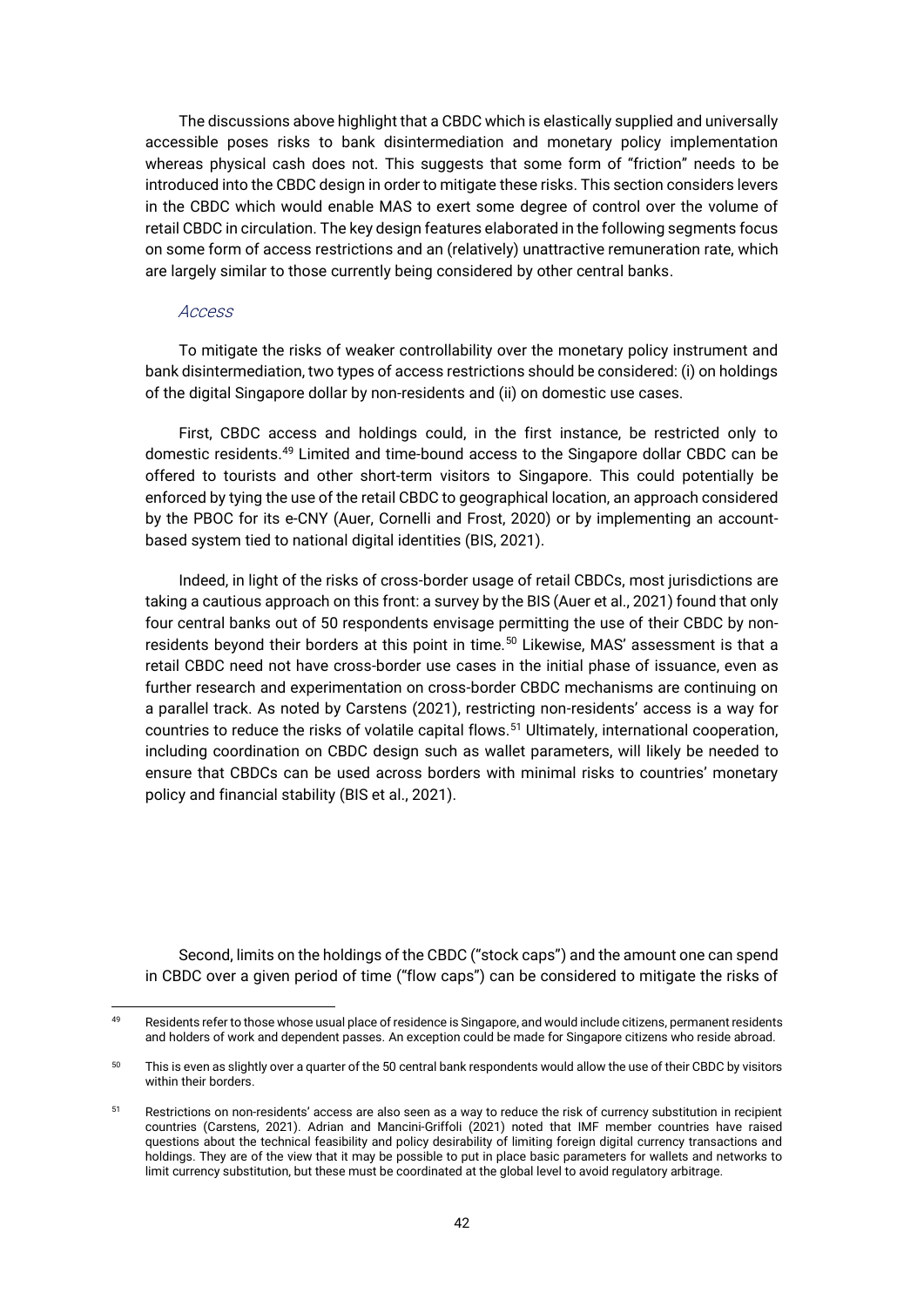disintermediation (BOE, 2020).<sup>52</sup> This would be functionally similar to the caps that are in place for personal e-money wallets in Singapore under the Payment Services Act. While the caps would inhibit the use of the CBDC for transactions beyond the limit, it may not be necessary for the CBDC to be able to meet all the transactional needs of resident households and corporates. In particular, large enterprises are likely well served by using commercial bank money for high-value business-to-business transactions, as payment inefficiencies and frictions for them are already low.

A hard stock cap is one way of giving MAS control over the maximum quantity of CBDC circulating within the economy, since no single individual or firm can hold CBDC above their respective limits at any point in time.<sup>53</sup> Constraining the aggregate quantity of retail CBDC will keep monetary and financial stability risks manageable and ensure that any unintended negative impact which surfaces is contained. For instance, discouraging the use of the digital Singapore dollar for large-value corporate transactions reduces the magnitude of potential deposit outflows from banks. A flow cap would also guard against a rapid leakage of bank deposits into the domestic retail CBDC, particularly during crises. Together, such caps would reduce any increased "runnability" of corporate deposits, and limit the maximum outflow of deposits, thus better securing banks' deposit base and the cost and supply of credit in the economy (BIS, 2021).

To prevent incoming payments from failing when limits are reached, one option is for CBDC wallets to be accompanied by a "waterfall account", a designated deposit account into which the excess amount of CBDC holdings above the cap will be automatically transferred (Bindseil, 2020a). Also known as the "overflow approach", this mechanism has the added benefit of limiting the disintermediation of banks, because most depositors would not be able to completely eliminate the need for ordinary bank accounts.

The considerations of the cap thresholds are beyond the scope of this paper. However, these limits should be calibrated to allow the retail CBDC to meet the regular payment needs of households and SMEs, while safeguarding the banking sector from excessive and abrupt substitution of the CBDC for bank deposits. The quantum of any stock and flow caps and its structure could be reviewed periodically, as MAS gains a better understanding of the demand for CBDC and its determinants over time. As nominal output in the economy grows, the caps could become increasingly binding over time if they are not adjusted to keep up with the value of transactions.

#### Remuneration

Interest payable on CBDC balances could be set at 0% in line with the *de facto* rate of remuneration on banknotes and MAS reserves. In normal circumstances, this ensures that the digital Singapore dollar is less attractive as a store of value compared to bank deposits which are interest-bearing. Economic agents would then likely maintain only a small float of

There are concerns that hard caps on CBDC holdings could lead to the emergence of a "dual currency system" whereby a Singapore dollar CBDC is more valuable than other forms of Singapore dollar-denominated money. For the uniformity of money to be broken in this way, there must exist a secondary market in which the CBDC is traded and individuals are able to circumvent the stipulated individual limits.

<sup>53</sup> This assumes that all users will be identified (at least during onboarding) and there is a technological solution that allows for the consolidation of the amount of CBDCs held by an individual or a firm across different wallets based on their unique identifier (e.g. National Registration Identity Card (NRIC) number or Unique Entity Number (UEN)) so that these limits can be enforced.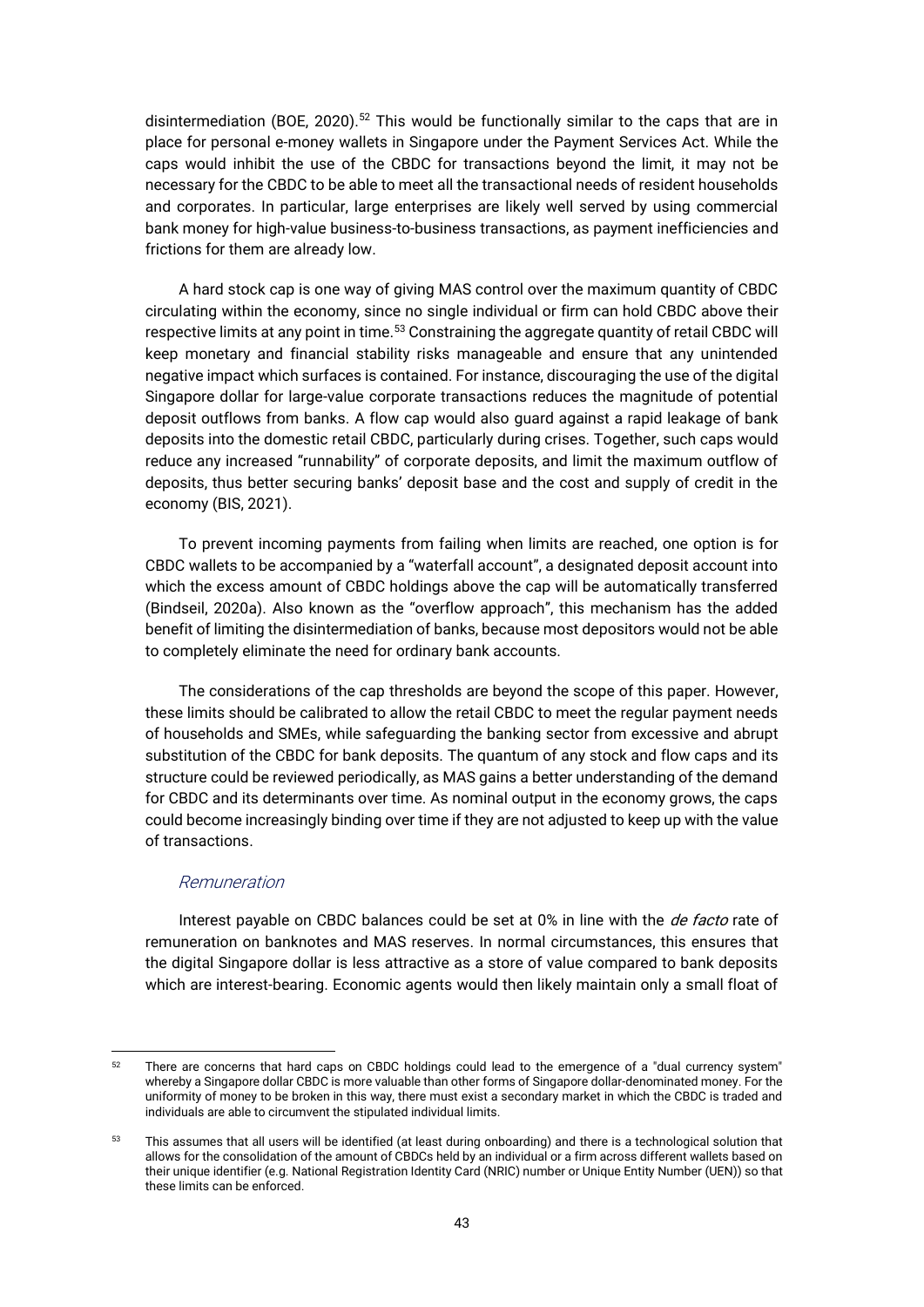retail CBDC for making payments, negating some of the risks associated with excessive deposit outflow.

However, the design of the CBDC may need to incorporate the possibility for MAS to adjust the (effective) interest rate on the CBDC. In the current global interest rate environment, the flexibility to impose negative interest rates either outright or through a levy on holdings is of considerable value for central banks as argued by the BOE (2020). A negative domestic interest rate environment in Singapore cannot be ruled out. In the years since the Global Financial Crisis, domestic interest rates, particularly implied Singapore dollar rates such as the Swap Offer Rate, have fallen below zero from time to time, reflecting a global interest rate environment that has been hovering around the zero lower bound. In a world with widespread negative rates, a zero-return safe asset could be immensely attractive. If a Singapore dollar CBDC were to be remunerated at 0% and there were no foreign access restrictions, MAS could struggle to offset capital inflows and implement our exchange rate-centred monetary policy in the presence of a persistently positive interest rate differential. Accordingly, MAS might need to adjust administered rates on central bank money to avoid disrupting interbank borrowing and lending markets. This potentially includes charging interest on excess reserves that banks hold with MAS, and reinforcing this with an imposition of the same negative rates on the digital Singapore dollar.<sup>54</sup>

Quantitative caps on CBDC holdings, if implemented, would mean that financial disincentives, including negative remuneration, are unlikely to be needed. Nevertheless, to enable greater flexibility, the CBDC's design should also allow policymakers to impose a tiered remuneration system through a combination of price mechanism and quantity limits to control the volume of retail CBDC demanded. Such a tiered system could be particularly useful if the stock and flow caps needed to be lifted or access widened to non-residents, although its implementation is likely to be more complex.

Following Bindseil (2020a), a tiered system could be one where holdings of CBDC below a certain threshold are assigned to Tier 1, while all remaining balances above the threshold would be in Tier 2. CBDC balances would yield no returns in Tier 1, but would be subjected to a negative interest rate in Tier 2 if needed. The interest rates on Tier 2 are adjustable, allowing MAS to use it as a lever to manage the total volume of CBDC in circulation. The difference between Tier 1 and Tier 2 interest rates could be calibrated over time depending on assessments of the appropriate level of demand for the CBDC.

The primary advantage of such an approach is that it could disincentivise the use of the CBDC as a large-scale store of value without discouraging its use as a means of payment.<sup>55</sup> In particular, it essentially assigns the payment function of money to Tier 1 CBDC, while the store of value function would be assigned to Tier 2. This could allow MAS to provide nonresidents with access to Singapore dollar CBDC to facilitate retail payments, and yet discourage Singapore dollar CBDC holdings as a store of value abroad. Foreigners who do

<sup>&</sup>lt;sup>54</sup> In line with the experience in most economies who have imposed negative interest rates, households and small businesses need not necessarily face negative rates because they can easily convert their bank deposits to cash. Banks are more likely to pass on negative rates to large corporates, who would be more willing to stomach negative returns on their deposits and CBDC holdings given the cost of handling, storing and insuring cash. The marginal rate has been estimated in most advanced economies to be around −1 to −2% p.a., thus setting the "effective" lower bound on monetary policy.

<sup>55</sup> Notably, advanced economy central banks have had ample experience with tiered remuneration systems, including over periods of negative interest rates. Bindseil (2020a) argues that this experience could be readily applied to CBDC which would address the structural and cyclical bank disintermediation issues without exposing households using CBDC for payment purposes to (perceived) financial repression.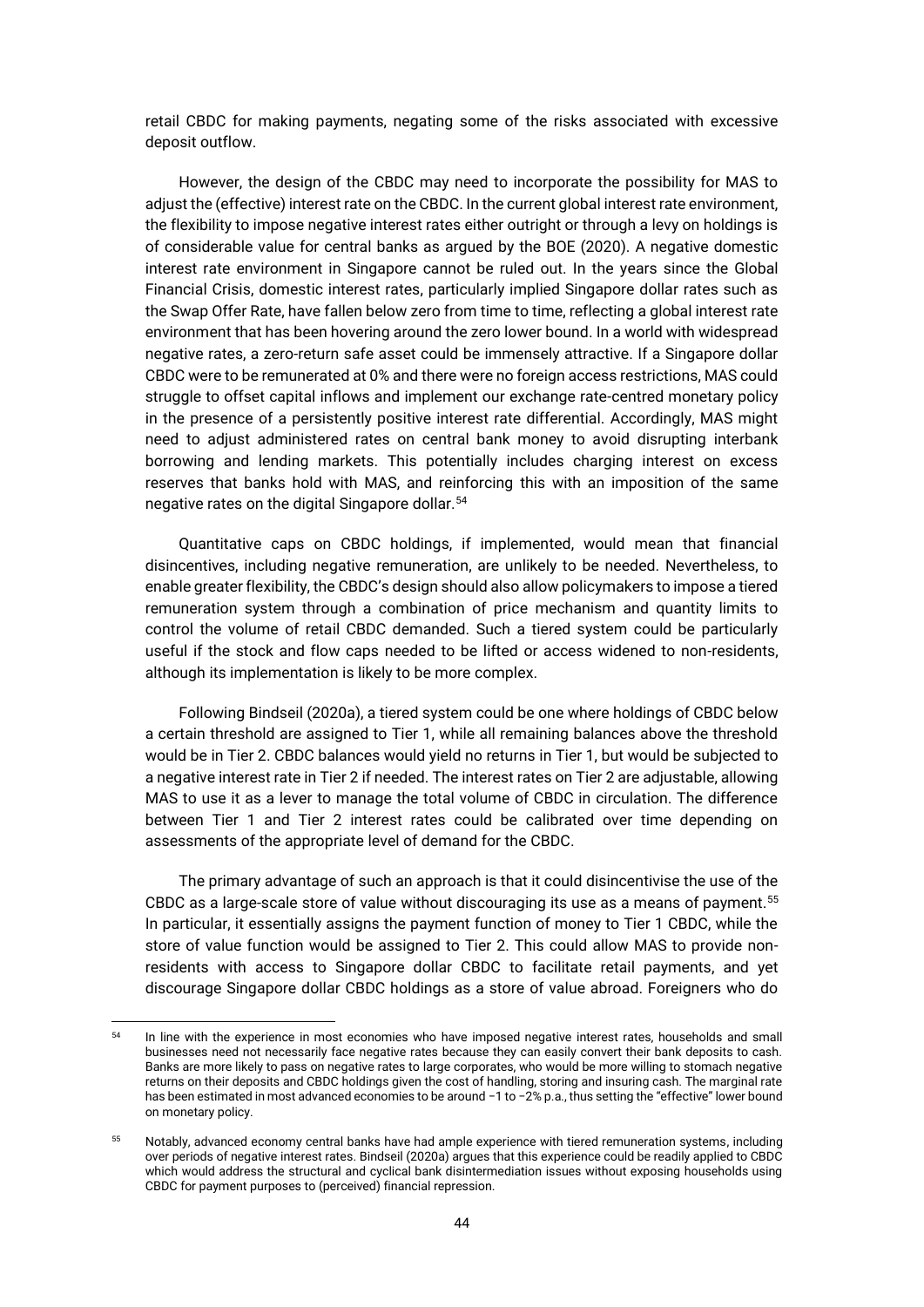not reside in Singapore could be assigned a zero Tier 1 allowance, such that all their holdings of the digital Singapore dollar would be remunerated at the Tier 2 (negative) interest rate, making it an unattractive investment asset. Moreover, a tiered remuneration system could ensure that there is a minimum level of CBDC that all Singaporeans can hold without facing negative interest rates, should this be needed.

Overall, a CBDC's digital nature opens up more possibilities to control its aggregate volume, price and whom it can be held by than is available with physical cash today. However, the limitations and restrictions introduced to manage risks may ultimately come at some cost to the ability of the retail CBDC to meet the public policy goals described in Chapter 3. Apart from narrowing its use cases to domestic and small-value transactions in the first instance, these safeguards could introduce frictions to the user experience that may make a retail CBDC possibly less attractive than other forms of digital money, thereby weakening its acceptance. Policymakers will need to navigate and calibrate the design of the CBDC to maximise its usefulness even as risks are kept contained. The design features set out in this sub-section are a starting point for discussion. Further exploration of retail CBDC architecture and technology may yet yield additional opportunities for policymakers to mitigate risks while preserving the benefits of a retail CBDC.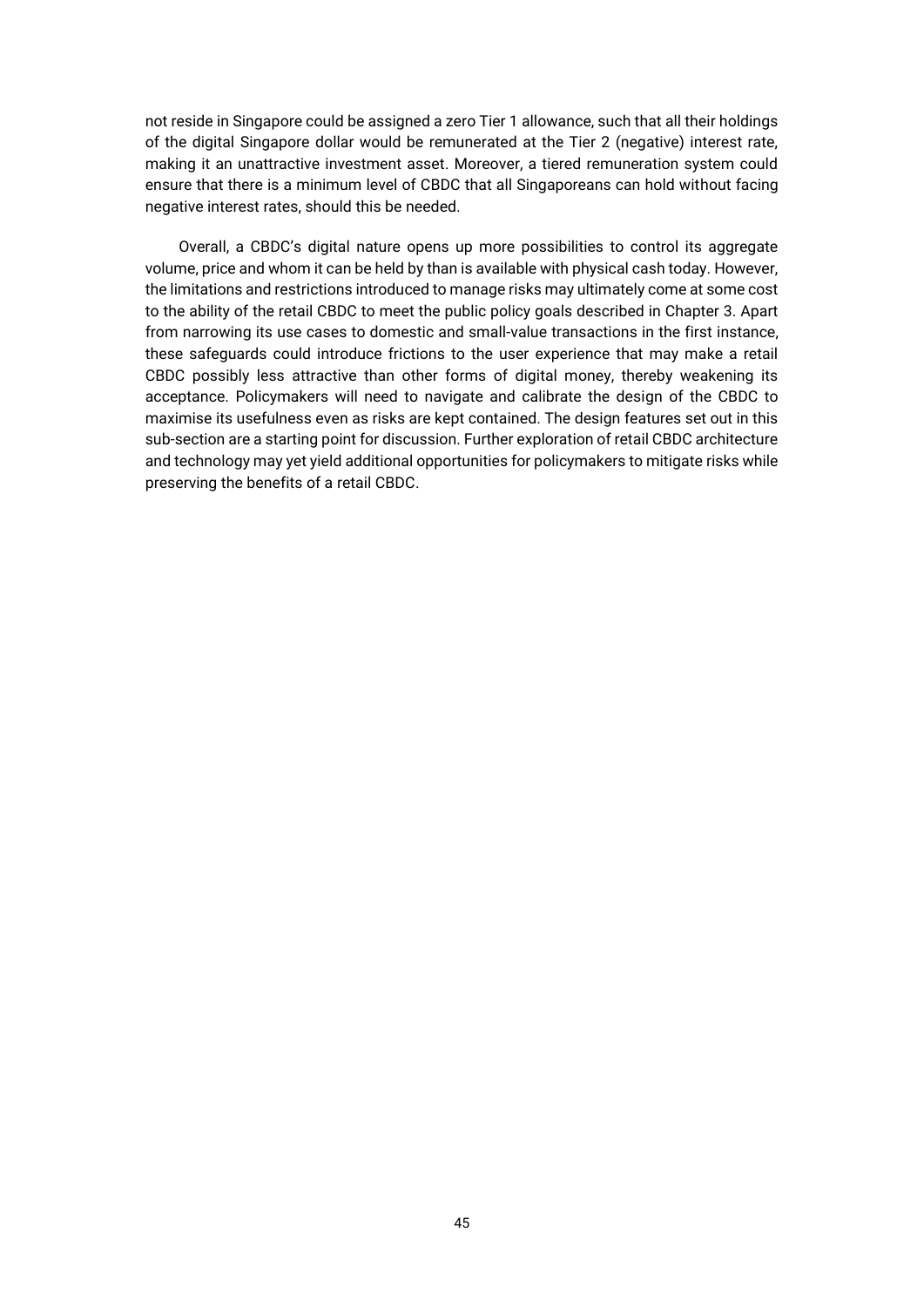## 5 Concluding Remarks and Next Steps

The world is coming to a crossroads in the evolution of money and payments. Like many central banks around the world today, MAS is considering how best to respond to the emergence of new forms of money delivered by potentially dominant payment service providers, alongside the decline in the use of cash.

This paper surveys the landscape and explores one of the options available to MAS—the issuance of a Singapore dollar retail CBDC in partnership with the private sector to serve as a public digital payment option.

MAS' view is that a well-designed retail CBDC could have unique value propositions in the future economy. A retail CBDC will preserve the benefits of generally-accessible public money even as cash becomes obsolete and ensure that there is a publicly-provided payment option in Singapore as digitalisation intensifies. This would protect the public's interest in digital payments and reinforce trust in the Singapore monetary system. Concurrently, the issuance of a retail CBDC presents an opportunity for MAS and the industry to keep pace with advances in payment technology and leverage welfare-enhancing technical improvements.

While the introduction of a retail CBDC poses risks to credit creation, financial stability and monetary policy, the incorporation of appropriate safeguards in the CBDC would help mitigate these. A CBDC can be designed to minimise its store-of-value function, even as its adoption as a medium of exchange merely offsets some of the decline in the use of physical cash in day-to-day transactions.

Constraints on a CBDC, however, may chip away at its full potential. Nevertheless, innovations in payments technology and design are rapidly growing and may allow the benefits of a retail CBDC to be better harnessed while mitigating its risks more securely. It is likely only in experimenting with actual designs, proofs of concepts and pilot tests, alongside consultations, that the benefits and risks of a retail CBDC will be more fully understood. MAS has not yet decided on issuing a retail CBDC. Further in-depth analyses on the implications of a retail CBDC for MAS' regulatory frameworks, operational and legal considerations and its impact on the financial sector among others, still need to be undertaken in parallel.

MAS' decision to proceed with further technological and policy explorations of a retail CBDC should not be taken as a commitment to its issuance. There are broader considerations for CBDC issuance, such as whether the public expects direct access to central bank money as part of the social contract in Singapore. At the same time, while there is general consensus that money and payments are public goods whose provision should not be left entirely to the private sector, the appropriate "division of labour" between the public and private sector ultimately also involves some normative judgement.

MAS remains open to a broad spectrum of possible policy options, including other modalities of public-private partnerships. The development of next-generation payment rails to reap the benefit of welfare-improving advances in payment technology and governance principles can in principle be done independently of the issuance of a new MAS liability. Another alternative would be to support the growth of Singapore dollar-denominated stablecoins, including by allowing issuers to back their tokens fully using central bank reserves. (See Annex B for a brief discussion of such instruments, which have been termed in some parts of the literature as "synthetic CBDCs"). In these cases, MAS would play a more indirect back-end role in the provision of money and payments to households and firms in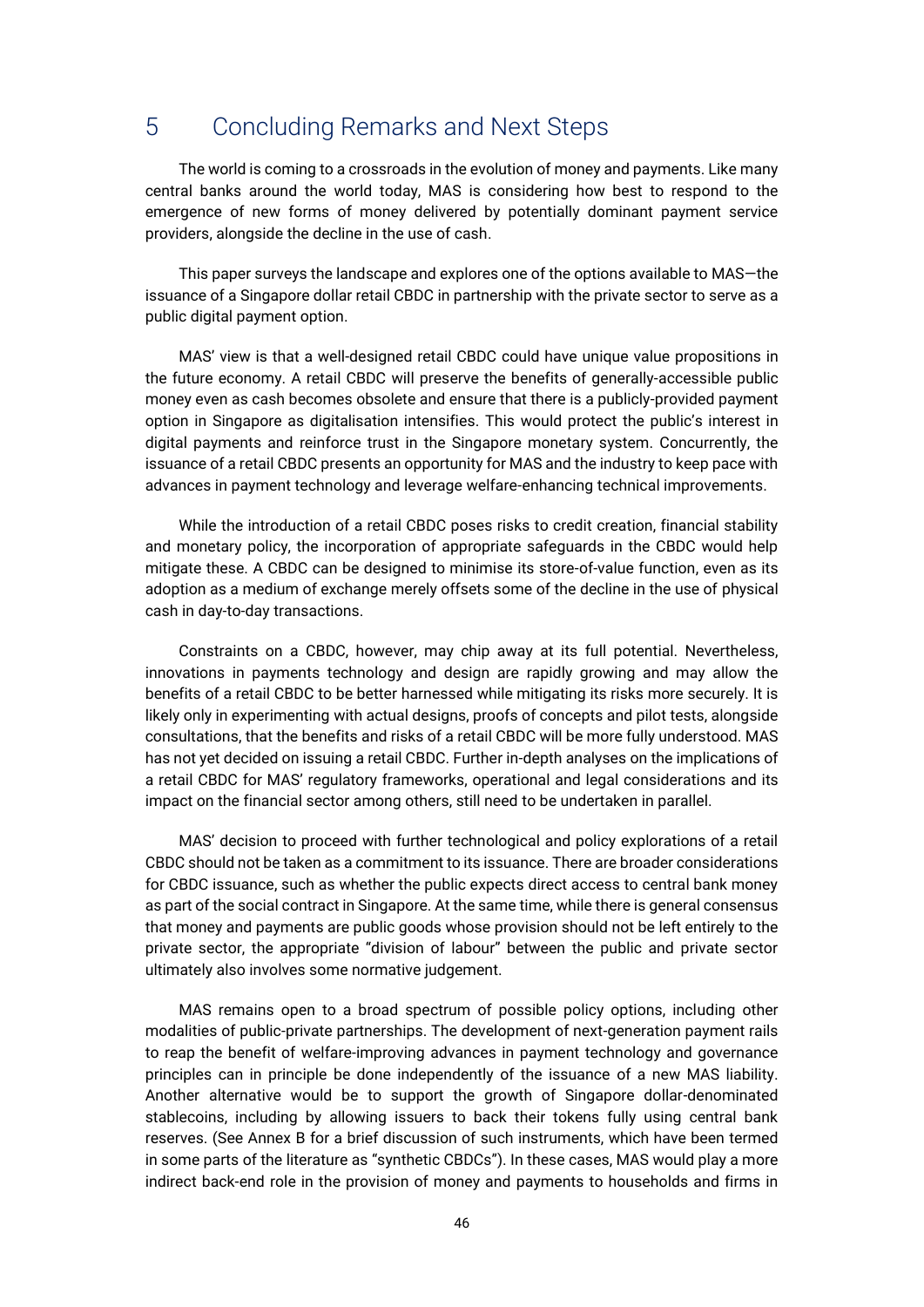Singapore. Each of these options comes with its own balance of costs and benefits, and would need to be evaluated in parallel with the work on CBDCs. Notably, they are not necessarily mutually exclusive—there is the possibility that the co-existence of various new forms of monies, with each serving different needs, emerges as the optimal outcome.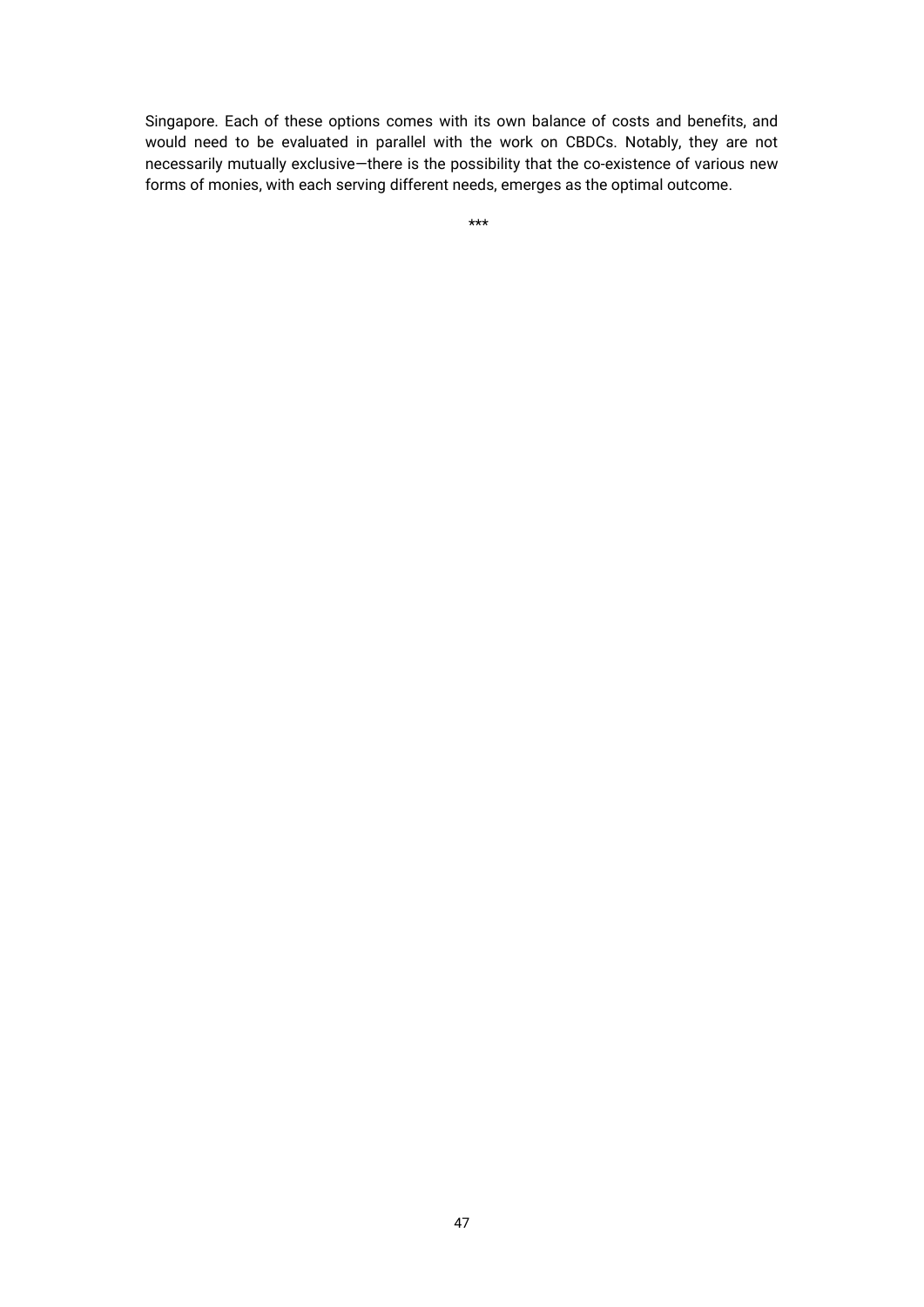

## Singapore's Digital Payments Journey

Singapore's electronic payments journey began as early as 1986 with the introduction of General Interbank Recurring Order (GIRO). The intervening 35 years saw the addition of a variety of payment modes, major upgrades to the underlying electronic payments infrastructure and enhancements to regulatory, supervision and licensing frameworks. These efforts have made it possible for households and firms in Singapore to pay in a convenient, safe and instant manner. Against this backdrop, MAS continues to innovate and push ahead with new initiatives to further advance domestic and cross-border payments.

### Recent improvements to Singapore's payment infrastructures

A major milestone in the last decade was the introduction of the Fast And Secure Transfers (FAST) system in 2014. FAST was among the first of its kind in the world. It enabled direct real-time transfers from one bank account to another, across different banks, at any time of the day.

In 2017, the PayNow central addressing system was developed as an overlay service to FAST. With PayNow, consumers only need to know the recipient's mobile or National Registration Identity Card (NRIC) number to transfer funds, and not bank account details, significantly simplifying the process. PayNow Corporate was launched in 2018 to extend this service to businesses and government agencies, enabling them to receive funds instantaneously via Unique Entity Numbers.

The Singapore Quick Response (SGQR) code was created in 2018 to address the confusion caused by the proliferation of QR codes from different banks and payment providers displayed at merchants' cashiers. With SGQR, merchants only need to display a single, standardised QR code for all the different types of payments they are accepting.

Recognising that NBFIs were becoming a more integral part of payments with the popularity of e-wallets, MAS granted eligible NBFIs the right to connect directly to FAST and PayNow from February 2021. This direct connection allowed users to transfer funds between their bank accounts and e-wallets, as well as between e-wallets provided by the different companies, in real time.

Looking beyond domestic payments, MAS has also been working to make cross-border payments more seamless and efficient. India's Rupay and Singapore's NETS were connected in 2019 to make merchant payments interoperable.

In April 2021, the linkage between Singapore's PayNow and Thailand's PromptPay realtime retail payment systems went live. The first of its kind globally, this link-up supports seamless, real-time transfers between the two countries using just a mobile number. The service is affordably priced, and fees are transparently displayed to senders prior to confirming their transfer. Building on this experience, MAS is working closely with the BIS Innovation Hub Centre in Singapore on Project Nexus, which will allow countries to link realtime national payment systems with minimal adaptations. There are also plans to connect Singapore's PayNow with India's Unified Payments Interface and Malaysia's DuitNow realtime payment systems in 2022.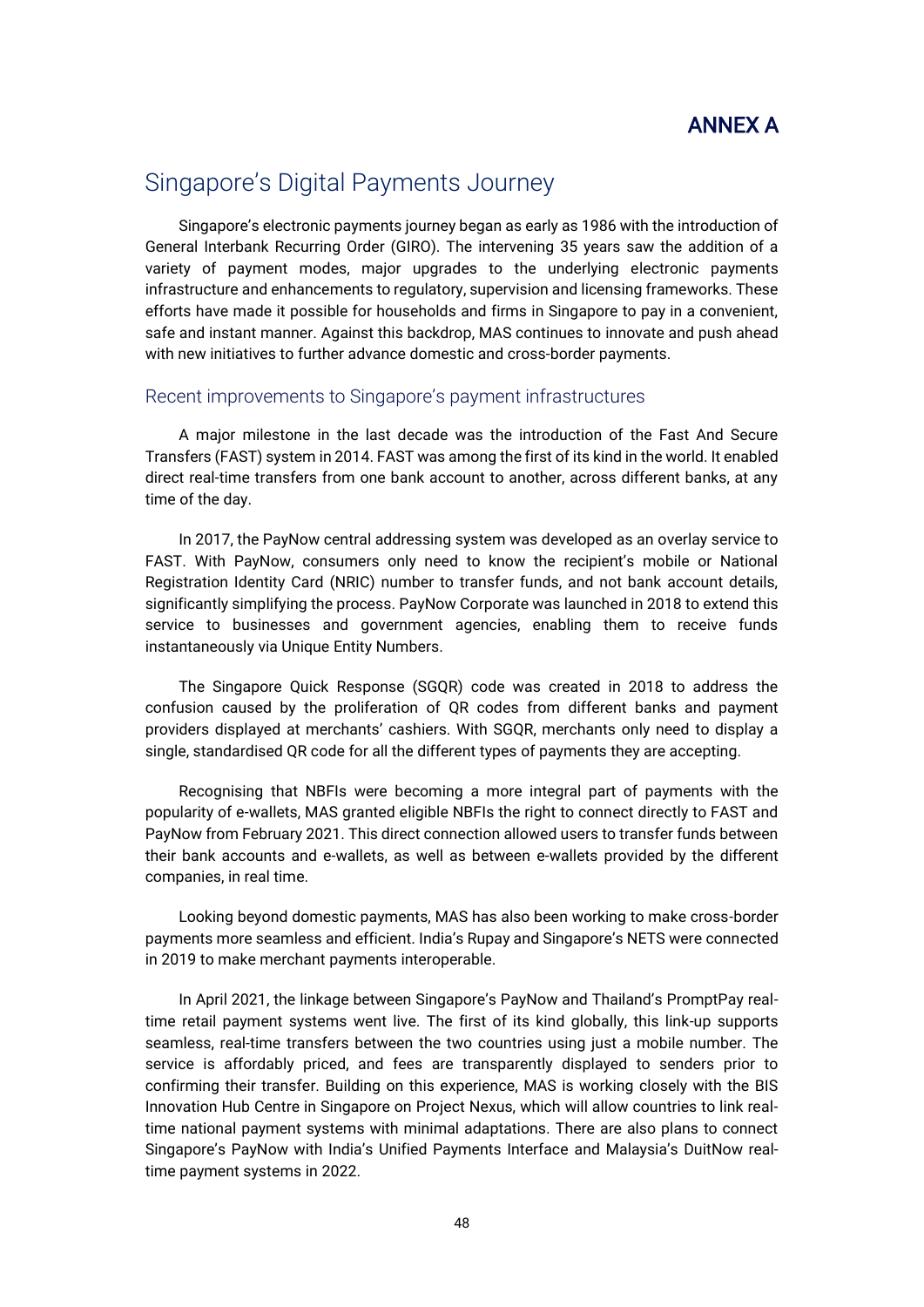#### Enhancements to regulatory regime

A new Payment Services Act (PS Act) came into force in January 2020 to consolidate the licensing, regulation, and supervision of all relevant segments of the payment ecosystem in Singapore. The risk-based regulatory regime seeks to promote a progressive payments sector while ensuring that risks continue to be well-managed.

The PS Act regulates seven types of payment services<sup>56</sup> for four key risks—money laundering and terrorism financing, user protection, interoperability and technology risks. Requirements are calibrated based on the specific risks of each payment service as well as the scale of the activities. The modular regulatory regime also provides MAS the flexibility to respond quickly to the fast-changing payments landscape and preserves stability while facilitating the innovation and growth of electronic payments in Singapore. In addition, the PS Act continues to regulate significant payment systems, to ensure the stability and market efficiency of the financial system.

#### Advancing technological frontiers

Over 2016–20, MAS led the industry to explore the use of blockchain technology and a wholesale CBDC to clear and settle payments and securities more efficiently. Project Ubin demonstrated that multi-currency payment and settlement across borders built on such technology could be done in real time, and at lower risks and costs compared to prevailing mechanisms.

Following the conclusion of Project Ubin, MAS has partnered the BIS Innovation Hub Centre in Singapore on Project Dunbar, together with the Reserve Bank of Australia, Bank Negara Malaysia and South African Reserve Bank, to explore multilateral linkages of countries' CBDC-based retail payment systems and multi-currency settlement platforms with one another. The project explores functional and technical designs, operating models and governance structures, with a vision of faster, cheaper and secured cross-border payments.

In June 2021, MAS announced the launch of a global challenge for retail CBDC solutions. Conducted in partnership with the International Monetary Fund, World Bank and others, the challenge sought innovative solutions to address problem statements in three areas instruments, distribution and infrastructure. Three winners will be selected during the 2021 edition of the Singapore FinTech Festival, and 15 finalists will be fast-tracked in their applications for grant funding of up to S\$200,000, under the MAS Financial Sector Technology and Innovation (FSTI) Proof-of-Concept Scheme. The solutions of the finalists as well as key insights from the other submissions will be featured in a post-event report.

<sup>56</sup> The seven types of payment services are account issuance, domestic money transfers, cross-border money transfers, merchant acquisition, e-money issuance, digital payment token dealing and exchanges, and money changing.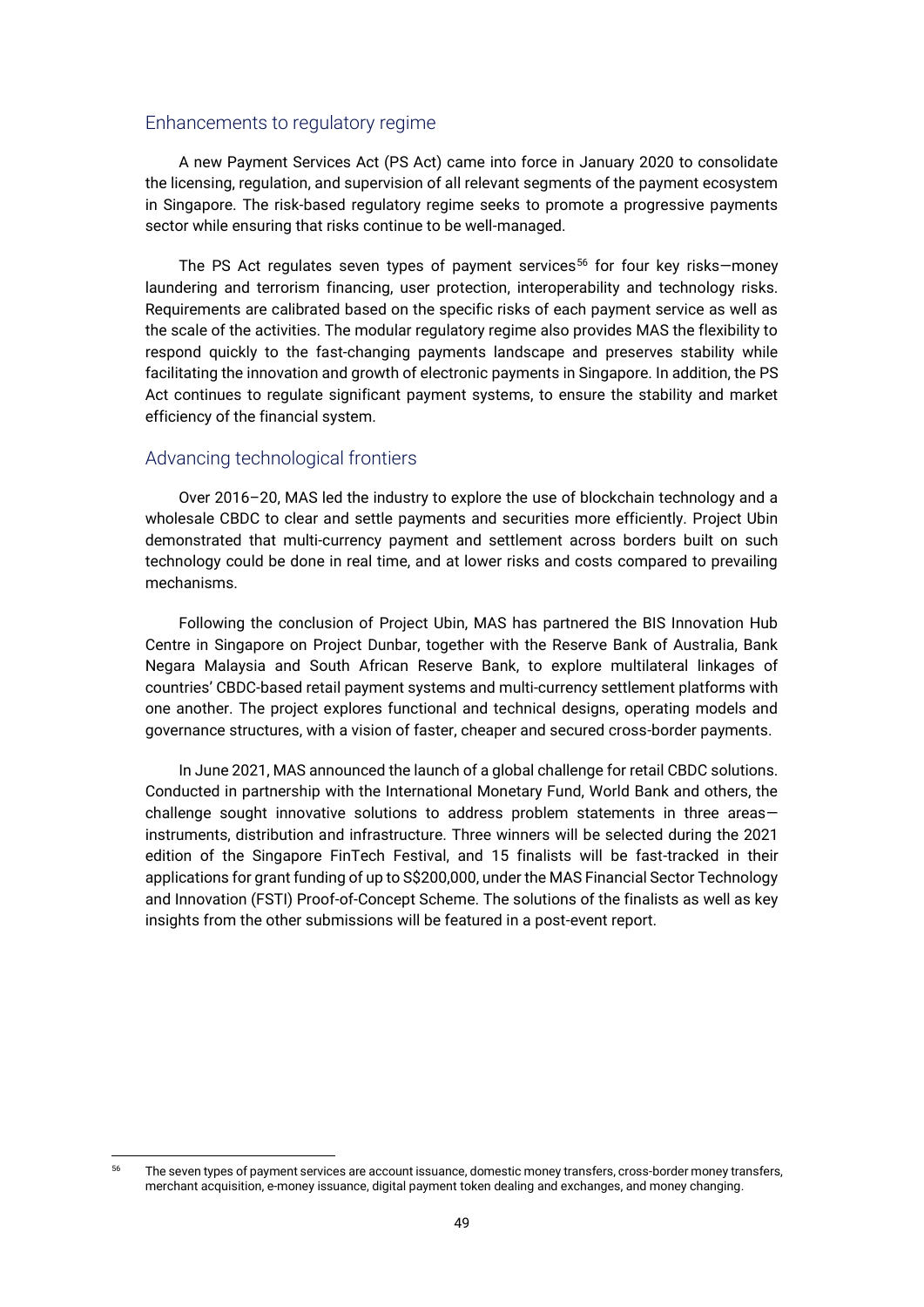## ANNEX B

## Synthetic CBDCs

"Synthetic CBDCs" are digital money issued by private intermediaries who hold 100% reserves at the central bank as backing for the digital money (Adrian and Mancini-Griffoli, 2019). Despite its name, a synthetic CBDC is by definition not a CBDC as it is ultimately a liability of its issuer and not a direct claim on the central bank. Synthetic CBDC arrangements are instead a type of narrow (or full-reserve) bank.

Synthetic CBDCs have attracted attention as one possible means by which central banks could respond to the evolving payment and financial landscape. In allowing new issuers of digital money to back their liabilities fully using risk-free central bank reserves, it would remove liquidity and market risks from the asset side of the issuers' balance sheet and help reinforce the safety of new forms of private money (BOE, 2021b). This would in turn help secure the domestic currency as the predominant domestic unit of account.

Further, if supplemented by (i) legal structures that ensure that reserves can only be used to pay holders of the synthetic CBDC in the event of the issuer's bankruptcy and (ii) a mechanism, supervisory or otherwise, that prevents the total value of synthetic CBDC in circulation from exceeding the amount of reserves held with the central bank, a synthetic CBDC could arguably be as safe as a CBDC. This would meet the public's demand for safe money, as cash disappears from use.

Proponents of synthetic CBDCs also argue that in issuing a retail CBDC "by proxy", it could preserve a larger role for the private sector, and hence the benefits of private sector innovation than most retail CBDC models. In particular, the private sector would retain their ability to issue their own proprietary liabilities, and have further scope to develop their own underlying payment systems and arrangements for transfers. This freedom for firms to compete in all aspects of payment provision, from the instrument to the platform, would in turn potentially contribute to greater dynamism and innovation in payments, compared to when firms are building on top of a standard digital currency issued by the central bank with a given technology (Adrian, 2020).

However, a payment system based on synthetic CBDCs would inherently have higher barriers to entry than one centred on retail CBDCs, as it continues to keep the creation of digital payment instruments solely in the domain of private firms that can afford the high regulatory and technical costs of doing so. The degree of interoperability is likely to be lower in a synthetic CBDC model as well, given the proliferation of proprietary instruments and technology. Interoperability would only be assured if all the different operators and synthetic CBDC issuers are brought onto a common platform and there is perfect fungibility between their various digital currencies (Duffie, 2020). In turn, the risks of the emergence of "walled gardens", where end-users are served in a closed proprietary network, are higher in a synthetic CBDC model compared to a retail CBDC model in the long run.

The Group of Central Banks (2020) noted that synthetic CBDCs are likely to be less liquid than CBDCs as their issuers would not be able to create additional liabilities at short notice. Moreover, synthetic CBDCs would pose just as much competition and risks as retail CBDCs to conventional bank deposits which are only fractionally backed. Thus, synthetic CBDC could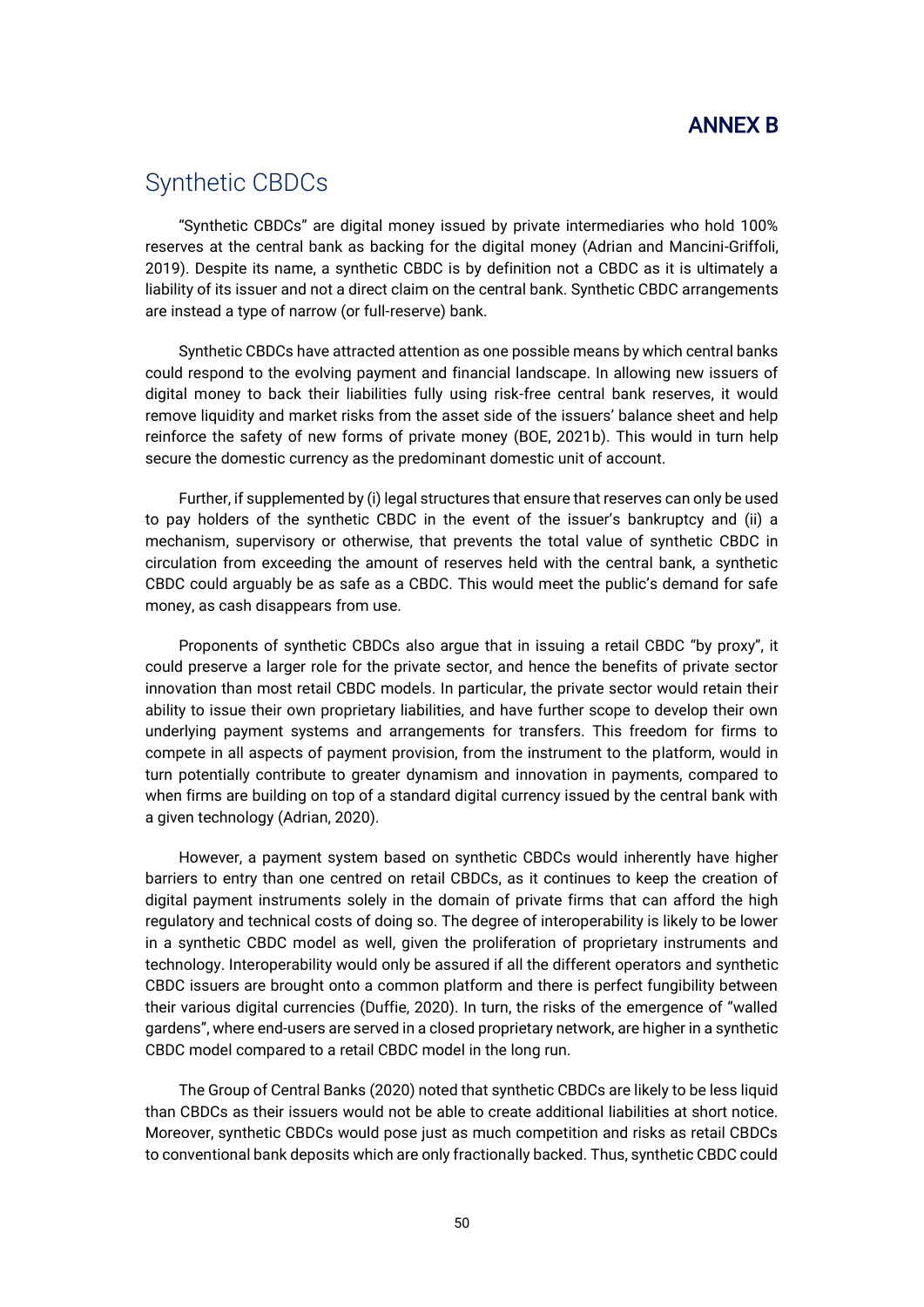end up eroding banks' deposit bases in the same way as a retail CBDC, with similar implications for credit creation, financial stability and monetary policy.

Depending on the aims of the central bank, the basis on which synthetic CBDC proposals are evaluated would differ. As a regulatory model for stablecoins, the merits of a synthetic CBDC would have to be weighed against other forms of backing, e.g. high-quality liquid assets or bank deposits. As a model for the public provision of payments, the relative extent to which a synthetic CBDC supports the central bank's public policy objectives would be key.

Central banks' decisions to facilitate synthetic CBDCs and issue retail CBDCs are by no means mutually exclusive. Both synthetic CBDCs and retail CBDCs may have a role to play in the future monetary landscape.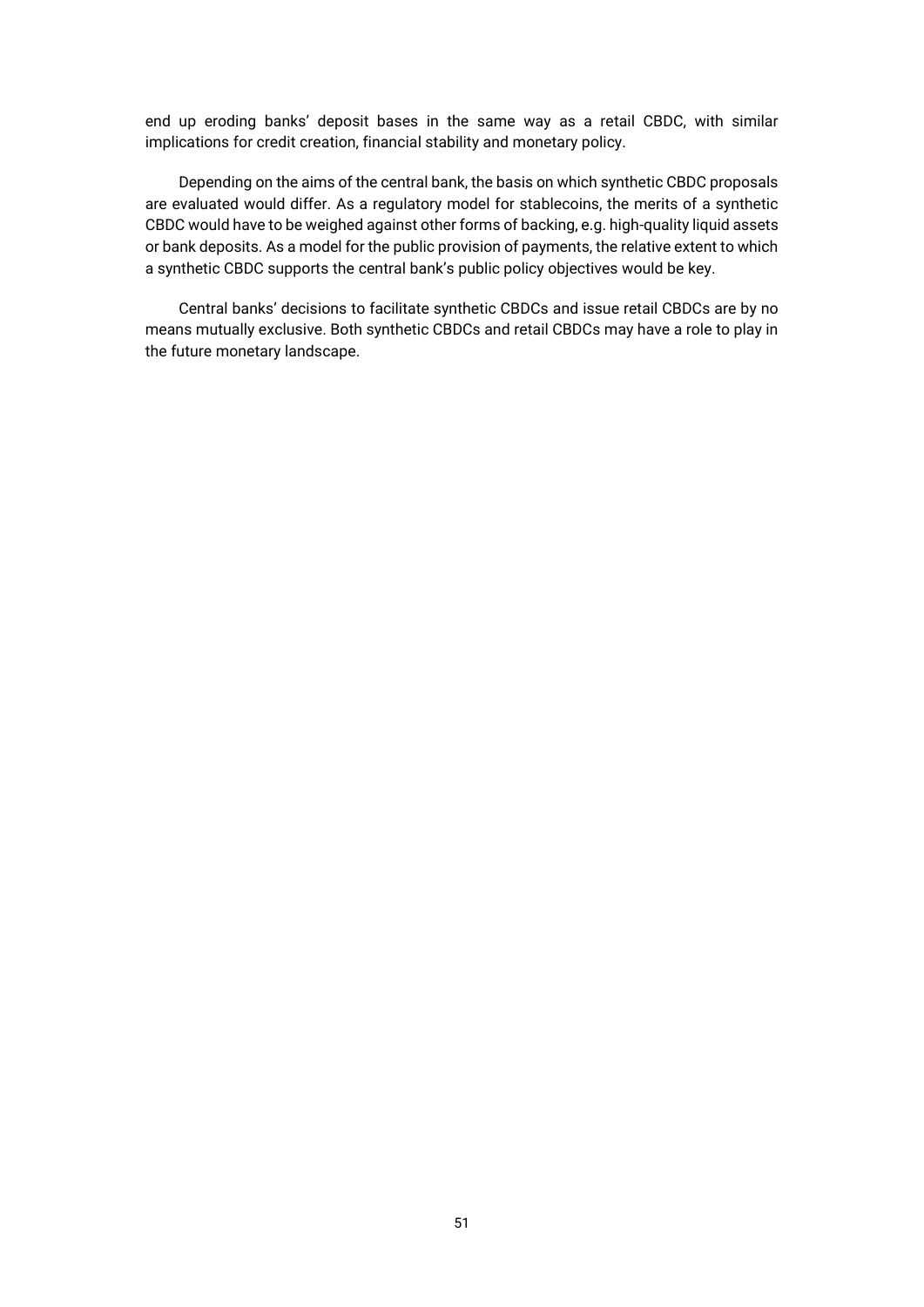## References

Acquisti, A, Taylor, C, and Wagman, L (2016), "The Economics of Privacy", Journal of Economic Literature, 54(2), pp. 442–92.

Adrian, T (2020) "Evolving to Work Better Together: Public-Private Partnerships for Digital Payments", Speech at the "Building CBDC: A Race to Reality" Conference, 22 July.

Adrian, T and Mancini-Griffoli, T (2019), "The Rise of Digital Money", IMF FinTech Notes No. 19/01, July.

Adrian, T and Mancini-Griffoli, T (2021), "A New Era of Digital Money", Finance & Development Update, June.

Ali, R and Narula, N (2020), "Redesigning Digital Money: What We Can Learn from a Decade of Cryptocurrencies". Speech at the Conference on the Economics of CBDC at the Bank of Canada.

Allen S, Capkun S, Eyal I, Fanti G, Ford B, Grimmelmann J, Juels A, Kostiainen K, Meiklejohn S, Miller A, Prasad E, Wust K, Zhang F (2020), "Design Choices for Central Bank Digital Currency: Policy and Technical Considerations", NBER Working Paper No. 27634.

Andolfatto, D (2021), "Assessing the Impact of Central Bank Digital Currency on Private Banks", Economic Journal, Vol. 131 (634), pp. 525-540.

Armelius, H, Guibourg, G, Levin, A T and Soderberg, G (2020), "The Rational for Issuing E-Krona in The Digital Era", Sveriges Riksbank Economic Review, No. 2, pp. 6–18.

Armelius, H, Clausen C A, and Hendry S (2020), "Is Central Bank Currency Fundamental to the Monetary System?", Sveriges Riksbank Economic Review, No. 2, pp. 19–32.

Arner, D, Auer, R and Frost, J (2020), "Stablecoins: Risks, Potential and Regulation", BIS Working Papers No. 905.

Auer, R and Bohme, R (2020), "The Technology of Retail Central Bank Digital Currency", BIS Quarterly Review, pp. 85–100, March.

Auer, R, Cornelli, G and Frost, J (2020), "Rise of the Central Bank Digital Currencies: Drivers, Approaches and Technologies", BIS Working Papers No. 880.

Auer, R, Haene, P and Holden, H (2021), "Multi-CBDC Arrangements and the Future of Cross-border Payments", BIS Papers No. 115.

Auer, R, Boar, C, Cornelli, G, Frost, J, Holden, H and Wehrli, A (2021), "CBDCs Beyond Borders: Results from a Survey of Central Banks", BIS Papers No. 116.

Bank of England (2017), "A Blueprint for a New RTGS Service for the United Kingdom", May.

– (2020), "Central Bank Digital Currency: Opportunities, Challenges, and Design", Discussion Paper, March.

— (2021a), "Responses to the Bank of England's March 2020 Discussion Paper on CBDC", June.

— (2021b) "New Forms of Digital Money", Discussion Paper, June.

Bank for International Settlements (BIS) (2013), "Basel III: The Liquidity Coverage Ratio and Liquidity Risk Monitoring Tools", Basel Committee on Banking Supervision, January. — (2014), "Basel III: The Net Stable Funding Ratio", Basel Committee on Banking Supervision, October.

— (2018), "Central Banks Digital Currency", Committee on Payments and Market Infrastructures, March.

— (2019), "Big Tech in Finance: Opportunities and Risks", BIS Annual Economic Report 2019, pp. 55–79.

— (2020), "Central Banks and Payments in the Digital Era", BIS Annual Economic Report 2020, pp. 67-95.

— (2021), "CBDCs: An Opportunity for the Monetary System", BIS Annual Economic Report 2021, pp. 65-90.

Bank for International Settlement (BIS), Committee on Payments and Market Infrastructures, BIS Innovation Hub, International Monetary Fund and World Bank Group (2021), "Central Bank Digital Currencies for Cross-border Payments—Report to the G20", July.

Barrdear, J and Kumhof, M (2019), "The Macroeconomics of Central Bank-Issued Digital Currencies", February.

Bech, M and Garatt, R (2017), "Central Bank Cryptocurrencies", BIS Quarterly Review, pp. 55–70, **September** 

Bergman, M (2020), "Competitive Aspects of an E-krona". Sveriges Riksbank Economic Review, No. 2, pp. 33–55.

Bindseil, U (2020a), "Tiered CBDC and the Financial System", ECB Working Paper Series No. 2351.

Bindseil, U (2020b), "CBDC and Financial Stability", Introductory Note for Session on CBDC and Financial Stability in the IMF-Riksbank-Bank of Canada Roundtable, 2 July.

Blackshear S, Cheng E, Dill D, Gao V, Maurer B, Nowacki T, Pott A, Qadeer S, Russi D, Sezer S, Zakian T, Zhou R (2020), "Move: A Language with Programmable Resources".

Borio, C (2019), "On Money, Debt, Trust and Central Banking", BIS Working Papers No. 763

Botta A, Digiacomo N, and Mole K (2017), "Monetising Data: A New Source of Value in Payments", McKinsey on Payments, June.

Boston Consulting Group (2021), "Emerging Challengers and Incumbent Operators Battle for Asia Pacific's Digital Banking Opportunity", 7 June.

Brunnermeier, M K and Niepelt, D (2019), "On the Equivalence of Private and Public Money", NBER Working Paper No. 25877.

Brunnermeier, M K, James, H and Landau J (2019), "The Digitalization of Money", NBER Working Paper No. 26300.

Business Times (2021), "Singapore Banks Smashed New Highs in Wealth Business Amid Bad-Debt Fears", 17 March.

Carletti E, Claessens S, Fatás A, Vives X (2020), "The Bank Business Model in the Post-COVID-19 World".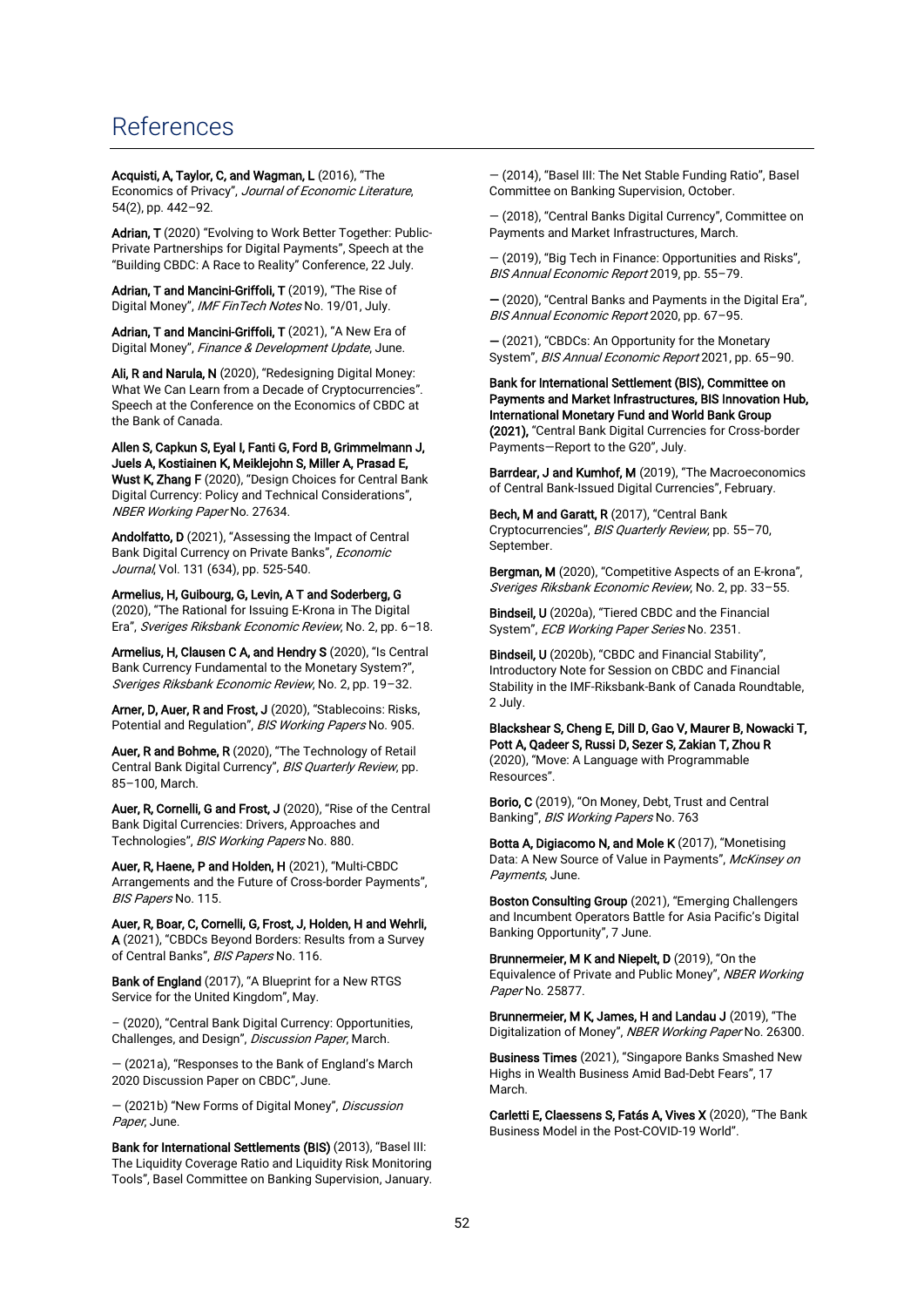Carney, M (2021), "The Art of Central Banking in a Centrifugal World", Andrew Crockett Memorial Lecture, 28 June.

Carstens, A (2021), "Central Bank Digital Currencies: Putting a Big Idea into Practice", Remarks at Peterson Institute for International Economics (PIIE) Discussion on Central Bank Digital Currencies.

Cecchetti, S and Schoenholtz, K (2021), "Central Bank Digital Currency: The Battle for the Soul of the Financial System, VoxEU.org, 8 July.

Channel News Asia (2018), "Hawkers Want to Embrace Cashless Payments but Say They Need Help Tackling Barriers", 19 December.

Chiu, J, Davoodalhosseini, M, Jiang, J and Zhu, Y (2019), "Bank Market Power and Central Bank Digital Currency: Theory and Quantitative Assessment", Bank of Canada Staff Working Paper 2019-20, Revised September 2021.

Cunliffe, J (2021), "Do We Need Public Money?", Speech at the OMFIF Digital Money Institute, 13 May.

Dell'Ariccia G, Kadyrzhanova D, Minoiu C, Ratnovski L (2021), "Bank Lending in the Knowledge Economy", The Review of Financial Studies, Vol. 34, Issue10, pp. 5036– 5076.

De Nederlandsche Bank (2020), "Central Bank Digital Currency: Objectives, Preconditions and Design Choices", Occasional Studies, Vol. 20-01.

Duffie, D (2020), "Interoperable Payment Systems and the Role of Central Bank Digital currencies" in "Finance and Insurance Reloaded", Institut Louis Bachelier Annual Report.

Duffie, D (2021), Testimony before the US Senate Committtee on Banking, Housing, and Urban Affairs Subcommittee on Economic Policy Hearing on "Building a Stronger Financial System: Opportunities of a Central Bank Digital Currency", June 9.

European Central Bank (ECB) (2020), "Report on a Digital Euro", October.

Engert, W and Fung, B. S. C. (2020), "A Uniform Currency in a Cashless Economy", Bank of Canada Staff Analytical Note 2020-7.

Fatás, A and Weder di Mauro, B (2018), "Making (Some) Sense of Cryptocurrencies: When Payments Systems Redefine Money", 7 May.

Ferrari, M M, Mehl, A, and Stracca, L (2020), "Central Bank Digital Currency in an Open Economy", Centre for Economic Policy Research.

FIS (2020), "Global Payments Report 2020".

— (2021), "Global Payments Report 2021".

Frost, J, Gambaorta, L, Huang, Y, Shin, H S, and Zbinden, P (2019), "BigTech and the Changing Structure of Financial Intermediation", BIS Working Papers No. 775.

Furman, J (2019), "Unlocking Digital Competition", Report of the Digital Competition Expert Panel, March.

Garratt, R J and Lee, M J (2020), "Monetizing Privacy", Liberty Street Economics, October.

Group of Central Banks (2020), "Central Bank Digital Currencies: Foundational Principles and Core Features", October.

Gopinath, G and Stein, J (2018), "Banking, Trade, and the Making of a Dominant Currency", NBER Working Paper No. 24485.

Gourinchas, PO (2019), "The Dollar Hegemon? Evidence and Implications for Policy Makers", 6<sup>th</sup> Asian Monetary Policy Forum.

Infocomm Media Development Authority (2021), "Half of Singapore's Hawkers Now Offering E-payments", 19 February.

International Monetary Fund (IMF) (2020), "Digital Money Across Borders: Macro-Financial Implications", Policy Paper No. 2020/050.

Iyer, R and Puri, M (2012), "Understanding Bank Runs: The Importance of Depositor-Bank Relationships and Networks", American Economic Review, Vol. 102, No. 4, pp. 1414–1445.

J.P. Morgan (2021), "Asia Digital Finance: Rule-Bound Innovators Should Prevail", 26 July.

Juks, R (2018), "When a Central Bank Digital Currency Meets Private Money: Effects of an e-krona on Banks", Sveriges Riksbank Economic Review, No. 3, pp. 79–100.

Juks, R (2020), "Central Bank Digital Currencies, Supply of Bank Loans and Liquidity Provision by Central Banks", Sveriges Riksbank Economic Review, No. 2, pp. 62–79.

KPMG (2016), "Singapore Payments Roadmap: Enabling the Future of Payments", August.

Lane, T (2020), "Money and Payments in the Digital Age", Remarks at the CFA Montreal FinTech RDV2020.

Lee, D (2015), Handbook of Digital Currency: Bitcoin, Innovation, Financial Instruments, and Big Data, pp.23.

Mancini-Griffoli, T, Peria, M S M, Agur, I, Ari, A, Kiff, J, Popescu, A and Rochon, C (2018), "Casting light on central bank digital currency", IMF Staff Discussion Note No. 18/08.

Monetary Authority of Singapore (2020), "Reply to Parliamentary Question on Number of Adult Singaporeans Not Having a Bank Account and Reasons for Not Having One", 4 September.

— (2021a), "Reply by Mr Ong Ye Kung, Minister for Transport, on Behalf of Mr Tharman Shanmugaratnam, Senior Minister and Minister in Charge of MAS, at Committee of Supply 2021 – Amendment M0120, M0150, U0024, P0159, U0296, U0259, U0592", 26 February.

— (2021b), "Global CBDC Challenge", [link](https://hackolosseum.apixplatform.com/hackathon/globalcbdcchallenge) accessed on 28 June 2021.

– (2021c), "Reply to Parliamentary Question on E-payments and Progress on the Roll Out of SGQR", 4 October.

McKinsey (2019), "Global Payments Report 2019: Amid Sustained Growth, Accelerating Challenges Demand Bold Action", September.

— (2021), "Global Payments Report 2021: Transformation Amid Turbulent Undercurrents", October.